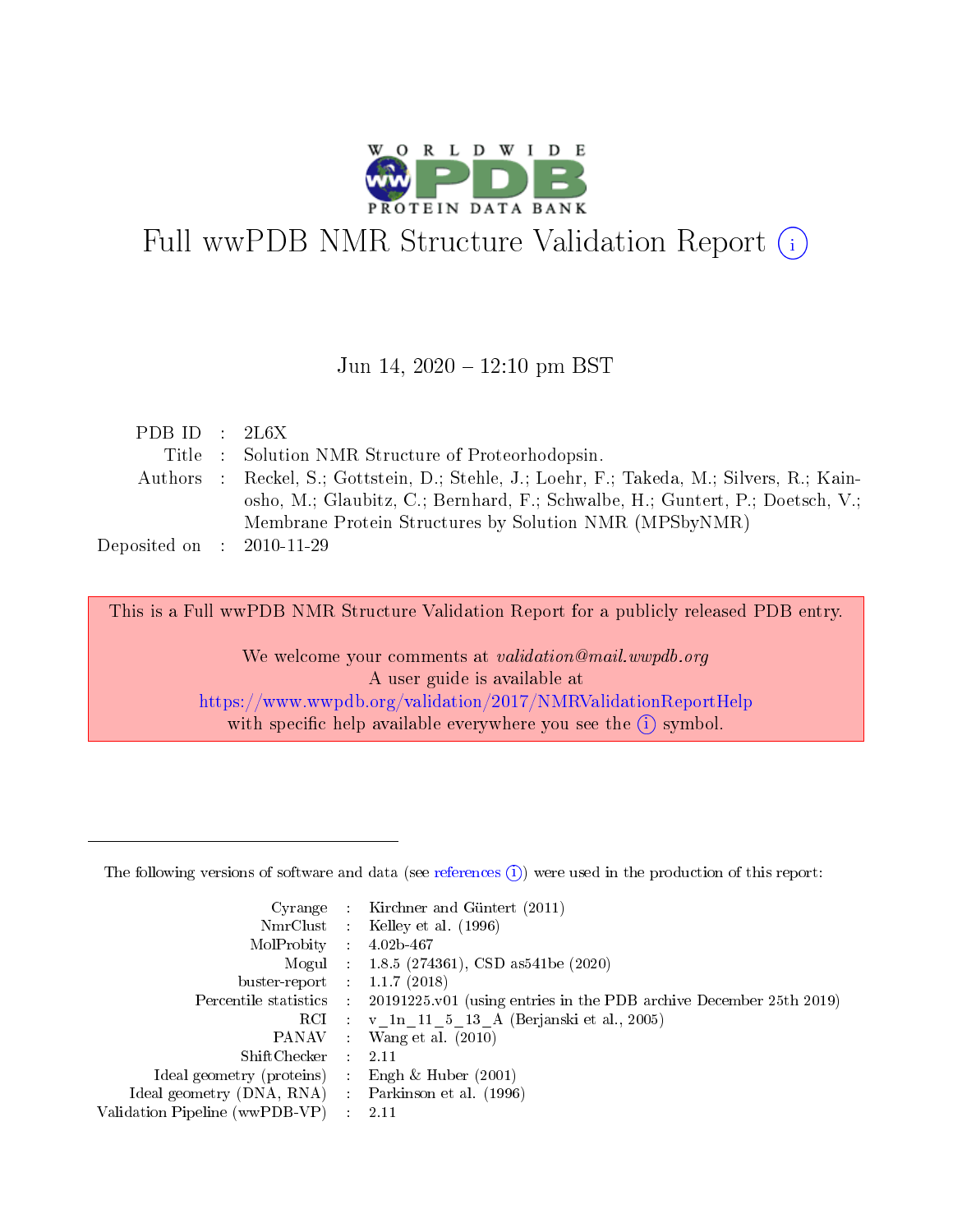# 1 [O](https://www.wwpdb.org/validation/2017/NMRValidationReportHelp#overall_quality)verall quality at a glance  $(i)$

The following experimental techniques were used to determine the structure: SOLUTION NMR

The overall completeness of chemical shifts assignment is 61%.

Percentile scores (ranging between 0-100) for global validation metrics of the entry are shown in the following graphic. The table shows the number of entries on which the scores are based.



| Metric                | (# $\rm{Entries}$ ) | $(\#Entries)$ |
|-----------------------|---------------------|---------------|
| Clashscore            | 158937              | 12864         |
| Ramachandran outliers | 154571              | 11451         |
| Sidechain outliers    | 154315              | 11428         |

The table below summarises the geometric issues observed across the polymeric chains and their fit to the experimental data. The red, orange, yellow and green segments indicate the fraction of residues that contain outliers for  $>=3, 2, 1$  and 0 types of geometric quality criteria. A cyan segment indicates the fraction of residues that are not part of the well-defined cores, and a grey segment represents the fraction of residues that are not modelled. The numeric value for each fraction is indicated below the corresponding segment, with a dot representing fractions  $\epsilon = 5\%$ 

| Mol | ${\rm Chain}$ | Length | Quality of chain |     |     |  |  |
|-----|---------------|--------|------------------|-----|-----|--|--|
|     | . .           | 243    | 49%              | 37% | 10% |  |  |

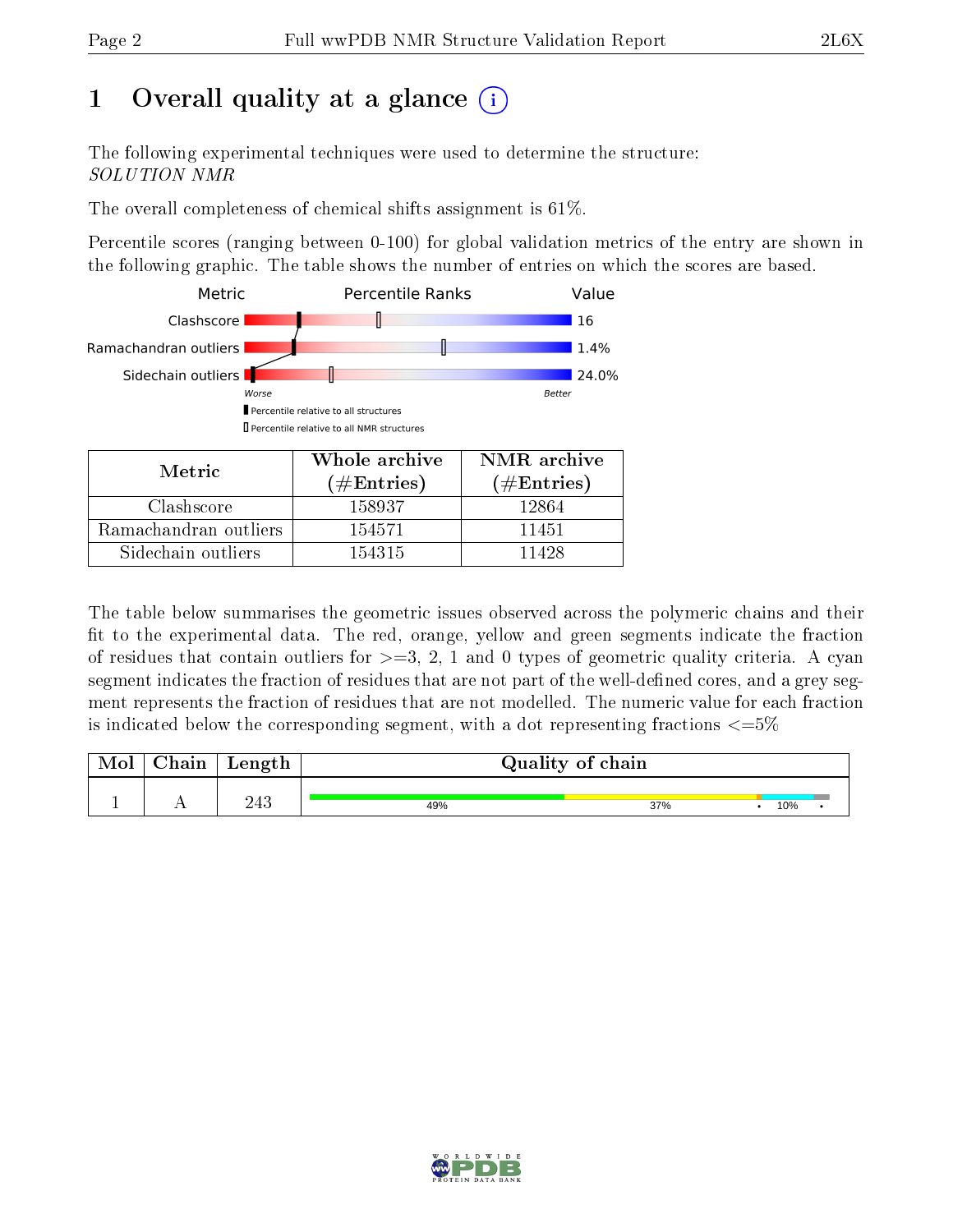# 2 Ensemble composition and analysis  $(i)$

This entry contains 20 models. Model 1 is the overall representative, medoid model (most similar to other models).

The following residues are included in the computation of the global validation metrics.

| Well-defined (core) protein residues |                                           |                                  |  |  |  |  |  |
|--------------------------------------|-------------------------------------------|----------------------------------|--|--|--|--|--|
|                                      | Well-defined core   Residue range (total) | Backbone RMSD (Å)   Medoid model |  |  |  |  |  |
|                                      | $A:23-A:169$ , $A:178-A:208$ ,            | 0.57                             |  |  |  |  |  |
|                                      | $A:215-A:247(211)$                        |                                  |  |  |  |  |  |

Ill-defined regions of proteins are excluded from the global statistics.

Ligands and non-protein polymers are included in the analysis.

The models can be grouped into 4 clusters and 3 single-model clusters were found.

| Cluster number        | Models                 |
|-----------------------|------------------------|
|                       | 1, 2, 3, 7, 11, 12, 17 |
|                       | 6, 8, 13, 15           |
|                       | 4, 19, 20              |
|                       | 5, 9, 10               |
| Single-model clusters | 14:16:18               |

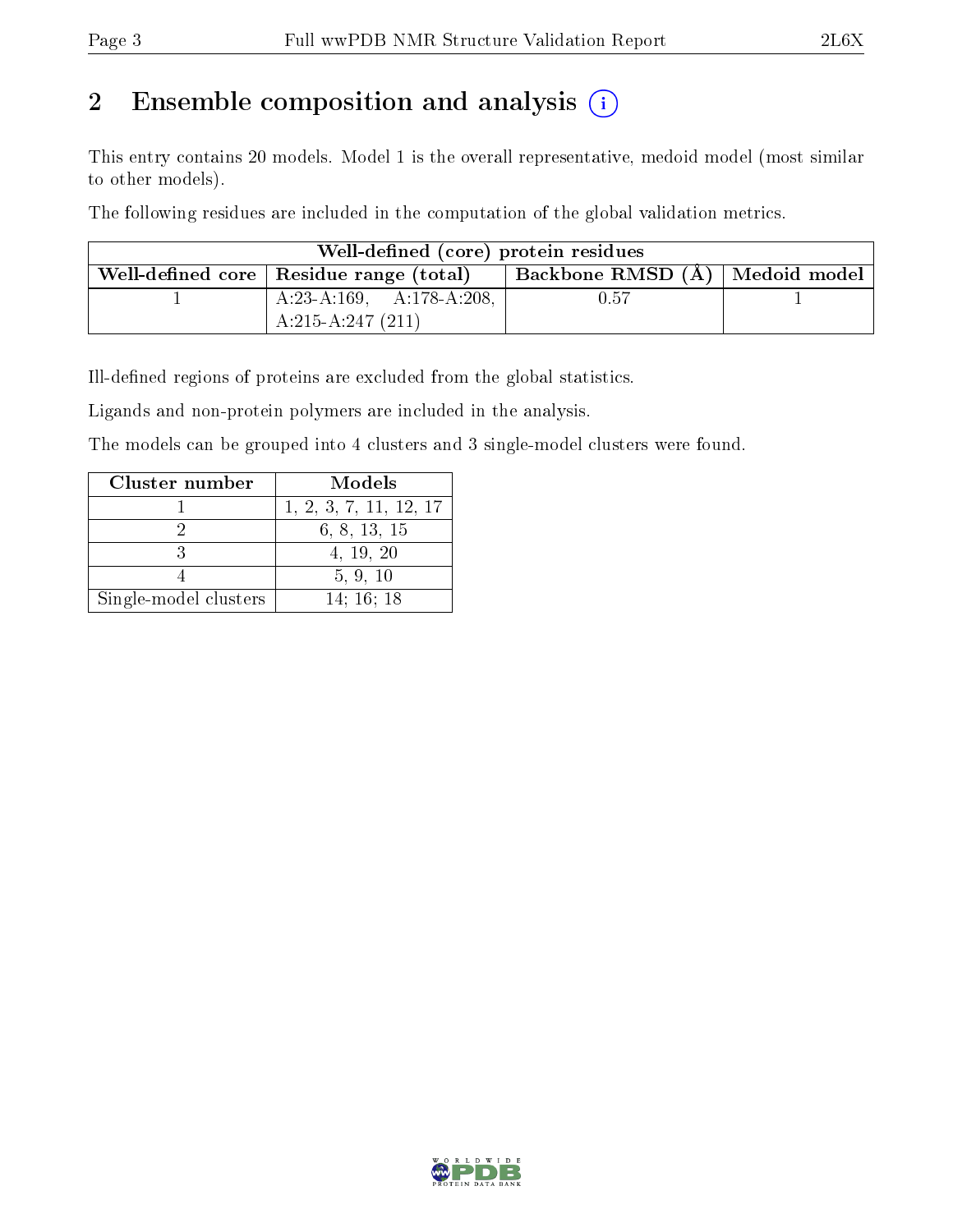# 3 Entry composition (i)

There are 2 unique types of molecules in this entry. The entry contains 3669 atoms, of which 1832 are hydrogens and 0 are deuteriums.

Molecule 1 is a protein called Green-light absorbing proteorhodopsin.

| Mol | Chain | Residues |       | Atoms |      |  |         | race |  |
|-----|-------|----------|-------|-------|------|--|---------|------|--|
|     |       | 235      | Total |       |      |  |         |      |  |
|     |       |          | 3621  | 1211  | 1804 |  | 276 317 |      |  |

There are 12 discrepancies between the modelled and reference sequences:

| Chain        | Residue | Modelled   | Actual | Comment               | Reference  |
|--------------|---------|------------|--------|-----------------------|------------|
| А            | 18      | <b>MET</b> |        | initiating methionine | UNP Q9F7P4 |
| А            | 250     | <b>PRO</b> |        | expression tag        | UNP Q9F7P4 |
| A            | 251     | <b>GLY</b> |        | expression tag        | UNP Q9F7P4 |
| $\mathbf{A}$ | 252     | <b>GLY</b> |        | expression tag        | UNP Q9F7P4 |
| A            | 253     | <b>GLY</b> |        | expression tag        | UNP Q9F7P4 |
| $\mathbf{A}$ | 254     | <b>SER</b> |        | expression tag        | UNP Q9F7P4 |
| А            | 255     | <b>HIS</b> |        | expression tag        | UNP Q9F7P4 |
| A            | 256     | <b>HIS</b> |        | expression tag        | UNP Q9F7P4 |
| А            | 257     | HIS        |        | expression tag        | UNP Q9F7P4 |
| $\mathsf{A}$ | 258     | <b>HIS</b> |        | expression tag        | UNP Q9F7P4 |
| A            | 259     | HIS        |        | expression tag        | UNP Q9F7P4 |
| А            | 260     | HIS        |        | expression tag        | UNP Q9F7P4 |

• Molecule 2 is RETINAL (three-letter code: RET) (formula:  $C_{20}H_{28}O$ ).



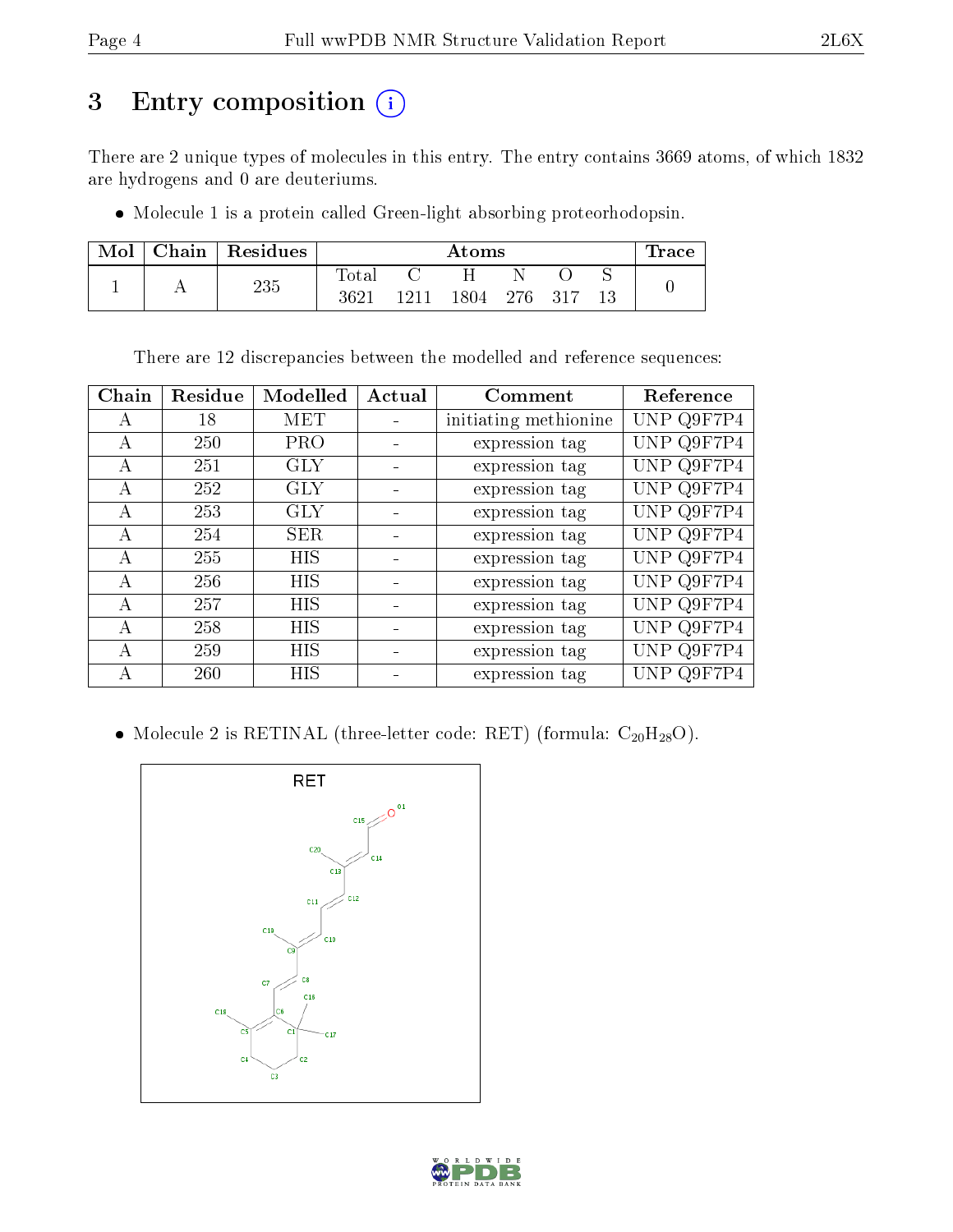|  | $Mol$   Chain   Residues | Atoms  |  |  |
|--|--------------------------|--------|--|--|
|  |                          | 'Iotal |  |  |
|  |                          |        |  |  |

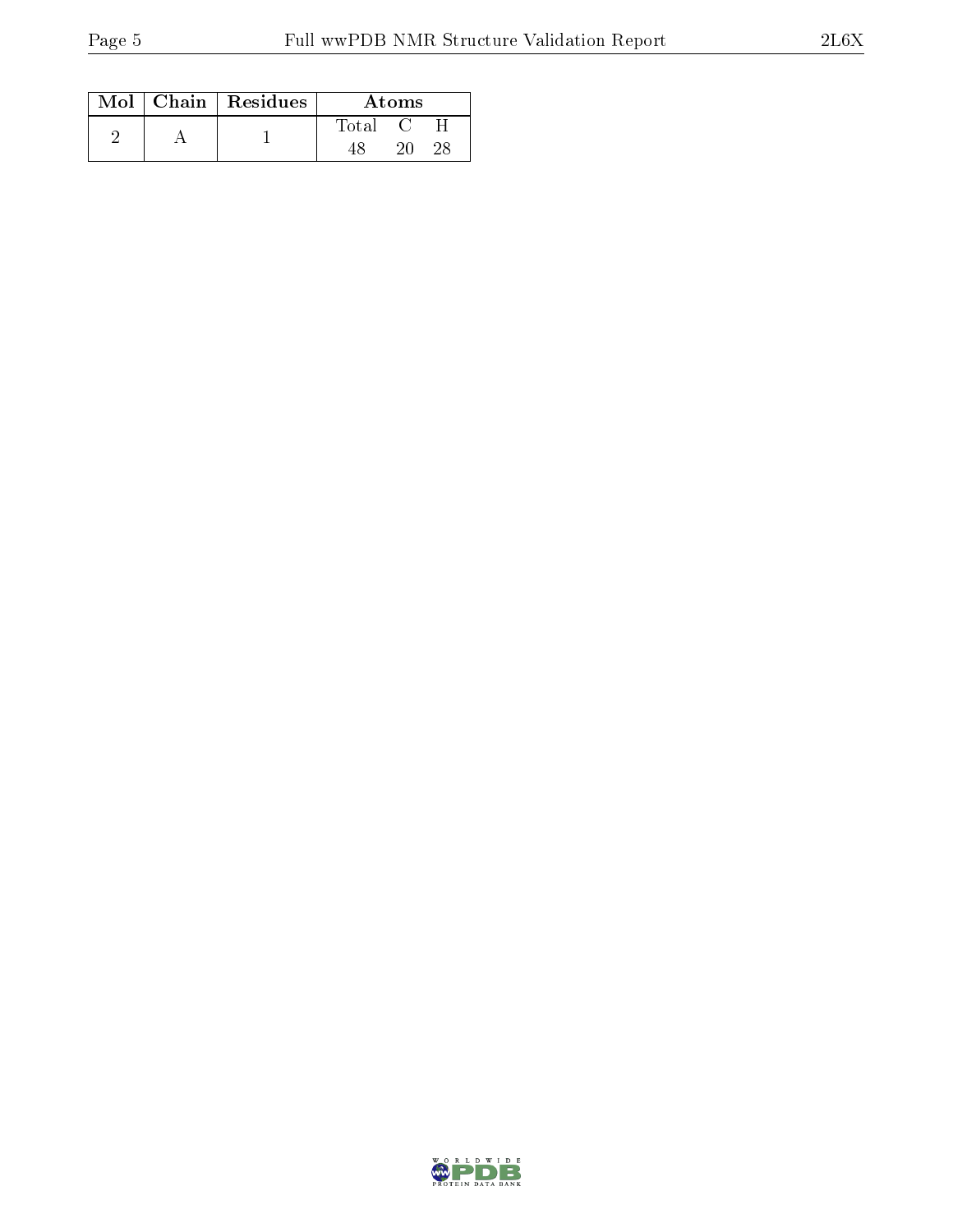# 4 Residue-property plots  $\binom{1}{1}$

#### <span id="page-5-0"></span>4.1 Average score per residue in the NMR ensemble

These plots are provided for all protein, RNA and DNA chains in the entry. The first graphic is the same as shown in the summary in section 1 of this report. The second graphic shows the sequence where residues are colour-coded according to the number of geometric quality criteria for which they contain at least one outlier: green  $= 0$ , yellow  $= 1$ , orange  $= 2$  and red  $= 3$  or more. Stretches of 2 or more consecutive residues without any outliers are shown as green connectors. Residues which are classified as ill-defined in the NMR ensemble, are shown in cyan with an underline colour-coded according to the previous scheme. Residues which were present in the experimental sample, but not modelled in the final structure are shown in grey.

• Molecule 1: Green-light absorbing proteorhodopsin



#### 4.2 Scores per residue for each member of the ensemble

Colouring as in section [4.1](#page-5-0) above.

#### 4.2.1 Score per residue for model 1 (medoid)



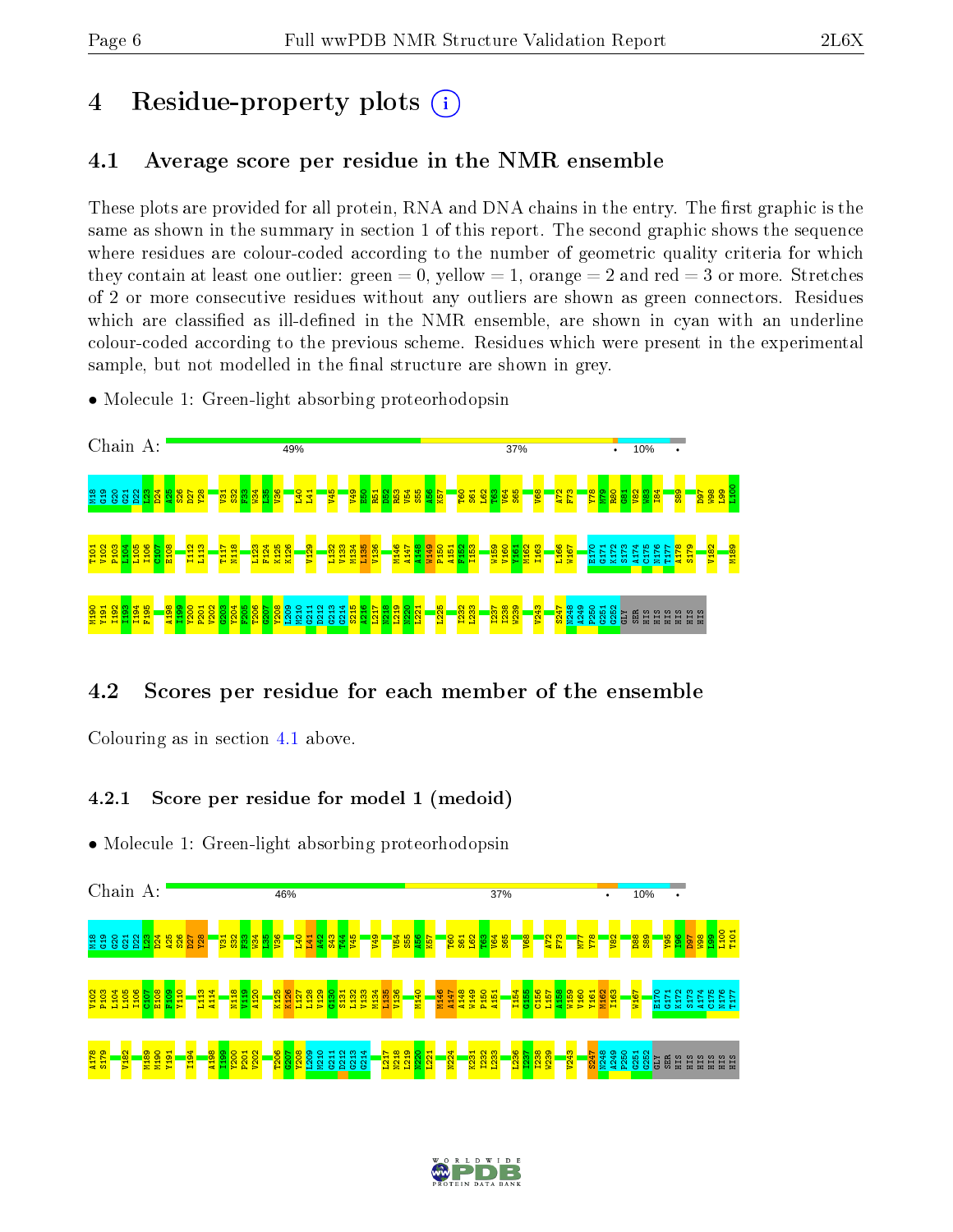#### 4.2.2 Score per residue for model 2

• Molecule 1: Green-light absorbing proteorhodopsin



#### 4.2.3 Score per residue for model 3

• Molecule 1: Green-light absorbing proteorhodopsin



#### 4.2.4 Score per residue for model 4



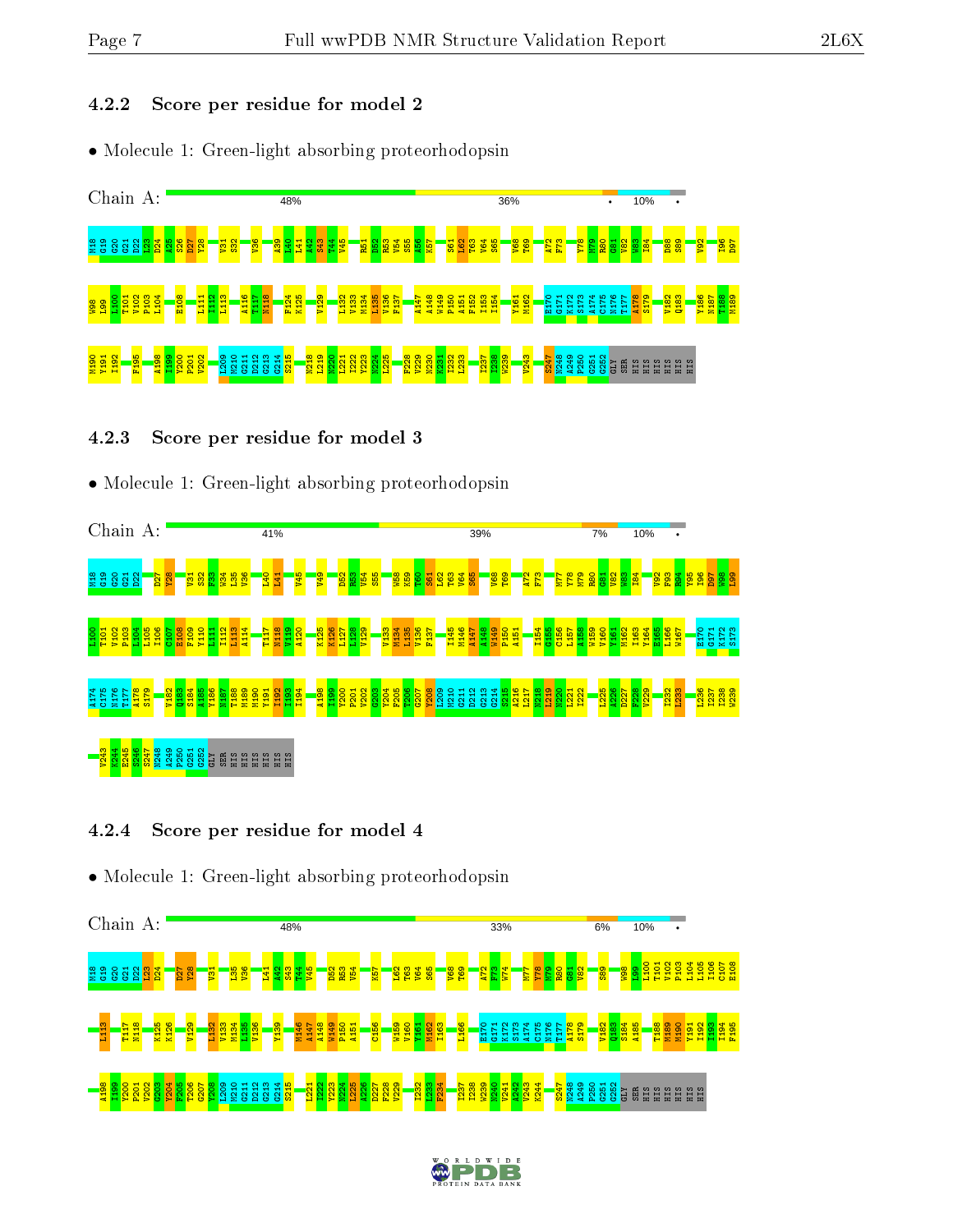#### 4.2.5 Score per residue for model 5

• Molecule 1: Green-light absorbing proteorhodopsin



#### 4.2.6 Score per residue for model 6

#### • Molecule 1: Green-light absorbing proteorhodopsin



#### 4.2.7 Score per residue for model 7



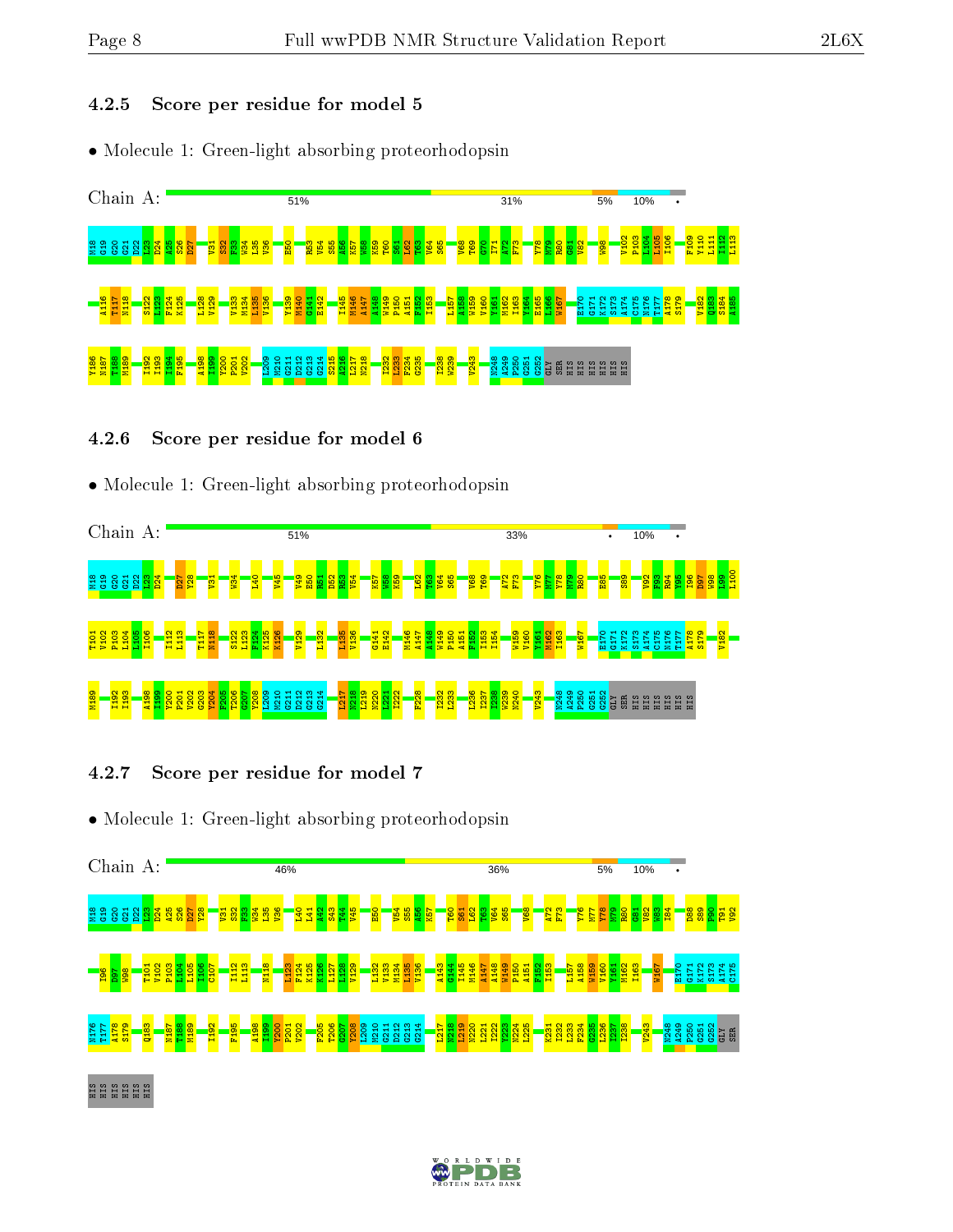#### 4.2.8 Score per residue for model 8

• Molecule 1: Green-light absorbing proteorhodopsin



#### 4.2.9 Score per residue for model 9

• Molecule 1: Green-light absorbing proteorhodopsin



#### 4.2.10 Score per residue for model 10



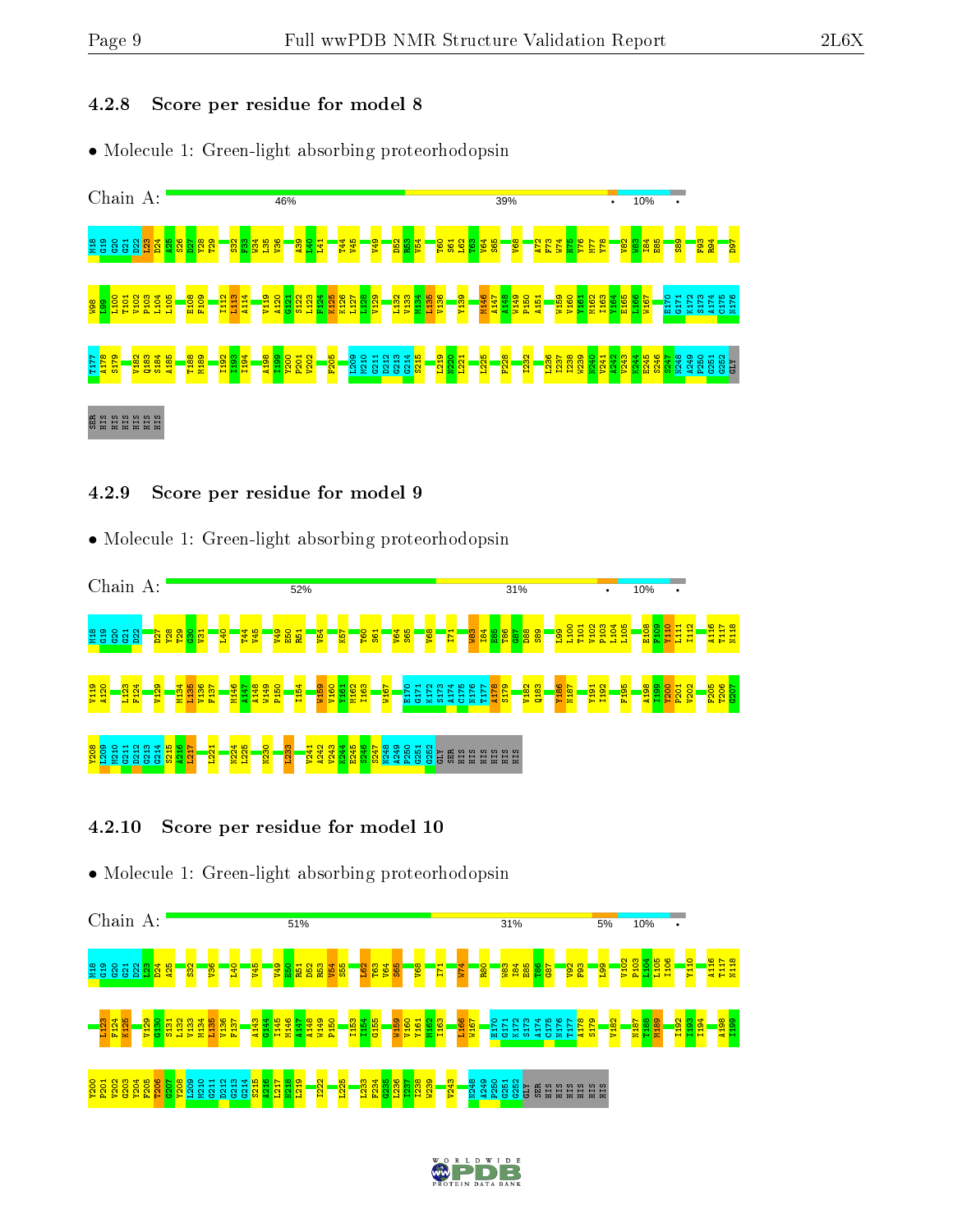#### 4.2.11 Score per residue for model 11

• Molecule 1: Green-light absorbing proteorhodopsin



#### 4.2.12 Score per residue for model 12

#### • Molecule 1: Green-light absorbing proteorhodopsin



#### 4.2.13 Score per residue for model 13



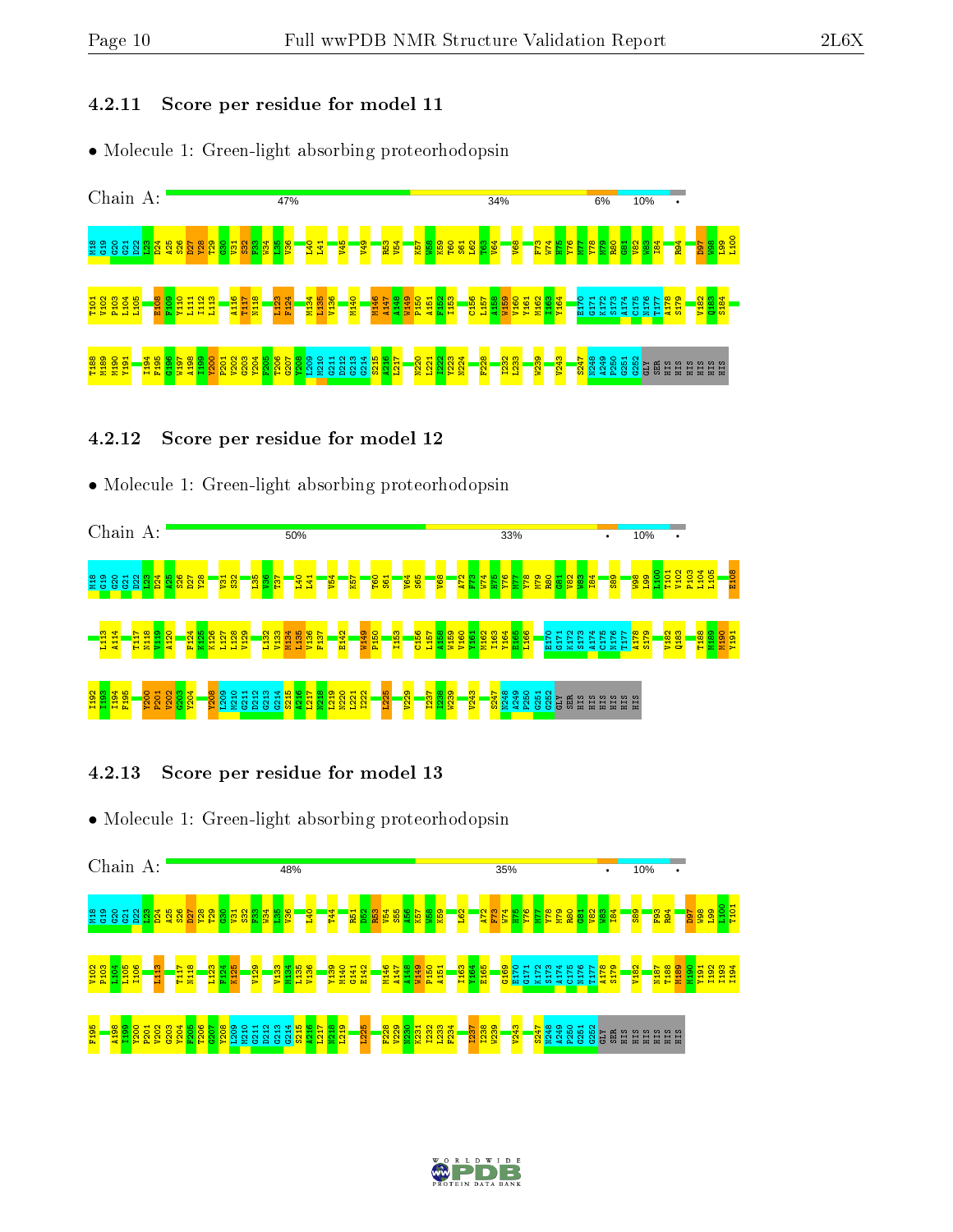#### 4.2.14 Score per residue for model 14

• Molecule 1: Green-light absorbing proteorhodopsin



#### 4.2.15 Score per residue for model 15

#### • Molecule 1: Green-light absorbing proteorhodopsin



4.2.16 Score per residue for model 16

• Molecule 1: Green-light absorbing proteorhodopsin



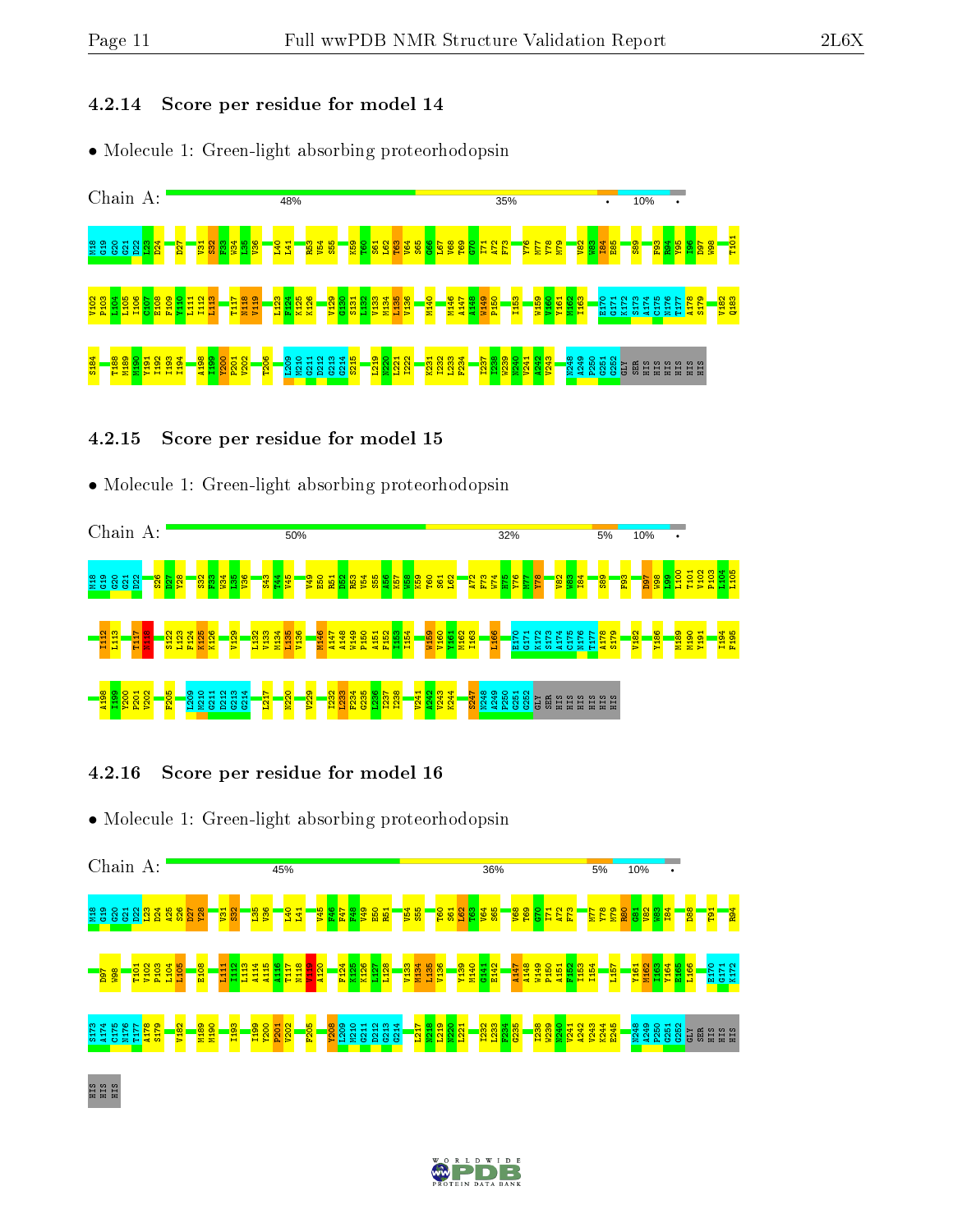#### 4.2.17 Score per residue for model 17

• Molecule 1: Green-light absorbing proteorhodopsin



#### 4.2.18 Score per residue for model 18

• Molecule 1: Green-light absorbing proteorhodopsin



#### 4.2.19 Score per residue for model 19



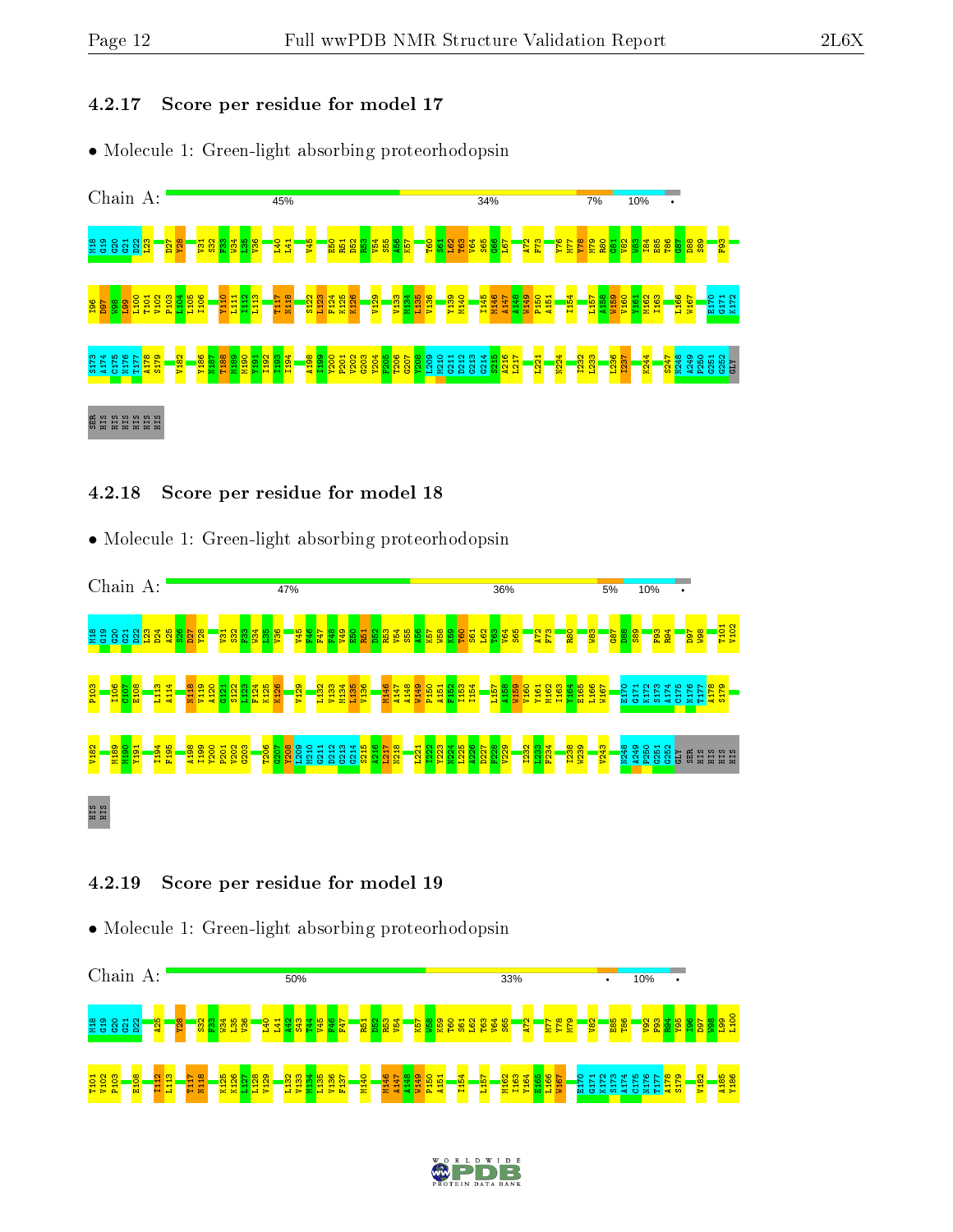# M189 I192 A198 I199 Y200 P201 V202 G203 Y204 Y208 L209 M210 G211 D212 G213 G214 S215 A216 L217 N218 L219 N220 L221 I222 L225 A226 D227 I237 I238 V241 A242 V243 S247 N248 A249 P250 G251 G252 GLY SER HIS HIS HIS HIS HIS HIS

#### 4.2.20 Score per residue for model 20



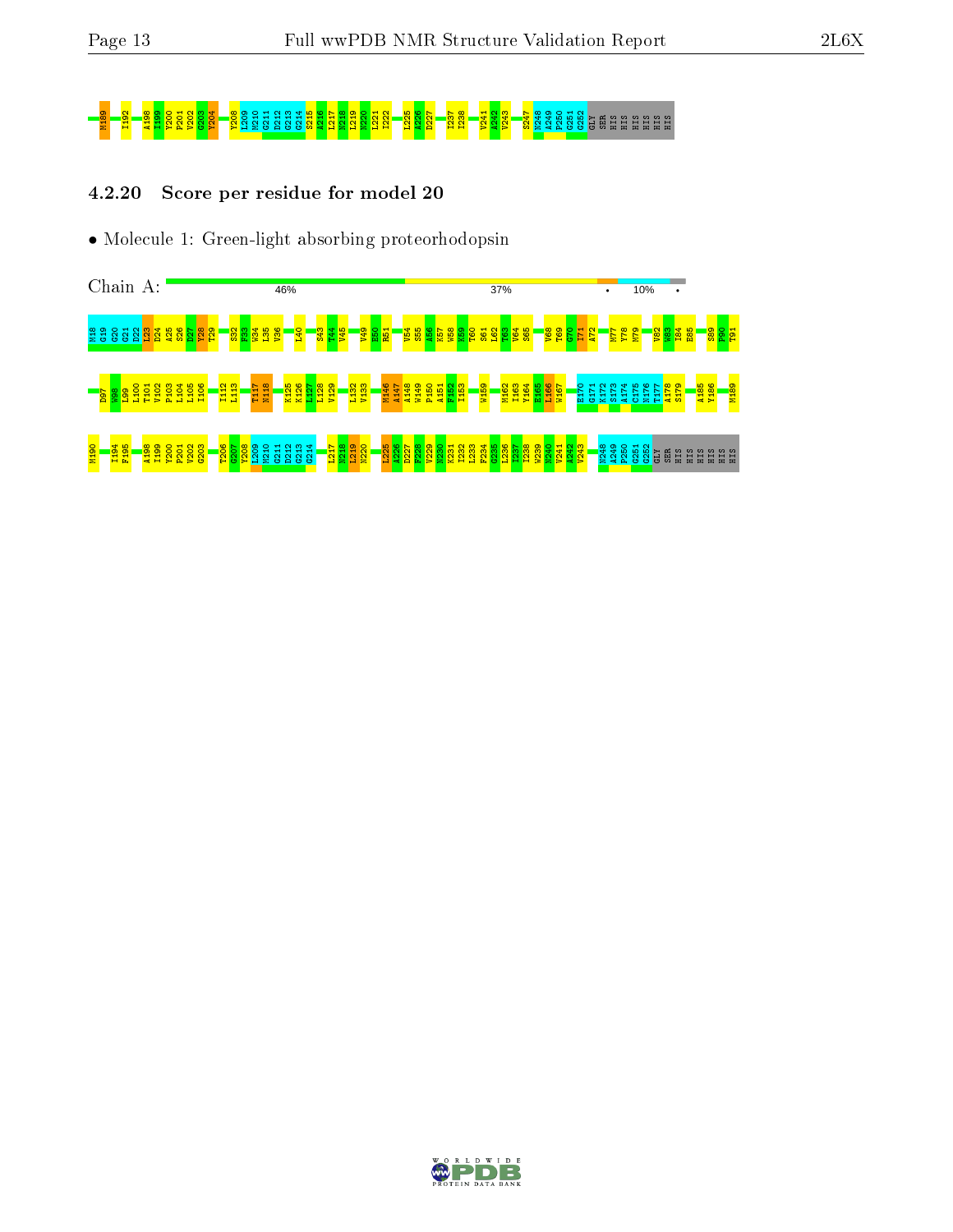# 5 Refinement protocol and experimental data overview  $\binom{1}{k}$

The models were refined using the following method: torsion angle dynamics.

Of the 200 calculated structures, 20 were deposited, based on the following criterion: target function.

The following table shows the software used for structure solution, optimisation and refinement.

| Software name   Classification |                         | Version |
|--------------------------------|-------------------------|---------|
| CYANA                          | structure solution 13.0 |         |
| CYANA                          | refinement              | 3 O     |

The following table shows chemical shift validation statistics as aggregates over all chemical shift files. Detailed validation can be found in section [7](#page-33-0) of this report.

| Chemical shift file(s)                       | input cs.cif |
|----------------------------------------------|--------------|
| Number of chemical shift lists               |              |
| Total number of shifts                       | 2004         |
| Number of shifts mapped to atoms             | 1998         |
| Number of unparsed shifts                    |              |
| Number of shifts with mapping errors         | - 6 -        |
| Number of shifts with mapping warnings       |              |
| Assignment completeness (well-defined parts) |              |

No validations of the models with respect to experimental NMR restraints is performed at this time.

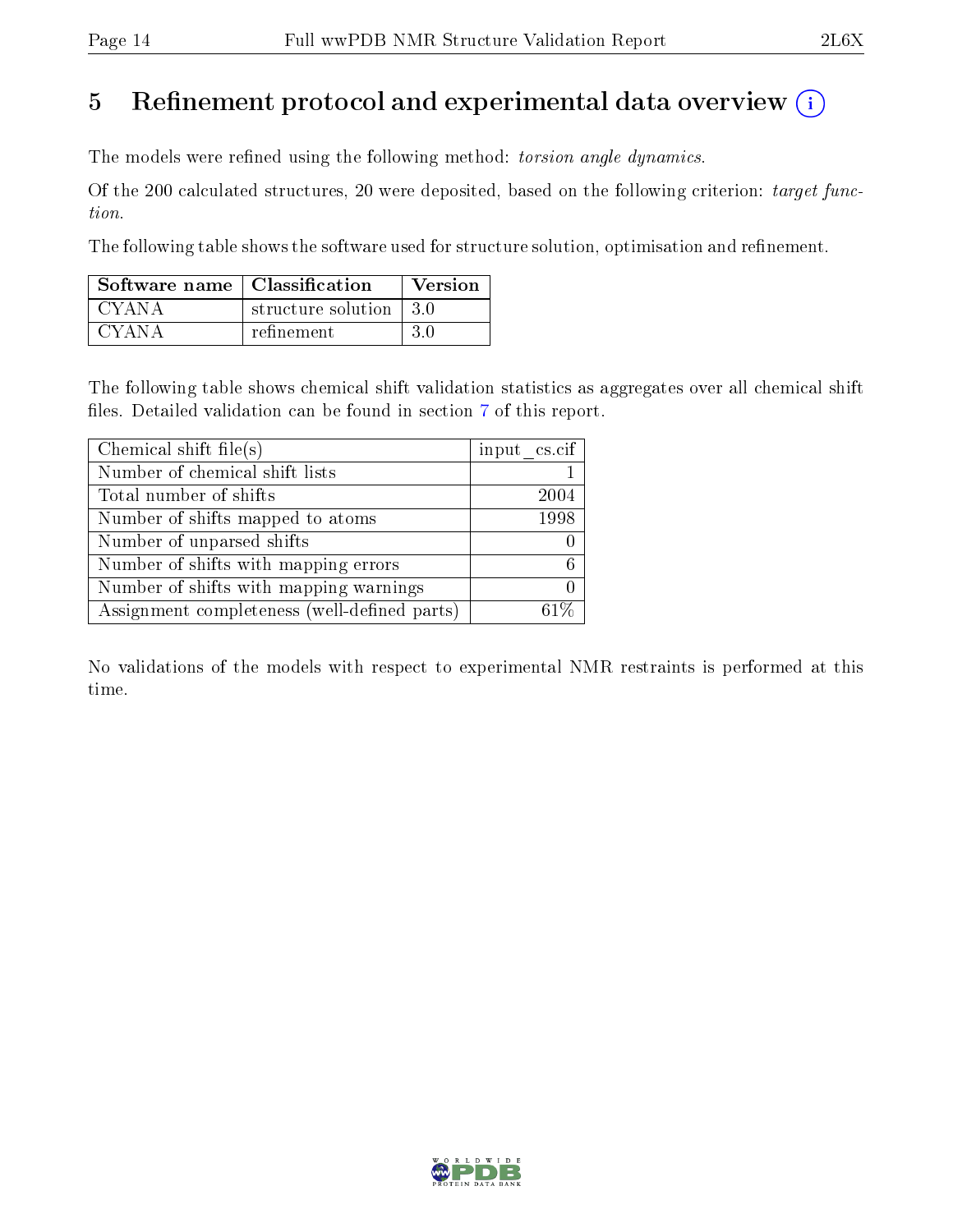# 6 Model quality  $(i)$

### 6.1 Standard geometry  $(i)$

Bond lengths and bond angles in the following residue types are not validated in this section: RET

There are no covalent bond-length or bond-angle outliers.

There are no bond-length outliers.

There are no bond-angle outliers.

There are no chirality outliers.

There are no planarity outliers.

#### 6.2 Too-close contacts  $(i)$

In the following table, the Non-H and H(model) columns list the number of non-hydrogen atoms and hydrogen atoms in each chain respectively. The H(added) column lists the number of hydrogen atoms added and optimized by MolProbity. The Clashes column lists the number of clashes averaged over the ensemble.

| Mol | Chain |       | Non-H $\mid$ H(model) | H(added) | <b>Clashes</b> |
|-----|-------|-------|-----------------------|----------|----------------|
|     |       | 1671  | 1675                  | 1672     | $52 + 7$       |
|     |       | 20    | 28                    | 97       | $2 + 2$        |
|     |       | 33820 | 34060                 | 33980    | 1057           |

The all-atom clashscore is defined as the number of clashes found per 1000 atoms (including hydrogen atoms). The all-atom clashscore for this structure is 16.

All unique clashes are listed below, sorted by their clash magnitude.

| Atom-1              | Atom-2               | $Clash(\AA)$<br>Distance(A) |      | Models |                             |
|---------------------|----------------------|-----------------------------|------|--------|-----------------------------|
|                     |                      |                             |      | Worst  | Total                       |
| 1: A:113: LEU: HD11 | 1: A: 182: VAL: HG13 | 0.99                        | 1.35 |        | 8                           |
| 1: A: 101:THR: HG22 | 1:A:105:LEU:HD23     | 0.96                        | 1.38 | 16     | $\overline{4}$              |
| 1:A:229:VAL:HG13    | 1:A:233:LEU:HD13     | 0.95                        | 1.34 | 15     | $\overline{2}$              |
| 1:A:84:ILE:HD11     | 1:A:216:ALA:HB1      | 0.94                        | 1.39 | 17     |                             |
| 1: A:113: LEU: HD12 | 1: A: 182: VAL: HG13 | 0.92                        | 1.40 | 17     | 3                           |
| 1:A:143:ALA:HB1     | 1:A:145:ILE:HD12     | 0.92                        | 1.38 | 7      | 1                           |
| 1: A:54: VAL:HG21   | 1:A:62:LEU:HD21      | 0.92                        | 1.41 | 11     | $\overline{5}$              |
| 1: A:54: VAL: HG21  | 1:A:62:LEU:HD13      | 0.90                        | 1.41 | 10     | $\overline{4}$              |
| 1:A:54:VAL:HG11     | 1: A:62:LEU:HD11     | 0.84                        | 1.47 | 20     | $\mathcal{D}$               |
| 1:A:188:THR:HG22    | 1:A:237:ILE:HD12     | 0.83                        | 1.48 | 17     | $\mathcal{D}_{\mathcal{A}}$ |
| 1:A:116:ALA:HB1     | 1: A: 182: VAL: HG22 | 0.78                        | 1.53 | 10     |                             |

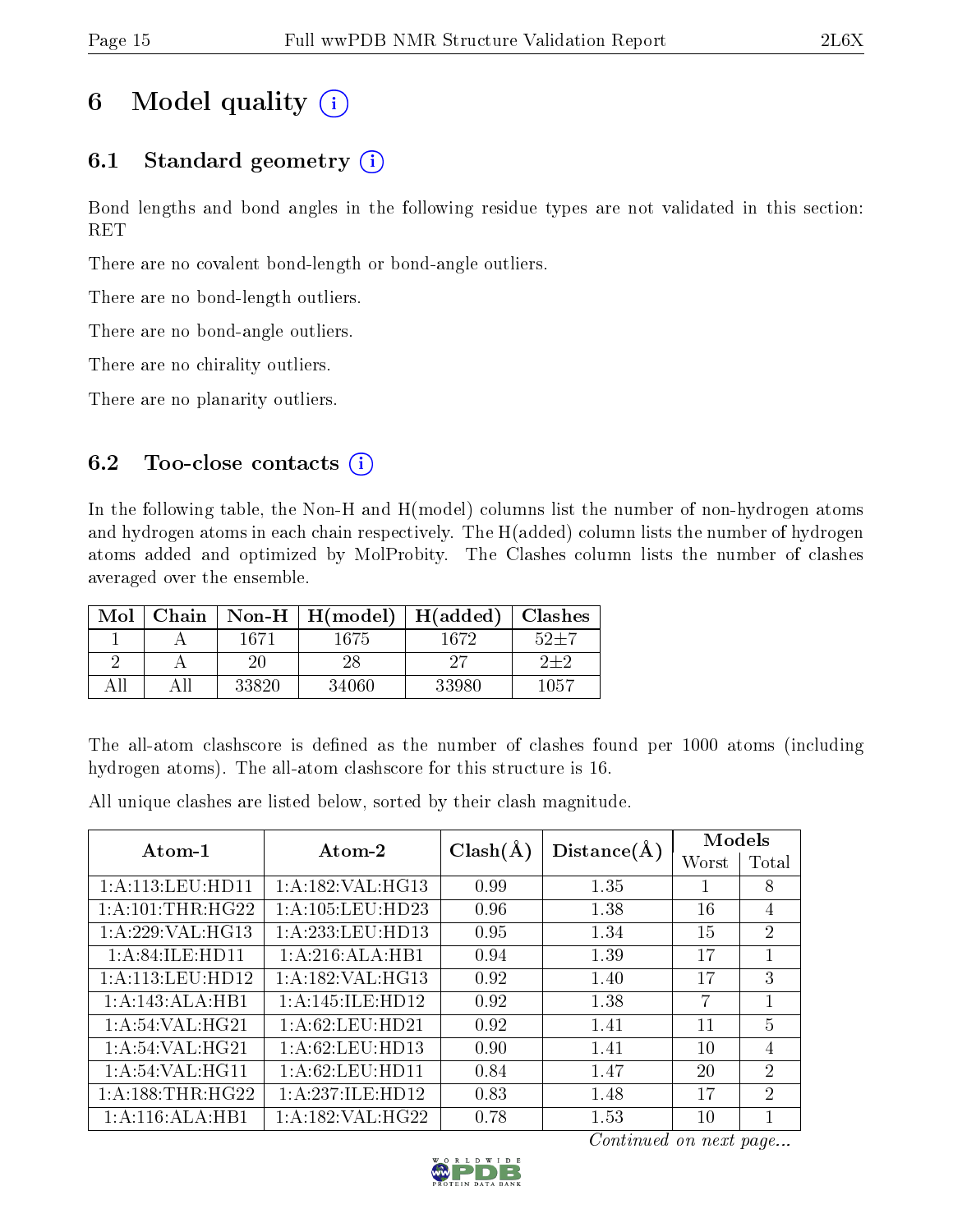| Conningea from previous page |                      |              | Distance(A)       | Models           |                  |  |
|------------------------------|----------------------|--------------|-------------------|------------------|------------------|--|
| Atom-1                       | Atom-2               | $Clash(\AA)$ |                   | Worst            | Total            |  |
| 1:A:113:LEU:HD21             | 1:A:182:VAL:HG13     | 0.77         | 1.52              | 19               | 3                |  |
| 1: A:54: VAL:HGI1            | 1: A:62:LEU:HD21     | 0.76         | 1.56              | $6\phantom{.}6$  | $\overline{3}$   |  |
| 1:A:29:THR:HG22              | 1:A:84:ILE:HD11      | 0.75         | $1.56\,$          | 13               | $\overline{2}$   |  |
| 1:A:68:VAL:HG22              | 1:A:104:LEU:HD12     | 0.72         | 1.62              | 11               | $\overline{1}$   |  |
| 1:A:68:VAL:HG23              | 1:A:104:LEU:HD23     | 0.72         | 1.61              | 12               | $\overline{2}$   |  |
| 1:A:72:ALA:HB2               | 1: A: 101:THR: HG21  | 0.71         | 1.62              | 3                | $\overline{12}$  |  |
| 1:A:113:LEU:HD11             | 1: A: 186: TYR: CD2  | 0.70         | 2.22              | $5\,$            | $\overline{1}$   |  |
| 1:A:73:PHE:CE2               | 1:A:232:ILE:HD11     | 0.70         | 2.22              | $\mathbf{1}$     | $8\,$            |  |
| 1: A:54:VAL:HG11             | 1:A:62:LEU:HD22      | 0.69         | 1.64              | $\overline{7}$   | $\overline{3}$   |  |
| 1:A:147:ALA:O                | 1:A:151:ALA:HB2      | 0.69         | 1.87              | 18               | 14               |  |
| 1: A:146:MET:HE2             | 1:A:147:ALA:HB2      | 0.69         | 1.64              | $8\,$            | $\overline{2}$   |  |
| 1:A:73:PHE:CZ                | 1:A:232:ILE:HD11     | 0.68         | 2.23              | 15               | $\overline{5}$   |  |
| 1:A:110:TYR:CD2              | 1:A:123:LEU:HD13     | 0.68         | 2.24              | $\boldsymbol{9}$ | $\overline{1}$   |  |
| 1:A:129:VAL:HG11             | 1: A:162:MET:HG3     | 0.67         | 1.64              | $\mathbf{1}$     | $\mathbf{1}$     |  |
| 1:A:135:LEU:HD23             | 1:A:136:VAL:HG13     | 0.67         | 1.66              | $\bf 5$          | $\overline{4}$   |  |
| 1:A:136:VAL:HG11             | 1:A:154:ILE:HD13     | 0.67         | 1.65              | $\overline{3}$   | $\overline{2}$   |  |
| 1:A:54:VAL:HA                | 1:A:243:VAL:HG22     | 0.67         | 1.65              | $\overline{5}$   | 18               |  |
| 1:A:114:ALA:HB2              | 1:A:120:ALA:HB2      | 0.67         | 1.65              | $\mathbf{1}$     | $\overline{4}$   |  |
| 1:A:129:VAL:HG11             | 1: A:162:MET:CG      | 0.66         | 2.21              | $\mathbf 1$      | 1                |  |
| 1:A:136:VAL:HG11             | 1:A:154:ILE:CD1      | 0.66         | $2.20\,$          | 17               | $\overline{4}$   |  |
| 1: A:208:TYR:CE2             | 1:A:219:LEU:HD21     | 0.66         | 2.26              | $\overline{7}$   | $\mathbf{1}$     |  |
| 1: A: 189:MET:HG2            | 1:A:238:ILE:HD11     | 0.66         | 1.66              | 10               | $\overline{2}$   |  |
| 1: A:98:TRP:CH2              | 2:A:301:RET:H202     | 0.65         | 2.26              | $\overline{7}$   | $\overline{3}$   |  |
| 1:A:148:ALA:HB1              | 1: A:204:TYR:CE1     | 0.65         | 2.26              | $\overline{4}$   | $\overline{1}$   |  |
| 1: A:50: GLU:O               | 1: A:54:VAL:HG13     | 0.65         | 1.91              | $9\,$            | $\overline{7}$   |  |
| 1:A:150:PRO:HA               | 1: A: 153: ILE: HD12 | 0.65         | 1.68              | 18               | $\boldsymbol{9}$ |  |
| 1: A:40: LEU:O               | 1:A:44:THR:HG23      | 0.65         | 1.92              | 13               | $\mathbf 1$      |  |
| 1:A:192:ILE:HD11             | 1:A:237:ILE:CG2      | 0.64         | $\overline{2.22}$ | $\overline{6}$   | $\overline{1}$   |  |
| 1:A:136:VAL:HG11             | 1: A:154: ILE: HD12  | 0.64         | 1.70              | 17               | 4                |  |
| 1: A:208:TYR:CE1             | 1:A:222:ILE:HD12     | 0.64         | 2.27              | 3                | $\mathbf 1$      |  |
| 1:A:129:VAL:HG21             | 1: A:162:MET:HG3     | 0.64         | 1.69              | 17               | $\mathbf 1$      |  |
| 1: A:62:LEU:HD21             | 1: A:239:TRP:HB3     | 0.63         | 1.70              | $\overline{5}$   | $\overline{2}$   |  |
| 1:A:58:TRP:CZ3               | 1: A:238: ILE: HD11  | 0.63         | 2.29              | $20\,$           | 1                |  |
| 1:A:137:PHE:CD1              | 2:A:301:RET:H173     | 0.63         | 2.28              | 3                | 1                |  |
| 1: A:73: PHE:CE1             | 1:A:232:ILE:HD11     | 0.63         | 2.28              | $6\phantom{.}6$  | $\overline{4}$   |  |
| 1: A:149:TRP:O               | 1: A: 153: ILE: HD12 | 0.63         | 1.94              | 11               | $\overline{2}$   |  |
| 1: A:189: MET:CE             | 1:A:193:ILE:HD11     | 0.63         | 2.24              | 6                | $\overline{1}$   |  |
| 1:A:72:ALA:CB                | 1: A: 101:THR: HG21  | 0.63         | 2.24              | 8                | 14               |  |
| 1:A:25:ALA:HA                | 1:A:217:LEU:HD21     | 0.63         | 1.71              | $\mathbf{1}$     | 3                |  |
| 1: A:204:TYR:OH              | 1:A:219:LEU:HD22     | 0.63         | 1.94              | 12               | $\mathbf{1}$     |  |
| 1:A:54:VAL:HG11              | 1: A:62: LEU:CD1     | 0.62         | 2.24              | $20\,$           | $\mathbf{1}$     |  |

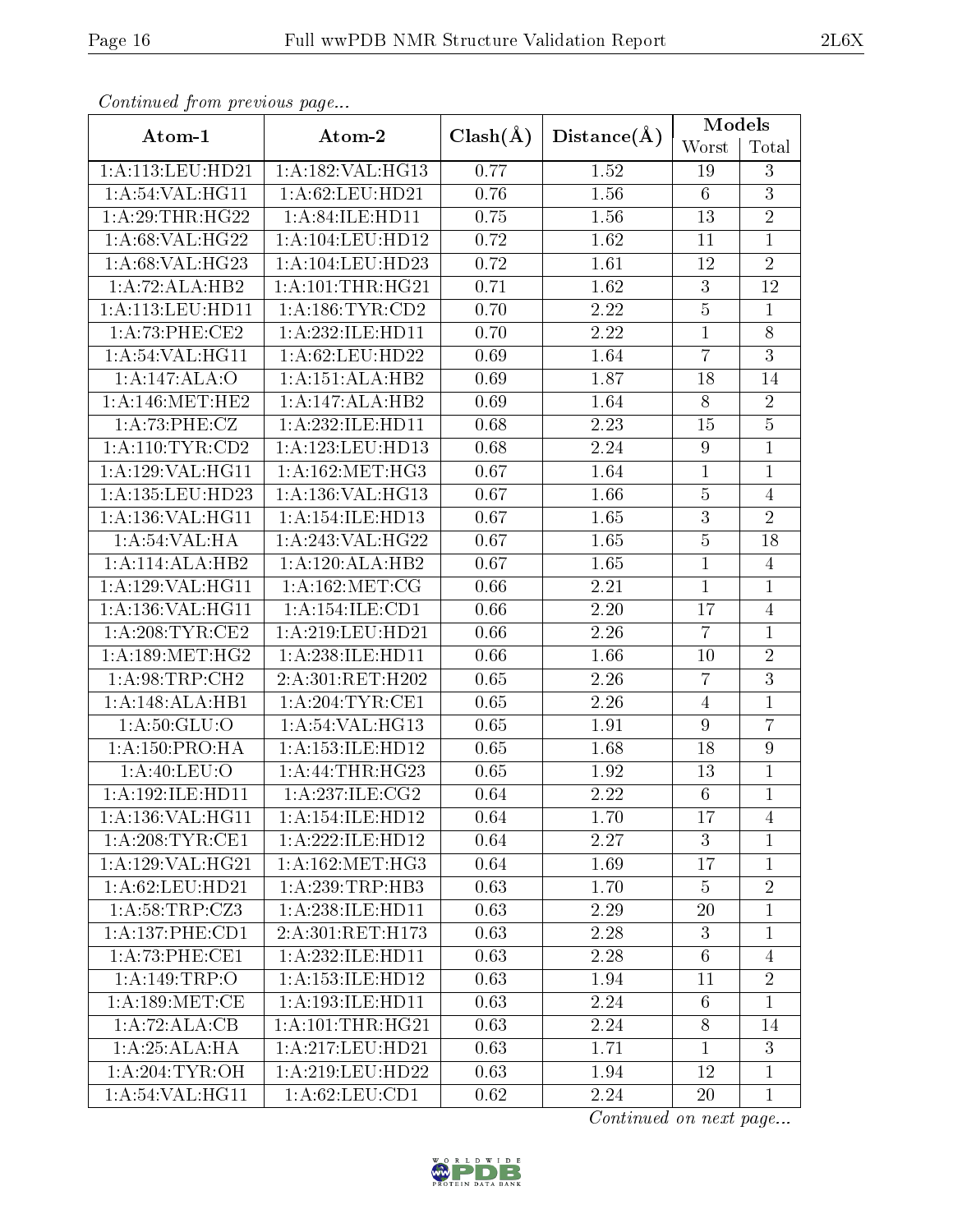| Conningea from previous page |                      |              |             | Models           |                |  |
|------------------------------|----------------------|--------------|-------------|------------------|----------------|--|
| Atom-1                       | Atom-2               | $Clash(\AA)$ | Distance(A) | Worst            | Total          |  |
| 1:A:237:ILE:O                | 1:A:241:VAL:HG23     | 0.62         | 1.93        | 8                | 1              |  |
| 1: A:61:SER:CB               | 1: A:112: ILE: HG21  | 0.62         | 2.24        | $\overline{3}$   | $\overline{3}$ |  |
| 1: A: 129: VAL: CG1          | 1:A:158:ALA:HB1      | 0.62         | 2.25        | $\overline{7}$   | $\mathbf{1}$   |  |
| 1: A:234:PHE:CE1             | 1:A:238:ILE:HD11     | 0.62         | 2.29        | $\overline{7}$   | $\mathbf{1}$   |  |
| 1:A:129:VAL:O                | 1:A:133:VAL:HG23     | 0.62         | 1.94        | 17               | 14             |  |
| 1: A:84: ILE: HD11           | 1:A:216:ALA:CB       | 0.62         | 2.22        | 17               | 1              |  |
| 1:A:97:ASP:O                 | 1: A: 101: THR: HG23 | 0.62         | 1.94        | 11               | 10             |  |
| 1:A:99:LEU:HD13              | 1: A:99: LEU:O       | 0.62         | 1.94        | 19               | $\mathbf{1}$   |  |
| 1:A:192:ILE:HG23             | 1:A:233:LEU:HD13     | 0.62         | 1.72        | $\boldsymbol{9}$ | $\overline{1}$ |  |
| 1: A:239:TRP:O               | 1:A:243:VAL:HG23     | 0.61         | 1.95        | $20\,$           | 12             |  |
| $1:A:\overline{109:PHE:CZ}$  | 1:A:113:LEU:HD12     | 0.61         | 2.30        | $\bf 5$          | $\mathbf{1}$   |  |
| 1: A: 156: CYS:O             | 1:A:160:VAL:HG23     | 0.61         | 1.95        | $\mathbf{1}$     | $\overline{5}$ |  |
| 1: A: 113: LEU: CD1          | 1:A:182:VAL:HG13     | 0.61         | 2.26        | $8\,$            | $\overline{6}$ |  |
| 1: A: 192: ILE: HG21         | 1:A:237:ILE:CD1      | 0.61         | $2.26\,$    | 19               | $\mathbf 1$    |  |
| 1:A:163:ILE:HG22             | 1:A:167:TRP:CE3      | 0.61         | 2.31        | $\bf 5$          | 3              |  |
| 1:A:54:VAL:HG21              | 1: A:62: LEU:CD2     | 0.61         | 2.24        | $14\,$           | $\overline{4}$ |  |
| 1: A: 159: TRP: CE3          | 1:A:160:VAL:HG13     | 0.60         | 2.31        | 15               | $\mathbf{1}$   |  |
| 1: A:99: LEU:O               | 1:A:99:LEU:HD13      | 0.60         | 1.96        | 11               | $\overline{2}$ |  |
| 1:A:118:ASN:OD1              | $1:$ A:119:VAL:HG22  | 0.60         | 1.96        | 18               | $\overline{2}$ |  |
| 1: A:204:TYR:CD2             | 1:A:222:ILE:HG21     | 0.60         | 2.31        | 19               | $\mathbf{1}$   |  |
| 1: A:113: LEU: HD11          | 1: A: 182: VAL: CG1  | 0.60         | 2.22        | 15               | $\overline{3}$ |  |
| 1: A:40: LEU:HD12            | 1:A:73:PHE:CE2       | 0.60         | 2.31        | 17               | $\overline{4}$ |  |
| 1:A:184:SER:O                | 1: A: 188: THR: HG22 | 0.60         | 1.96        | $\mathbf{3}$     | $\mathbf{1}$   |  |
| 1:A:32:SER:O                 | 1:A:36:VAL:HG23      | 0.60         | 1.96        | $\overline{3}$   | 16             |  |
| 1:A:136:VAL:HG12             | 1: A:140:MET:CE      | 0.60         | 2.26        | 16               | $\mathbf{1}$   |  |
| 1: A:28:TYR:CD1              | 1:A:217:LEU:HD23     | 0.59         | 2.31        | 17               | $\overline{1}$ |  |
| 1: A:28:TYR:HB3              | 1:A:217:LEU:HD22     | 0.59         | 1.73        | 19               | $\sqrt{2}$     |  |
| 1: A:140:MET:HB3             | 1:A:147:ALA:HB2      | 0.59         | 1.74        | $\overline{5}$   | $\overline{2}$ |  |
| 1: A:146:MET:CE              | 1:A:147:ALA:HB2      | 0.59         | 2.27        | 8                | $\overline{2}$ |  |
| 1:A:47:PHE:CZ                | 1:A:62:LEU:HD23      | 0.59         | 2.33        | 16               | $\mathbf 1$    |  |
| 1: A: 106: ILE: HD12         | 1: A:126: LYS: HD3   | 0.59         | 1.74        | $\mathbf{1}$     | $\mathbf 1$    |  |
| 1:A:148:ALA:HB3              | 1: A:208:TYR:CE1     | 0.59         | 2.33        | $\mathbf{1}$     | $\mathbf{1}$   |  |
| 1: A: 188: THR: CG2          | 1:A:237:ILE:HD12     | 0.59         | 2.28        | 13               | $\overline{3}$ |  |
| 1:A:104:LEU:HD12             | 1:A:108:GLU:OE2      | 0.59         | 1.98        | 12               | 1              |  |
| 1:A:102:VAL:HG21             | 1: A:134: MET:CE     | 0.59         | 2.28        | $\overline{7}$   | $\overline{2}$ |  |
| 1:A:129:VAL:HG21             | 1: A:162: MET:CG     | 0.59         | 2.28        | 17               | $\mathbf{1}$   |  |
| 1: A:64:VAL:O                | 1: A:68: VAL:HG12    | 0.59         | 1.98        | $\mathbf{1}$     | $9\phantom{.}$ |  |
| 1: A: 137: PHE: HB2          | 2:A:301:RET:H162     | 0.59         | 1.74        | $\overline{2}$   | $\overline{3}$ |  |
| 1: A:78:TYR:O                | 1: A:82:VAL:HG23     | 0.59         | 1.97        | 8                | 16             |  |
| 1: A:40:LEU:HD21             | 1:A:73:PHE:CE1       | 0.59         | 2.33        | 13               | $\mathbf{1}$   |  |
| 1: A: 137: PHE: HB2          | 2:A:301:RET:H173     | 0.58         | 1.74        | 10               | $\mathbf{1}$   |  |

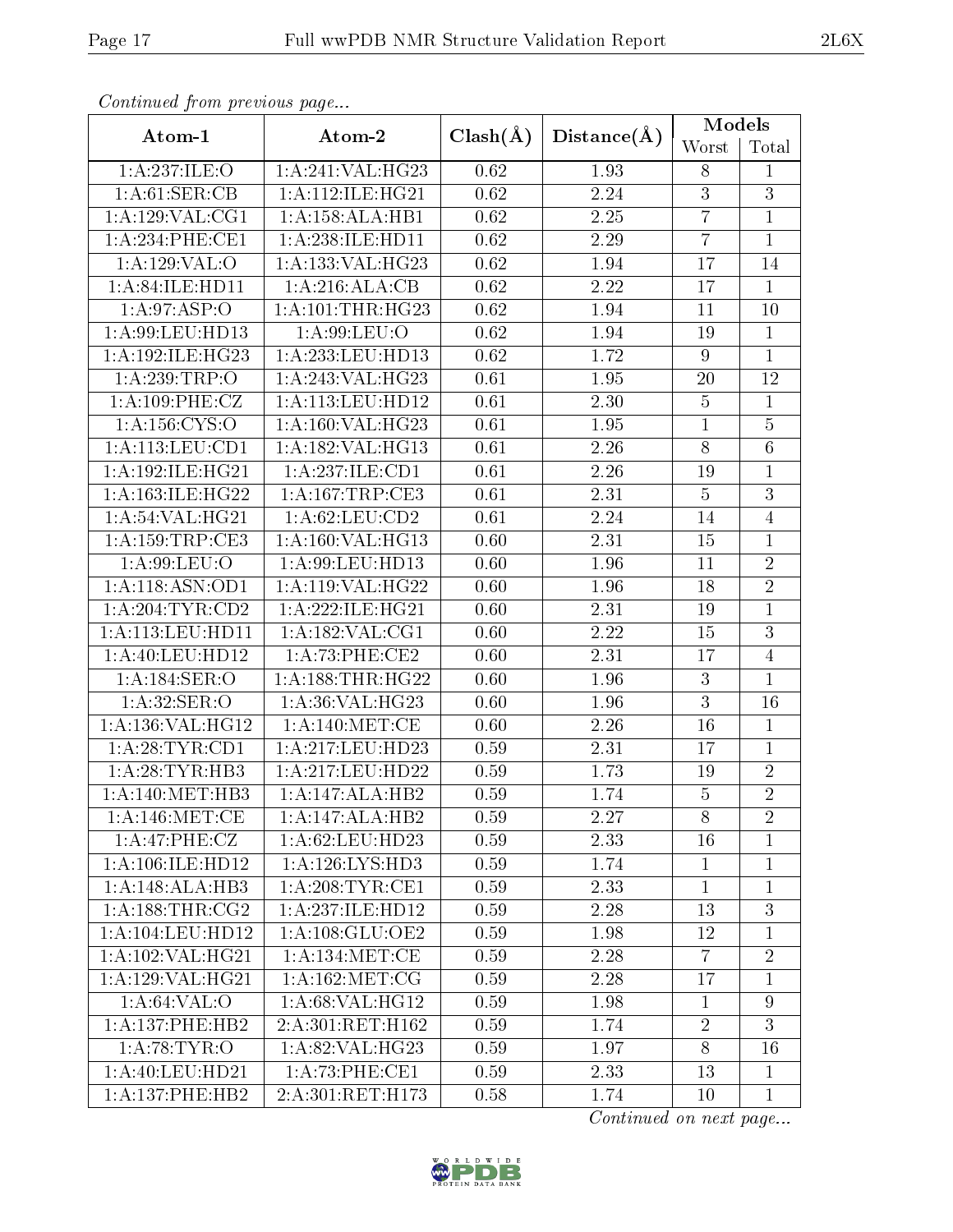| Communica from previous page |                     |              |             | Models           |                 |  |
|------------------------------|---------------------|--------------|-------------|------------------|-----------------|--|
| Atom-1                       | Atom-2              | $Clash(\AA)$ | Distance(A) | Worst            | Total           |  |
| 1:A:163:ILE:HD11             | 1:A:194:ILE:HG12    | 0.58         | 1.75        | 3                | $\mathbf{1}$    |  |
| 1:A:198:ALA:O                | 1:A:202:VAL:HG23    | 0.58         | 1.98        | 14               | 18              |  |
| 1: A:61: SER: HB2            | 1:A:112:ILE:HG21    | 0.58         | 1.74        | $9\phantom{.0}$  | 3               |  |
| 1: A: 135: LEU: HD23         | 1:A:136:VAL:N       | 0.58         | 2.13        | 14               | 18              |  |
| 1:A:146:MET:O                | 1:A:147:ALA:HB2     | 0.58         | 1.99        | $\mathbf{1}$     | $\overline{7}$  |  |
| 1: A:208:TYR:OH              | 1:A:219:LEU:HD13    | 0.58         | 1.97        | $\overline{3}$   | $\mathbf{1}$    |  |
| 1: A:162:MET:O               | 1:A:166:LEU:HD12    | 0.58         | 1.97        | <b>20</b>        | $\overline{1}$  |  |
| 1: A: 166: LEU: O            | 1:A:166:LEU:HD12    | 0.58         | 1.99        | 15               | $\mathbf{1}$    |  |
| 1:A:27:ASP:O                 | 1: A:31: VAL:HG23   | 0.58         | 1.98        | 18               | $\overline{15}$ |  |
| 1:A:129:VAL:HG22             | 1: A:162:MET:HG3    | 0.58         | 1.73        | $\,6\,$          | $\mathbf{1}$    |  |
| 1: A:43: SER:OG              | 1:A:232:ILE:HD12    | 0.58         | 1.99        | $20\,$           | $\overline{3}$  |  |
| $1: A:109:$ PHE:CE1          | 1:A:113:LEU:HD12    | 0.58         | 2.33        | $\bf 5$          | $\mathbf{1}$    |  |
| 1:A:28:TYR:HB3               | 1:A:217:LEU:HD12    | 0.58         | 1.75        | $\overline{3}$   | $\mathbf{1}$    |  |
| 1:A:23:LEU:HD13              | 1: A:28:TYR:CD2     | 0.58         | 2.33        | 20               | $\mathbf{1}$    |  |
| 1:A:125:LYS:O                | 1:A:129:VAL:HG12    | 0.58         | 1.99        | $8\,$            | $\overline{3}$  |  |
| 1:A:36:VAL:HG23              | 1:A:228:PHE:CE2     | 0.58         | 2.34        | $\overline{4}$   | $\mathbf{1}$    |  |
| 1:A:229:VAL:HG13             | 1: A: 233: LEU: CD1 | 0.58         | 2.27        | $\mathbf{3}$     | $\mathbf{1}$    |  |
| 1: A:99: LEU: HD13           | 1: A: 134: MET: CE  | 0.57         | 2.29        | 12               | $\mathbf{1}$    |  |
| 1:A:109:PHE:CE2              | 1:A:238:ILE:HD12    | 0.57         | 2.34        | 3                | $\mathbf{1}$    |  |
| 1: A:61:SER:HA               | 1:A:112:ILE:HG21    | 0.57         | 1.77        | 14               | $\mathbf{1}$    |  |
| 1:A:148:ALA:HB2              | 1: A:208:TYR:CD1    | 0.57         | 2.34        | $\boldsymbol{9}$ | $\overline{2}$  |  |
| 1:A:72:ALA:HB1               | 1: A:231:LYS:CE     | 0.57         | 2.29        | 13               | $\overline{2}$  |  |
| 1: A:129: VAL:O              | 1:A:133:VAL:HG22    | 0.57         | 1.99        | 10               | $\mathbf{1}$    |  |
| 1:A:105:LEU:HD23             | 1:A:106:ILE:N       | 0.57         | 2.14        | $\overline{5}$   | $\overline{2}$  |  |
| $1: A:228:$ PHE: $CD2$       | 1:A:232:ILE:HD13    | 0.57         | 2.35        | 13               | $\overline{4}$  |  |
| 1:A:106:ILE:HG21             | 1:A:126:LYS:CB      | 0.57         | 2.30        | 17               | $\overline{3}$  |  |
| 1: A:113: LEU:O              | 1:A:113:LEU:HD13    | 0.57         | 1.99        | $\overline{7}$   | $\overline{3}$  |  |
| 1:A:103:PRO:HB3              | 1:A:127:LEU:HD13    | 0.57         | 1.75        | 12               | $\overline{1}$  |  |
| 1: A:203: GLY:O              | 1: A:206:THR:HG22   | 0.56         | 1.99        | 18               | $\overline{5}$  |  |
| 1:A:145:ILE:HD12             | 1: A:146:MET:HB3    | 0.56         | 1.77        | 17               | $\mathbf{1}$    |  |
| 1:A:149:TRP:N                | 1: A: 150: PRO: HD2 | 0.56         | 2.15        | 15               | 18              |  |
| 1: A:146:MET:CE              | 1:A:147:ALA:HB3     | 0.56         | 2.30        | 15               | $\mathbf{1}$    |  |
| 1: A: 189: MET: SD           | 1: A:238: ILE: HD11 | 0.56         | 2.40        | 13               | $\overline{3}$  |  |
| $1: A:109:$ PHE:CE1          | 1:A:238:ILE:HD12    | 0.56         | 2.35        | 8                | $\mathbf{1}$    |  |
| 1:A:116:ALA:HB1              | 1: A:182: VAL: CG2  | 0.56         | 2.26        | 10               | $\overline{2}$  |  |
| 1: A: 129: VAL: HG11         | 1: A:162:MET:HB2    | 0.56         | 1.76        | $9\phantom{.0}$  | $\overline{2}$  |  |
| 1: A:54: VAL:HGI1            | 1: A:62:LEU:CD2     | 0.56         | 2.31        | 13               | $\overline{3}$  |  |
| 1: A:54:VAL:HG23             | 1:A:243:VAL:HG22    | 0.56         | 1.76        | 10               | $\mathbf{1}$    |  |
| 1:A:29:THR:HG23              | 1: A:84: ILE:HG21   | 0.56         | 1.78        | 11               | $\mathbf{1}$    |  |
| 1:A:102:VAL:N                | 1: A: 103: PRO: HD2 | 0.56         | 2.15        | $\overline{5}$   | 20              |  |
| 1:A:192:ILE:HG13             | 1:A:233:LEU:HD22    | 0.56         | 1.76        | 3                | $\mathbf{1}$    |  |

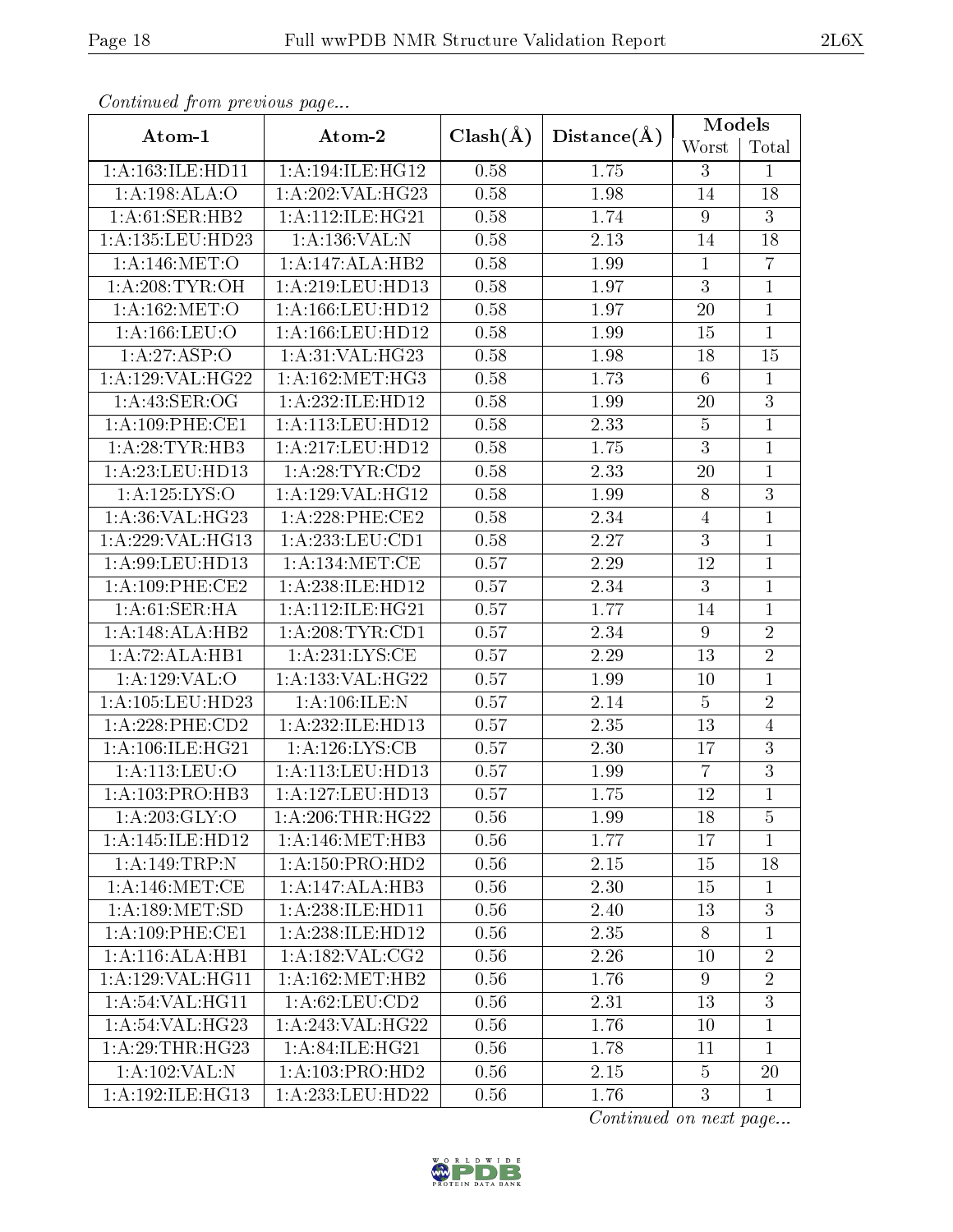| Continual from previous page |                      |              | Distance(A)       | Models           |                |  |
|------------------------------|----------------------|--------------|-------------------|------------------|----------------|--|
| Atom-1                       | Atom-2               | $Clash(\AA)$ |                   | Worst            | Total          |  |
| 1:A:151:ALA:HB1              | 2:A:301:RET:H42      | 0.56         | 1.78              | 17               | $\mathbf{1}$   |  |
| 1: A:200:TYR:N               | 1:A:201:PRO:HD2      | 0.56         | $\overline{2.16}$ | $\overline{4}$   | 20             |  |
| $1: A:40:$ LEU:HD11          | 1:A:73:PHE:CE1       | 0.56         | 2.36              | 13               | $\mathbf{1}$   |  |
| 1: A: 108: GLU:O             | 1:A:112:ILE:HD12     | 0.55         | 2.00              | 3                | $\mathbf{1}$   |  |
| 1: A: 189: MET: CG           | 1:A:238:ILE:HD11     | 0.55         | 2.30              | 10               | $\overline{2}$ |  |
| 1: A: 163: ILE: HD11         | 1:A:194:ILE:CD1      | 0.55         | 2.31              | 3                | $\mathbf{1}$   |  |
| 1:A:54:VAL:HG21              | 1: A:62:LEU:CD1      | 0.55         | 2.24              | 10               | $\overline{1}$ |  |
| 1:A:195:PHE:O                | 1:A:199:ILE:HG23     | 0.55         | 2.02              | 18               | $\mathbf{1}$   |  |
| 1:A:84:ILE:HD12              | 1:A:88:ASP:HA        | 0.55         | 1.77              | $\boldsymbol{9}$ | $\mathbf{1}$   |  |
| 1: A:235: GLY:HA2            | 1:A:238:ILE:HD12     | 0.55         | 1.77              | 16               | 3              |  |
| 1:A:72:ALA:HB2               | 1: A:101:THR:CG2     | 0.55         | 2.31              | 13               | $\overline{8}$ |  |
| 1:A:146:MET:O                | 1:A:147:ALA:HB3      | 0.55         | 2.00              | 18               | $\sqrt{2}$     |  |
| 1:A:54:VAL:HG12              | 1:A:243:VAL:CG2      | 0.55         | 2.32              | $\overline{5}$   | $\overline{2}$ |  |
| 1:A:68:VAL:HG22              | 1:A:104:LEU:CD1      | 0.55         | 2.31              | 11               | $\mathbf 1$    |  |
| 1:A:72:ALA:HB1               | 1:A:231:LYS:HE3      | 0.55         | 1.78              | 14               | $\overline{4}$ |  |
| 1: A:68: VAL:HG12            | 1: A: 101: THR: HG23 | 0.55         | 1.78              | $8\,$            | $\overline{2}$ |  |
| 1:A:225:LEU:O                | 1:A:229:VAL:HG23     | 0.55         | 2.02              | $\sqrt{2}$       | $\overline{5}$ |  |
| 1:A:195:PHE:CE1              | 1: A: 199: ILE: HD11 | 0.55         | 2.37              | 20               | $\overline{1}$ |  |
| 1: A: 23: LEU: HD13          | 1: A:28:TYR:CE2      | 0.55         | 2.37              | 20               | $\overline{2}$ |  |
| 1:A:25:ALA:O                 | 1:A:29:THR:HG23      | 0.54         | 2.02              | 20               | $\overline{2}$ |  |
| 1:A:166:LEU:HD12             | 1: A: 166: LEU: O    | 0.54         | 2.02              | 10               | $\mathbf{1}$   |  |
| 1: A:29:THR:HG22             | 1: A:84: ILE: CD1    | 0.54         | 2.31              | 13               | $\overline{1}$ |  |
| 1:A:118:ASN:O                | 1:A:119:VAL:HG13     | $0.54\,$     | 2.03              | 16               | $\mathbf{1}$   |  |
| 1: A: 125: LYS: O            | 1:A:129:VAL:HG22     | 0.54         | 2.01              | 13               | $\overline{2}$ |  |
| 1:A:147:ALA:O                | 1:A:151:ALA:HB3      | 0.54         | 2.02              | 11               | $\mathbf{1}$   |  |
| 1:A:123:LEU:HD23             | 1:A:124:PHE:N        | 0.54         | 2.18              | 11               | $\overline{2}$ |  |
| 1: A:68: VAL:HGI1            | 1: A: 105: LEU: HA   | 0.54         | 1.78              | $\mathbf{1}$     | $\overline{2}$ |  |
| 1: A:98:TRP:CD1              | 1: A:102: VAL:HG23   | 0.54         | $\overline{2.38}$ | $\overline{4}$   | $\overline{3}$ |  |
| 1: A:68: VAL:CG1             | 1: A: 101:THR: HG23  | 0.54         | 2.33              | 8                | $\overline{2}$ |  |
| 1:A:114:ALA:CB               | 1:A:120:ALA:HB2      | 0.54         | 2.32              | 16               | $\overline{3}$ |  |
| 1: A:51: ARG:O               | 1: A:54:VAL:HG22     | 0.54         | 2.02              | 16               | $\mathbf{1}$   |  |
| 1:A:129:VAL:HG22             | 1: A: 162: MET: SD   | 0.53         | 2.43              | 15               | $\overline{1}$ |  |
| 1: A:113: LEU: HD12          | 1: A: 113: LEU: O    | 0.53         | 2.03              | 15               | $\sqrt{2}$     |  |
| 1:A:184:SER:O                | 1:A:188:THR:HG23     | 0.53         | 2.03              | 14               | 3              |  |
| 1: A:98:TRP:CH2              | 1: A: 133: VAL: HG13 | 0.53         | 2.38              | 4                | 1              |  |
| $1:A:149:TRP:\overline{CB}$  | 1: A: 150: PRO:CD    | 0.53         | 2.86              | 11               | $\overline{9}$ |  |
| 1:A:47:PHE:CZ                | 1: A:62:LEU:HD12     | 0.53         | 2.38              | 18               | $\overline{2}$ |  |
| 1: A: 159: TRP: NE1          | 1:A:163:ILE:HD11     | 0.53         | 2.18              | 20               | $\overline{2}$ |  |
| 1:A:129:VAL:HG13             | 1:A:158:ALA:HB1      | 0.52         | 1.81              | $\overline{7}$   | $\mathbf 1$    |  |
| 1: A:64:VAL:HG12             | 1:A:108:GLU:HB3      | 0.52         | 1.80              | 11               | $\mathbf{1}$   |  |
| 1: A: 136: VAL: CG1          | 1:A:154:ILE:HD12     | 0.52         | 2.34              | 19               | $\mathbf 1$    |  |

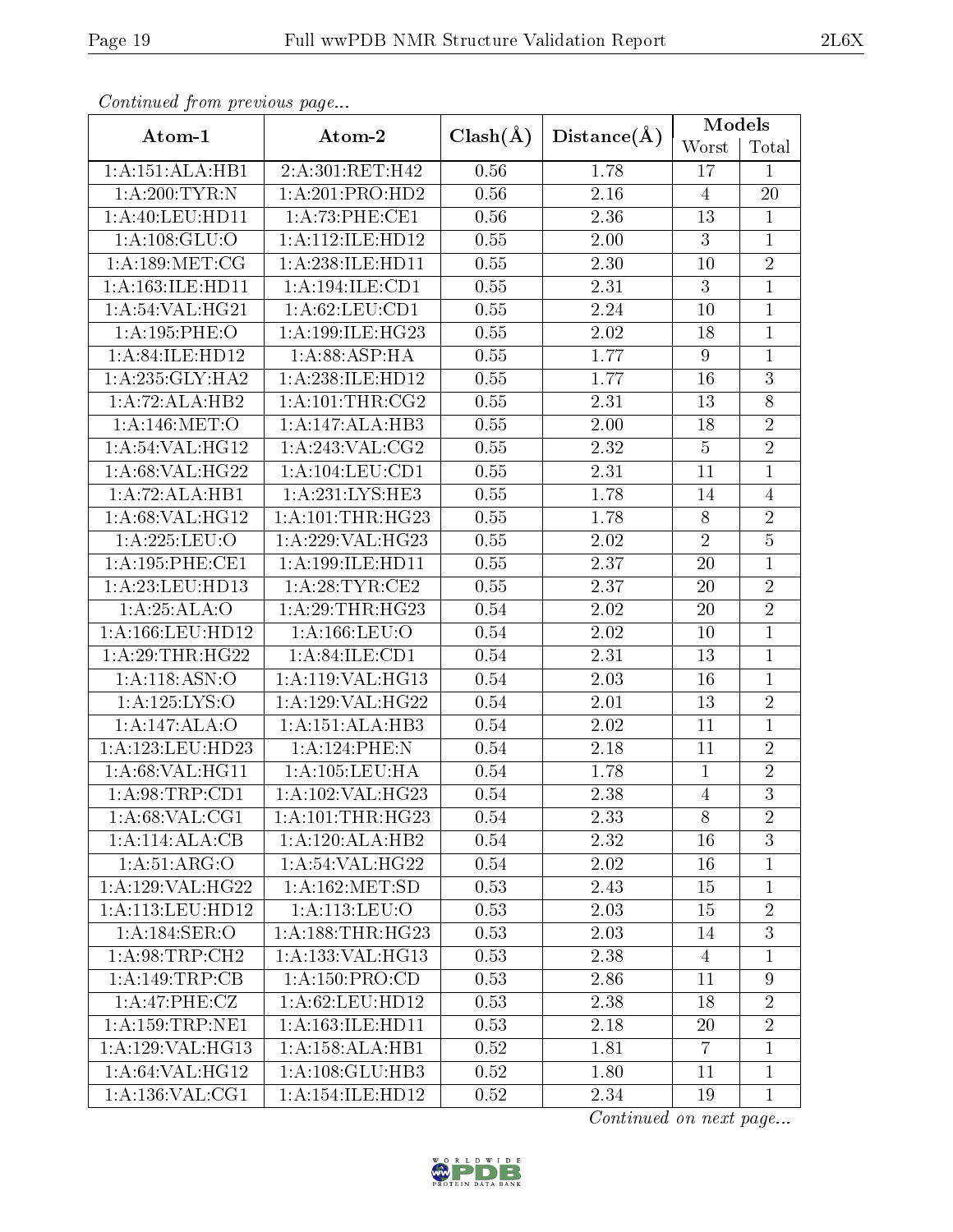| Comunaca jiom previous page        |                      |              |                   | Models           |                |  |
|------------------------------------|----------------------|--------------|-------------------|------------------|----------------|--|
| Atom-1                             | Atom-2               | $Clash(\AA)$ | Distance(A)       | Worst            | Total          |  |
| 1:A:148:ALA:HB1                    | 1: A:208:TYR:CD2     | 0.52         | 2.39              | 20               | $\overline{2}$ |  |
| 1:A:106:ILE:HG21                   | 1: A: 126: LYS: HB2  | 0.52         | 1.80              | $6\phantom{.}6$  | $\overline{2}$ |  |
| 1: A: 163: ILE: HG23               | 1: A:190:MET:CE      | 0.52         | 2.33              | $\mathbf{1}$     | $\overline{3}$ |  |
| 1: A:208:TYR:CD2                   | 1:A:219:LEU:HD21     | 0.52         | 2.39              | $\overline{7}$   | $\mathbf{1}$   |  |
| 1: A:40:LEU:HD13                   | 1: A:73:PHE: CZ      | 0.52         | 2.39              | 11               | $\mathbf{1}$   |  |
| 1:A:195:PHE:CZ                     | 1:A:199:ILE:HD11     | 0.52         | 2.40              | 20               | $\mathbf{1}$   |  |
| 1: A:98:TRP:O                      | 1:A:102:VAL:HG23     | 0.52         | 2.05              | $\sqrt{2}$       | $\overline{4}$ |  |
| 1:A:54:VAL:HG21                    | 1:A:62:LEU:HD22      | 0.52         | 1.81              | $\,6$            | $\mathbf{1}$   |  |
| 1:A:113:LEU:CD1                    | 1:A:182:VAL:HG22     | 0.52         | 2.35              | $\overline{3}$   | $\overline{2}$ |  |
| 1: A:64:VAL:O                      | 1: A:68: VAL:HG23    | 0.52         | 2.05              | 10               | $\overline{3}$ |  |
| 1:A:84:ILE:HD13                    | 1: A:88: ASP:O       | 0.52         | 2.05              | 16               | $\overline{1}$ |  |
| 1: A: 41: LEU: O                   | 1: A:45: VAL:HG12    | 0.51         | 2.05              | 16               | $\overline{2}$ |  |
| 1:A:36:VAL:HG12                    | 1:A:40:LEU:HD22      | 0.51         | 1.81              | 20               | $\mathbf{1}$   |  |
| 1: A: 105: LEU: HD13               | 1: A:234:PHE:CZ      | 0.51         | 2.39              | $\overline{4}$   | $\mathbf{1}$   |  |
| 1:A:40:LEU:HD23                    | 1:A:41:LEU:N         | 0.51         | 2.21              | $\mathbf{1}$     | $\overline{3}$ |  |
| 1:A:148:ALA:HB1                    | 1: A:208:TYR:CD1     | 0.51         | $\overline{2}.41$ | 18               | $\mathbf{1}$   |  |
| 1:A:84:ILE:HD11                    | 1:A:220:ASN:CB       | 0.51         | 2.35              | 11               | $\mathbf{1}$   |  |
| 1:A:102:VAL:HG21                   | 1:A:133:VAL:HG11     | 0.51         | 1.82              | 13               | $\overline{2}$ |  |
| 1:A:68:VAL:HG22                    | 1: A: 101: THR: HG23 | 0.51         | 1.82              | $\overline{4}$   | $\overline{1}$ |  |
| 1:A:100:LEU:O                      | 1:A:104:LEU:HD12     | 0.51         | 2.06              | 20               | $\overline{2}$ |  |
| 1: A:106: ILE: HG21                | 1: A:126: LYS: HB3   | 0.51         | 1.81              | $\overline{3}$   | $\overline{2}$ |  |
| 1:A:83:TRP:O                       | 1: A:86:THR:HG22     | 0.51         | 2.05              | $\boldsymbol{9}$ | $\mathbf{1}$   |  |
| 1: A: 41: LEU: O                   | 1:A:45:VAL:HG23      | 0.51         | 2.06              | $\overline{4}$   | $\overline{4}$ |  |
| 1:A:192:ILE:HD12                   | 1:A:234:PHE:HA       | 0.51         | 1.82              | 10               | $\overline{1}$ |  |
| $1: A:109:$ PHE:CE1                | 1:A:113:LEU:HD23     | 0.51         | 2.41              | 14               | $\mathbf{1}$   |  |
| 1: A:98:TRP: CZ3                   | 2:A:301:RET:H202     | 0.51         | 2.41              | $\overline{7}$   | $\overline{2}$ |  |
| 1: A:43: SER:CB                    | 1:A:232:ILE:HD12     | 0.51         | 2.36              | $\overline{7}$   | $\mathbf{1}$   |  |
| 1: A:113: LEU: HD12                | 1:A:119:VAL:CG2      | 0.50         | 2.35              | 14               | $\overline{1}$ |  |
| 1: A: 163: ILE: HD11               | 1: A:194: ILE: CG1   | 0.50         | 2.36              | 3                | 1              |  |
| 1: A:60:THR:HG23                   | 1:A:112:ILE:CD1      | 0.50         | 2.36              | 15               | $\mathbf{1}$   |  |
| 1:A:149:TRP:HB3                    | 1: A: 150: PRO: HD3  | 0.50         | 1.83              | $\mathbf{1}$     | $\sqrt{2}$     |  |
| $1:A:107:\overline{\text{CYS:CB}}$ | 1:A:123:LEU:HD11     | 0.50         | 2.37              | $\overline{7}$   | $\mathbf{1}$   |  |
| 1: A:68: VAL:HG21                  | 1:A:104:LEU:HB3      | 0.50         | 1.83              | 4                | 1              |  |
| 1: A:110: TYR: CD2                 | 1:A:123:LEU:HD23     | 0.50         | 2.41              | 17               | $\mathbf{1}$   |  |
| 1: A: 159: TRP: CD1                | 1: A: 163: ILE: HD13 | 0.50         | 2.41              | 6                | 10             |  |
| 1:A:114:ALA:HB3                    | 1:A:120:ALA:HB2      | 0.50         | 1.82              | 16               | $\overline{2}$ |  |
| 1:A:137:PHE:CB                     | 2:A:301:RET:H162     | 0.50         | 2.37              | $\overline{2}$   | $\overline{2}$ |  |
| 1: A:204:TYR:OH                    | 1:A:219:LEU:HD13     | 0.50         | 2.06              | 13               | $\mathbf{1}$   |  |
| 1: A:84: ILE: HD12                 | 1:A:220:ASN:CB       | 0.50         | 2.36              | 12               | $\mathbf{1}$   |  |
| 1: A:237: ILE:O                    | 1:A:241:VAL:HG12     | 0.50         | 2.06              | $\overline{4}$   | $\overline{3}$ |  |
| 1:A:125:LYS:CG                     | 1:A:166:LEU:HD13     | 0.49         | 2.38              | 18               | $\mathbf{1}$   |  |

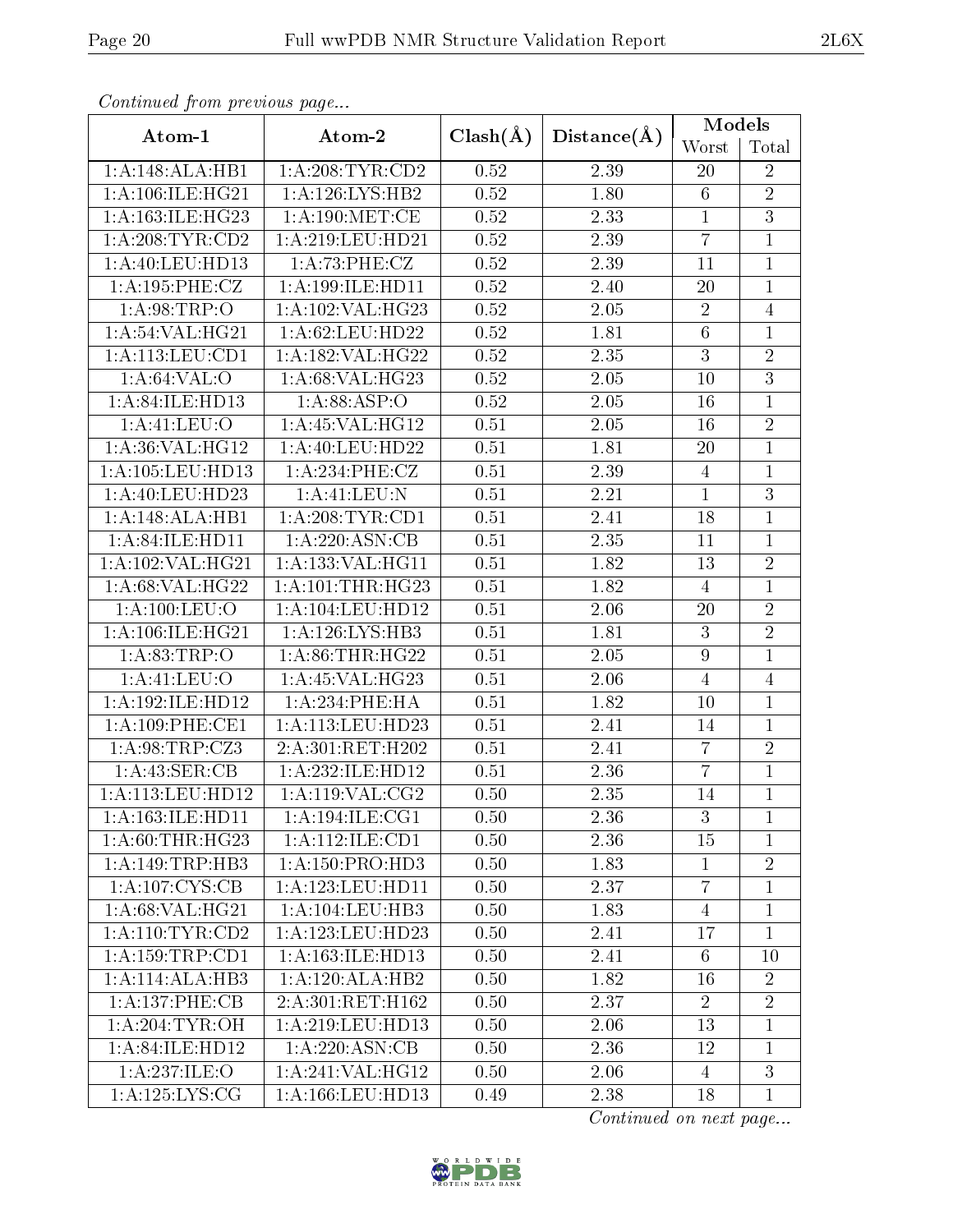| Continuea from previous page |                               |              |             | Models          |                |  |
|------------------------------|-------------------------------|--------------|-------------|-----------------|----------------|--|
| Atom-1                       | Atom-2                        | $Clash(\AA)$ | Distance(A) | Worst           | Total          |  |
| 1: A:51: ARG:O               | 1:A:54:VAL:HG12               | 0.49         | 2.07        | 18              | $\mathbf 1$    |  |
| 1:A:120:ALA:HB1              | 1: A: 186: TYR: OH            | 0.49         | 2.07        | 9               | 1              |  |
| 1: A: 192: ILE: HG21         | 1: A:237: ILE: HG13           | 0.49         | 1.84        | 19              | $\mathbf{1}$   |  |
| 1: A:28:TYR:HB2              | 1:A:217:LEU:HD22              | 0.49         | 1.84        | 16              | $\mathbf{1}$   |  |
| 1: A:61:SER:CA               | 1:A:112:ILE:HD13              | 0.49         | 2.37        | 15              | $\overline{2}$ |  |
| 1: A: 100: LEU: O            | 1:A:104:LEU:HD13              | 0.49         | 2.07        | $\,6\,$         | $\overline{3}$ |  |
| $1: A:228:$ PHE:CE2          | 1:A:232:ILE:HD13              | 0.49         | 2.42        | $\overline{6}$  | $\mathbf{1}$   |  |
| 1:A:92:VAL:HG22              | 1: A:96: ILE: CD1             | 0.49         | 2.38        | $\sqrt{2}$      | $\mathbf{1}$   |  |
| 1: A:58:TRP:O                | 1:A:62:LEU:HD12               | 0.49         | 2.08        | 20              | $\mathbf{1}$   |  |
| 1: A:204:TYR:HA              | 1:A:222:ILE:HD13              | 0.49         | 1.83        | $\,6\,$         | $\mathbf{1}$   |  |
| 1: A: 159: TRP: CE3          | 1:A:160:VAL:HG23              | 0.49         | 2.43        | 17              | $\overline{8}$ |  |
| 1: A:45:VAL:O                | 1: A:49: VAL:HG23             | 0.49         | 2.08        | 20              | 10             |  |
| 1:A:100:LEU:O                | 1:A:104:LEU:HD22              | 0.49         | 2.08        | $\,6\,$         | $\overline{3}$ |  |
| 1:A:106:ILE:HG23             | 1:A:123:LEU:HA                | 0.49         | 1.84        | 10              | $\overline{1}$ |  |
| 1:A:40:LEU:HD21              | 1:A:74:TRP:NE1                | 0.49         | 2.23        | 10              | $\mathbf{1}$   |  |
| 1: A: 102: VAL: HG21         | 1: A:134:MET:HE3              | 0.49         | 1.85        | 16              | $\overline{1}$ |  |
| 1: A:40: LEU:HD13            | 1: A:73:PHE:CE2               | 0.49         | 2.42        | 11              | $\mathbf{1}$   |  |
| 1: A:61:SER:N                | 1:A:112:ILE:HD13              | 0.49         | 2.23        | 19              | $\mathbf 1$    |  |
| 1:A:54:VAL:HG23              | 1:A:243:VAL:CG2               | 0.49         | 2.37        | 10              | $\mathbf{1}$   |  |
| 1: A: 53: ARG: HD2           | 1:A:243:VAL:HG11              | 0.49         | 1.84        | 13              | $\mathbf{1}$   |  |
| 1:A:99:LEU:HD12              | 1:A:134:MET:SD                | 0.49         | 2.47        | 3               | $\mathbf{1}$   |  |
| 1: A:53: ARG:O               | 1:A:243:VAL:HG13              | 0.49         | 2.07        | 13              | $\mathbf{1}$   |  |
| 1:A:162:MET:O                | 1:A:166:LEU:HD23              | 0.49         | 2.08        | 12              | $\mathbf{1}$   |  |
| 1:A:147:ALA:O                | 1:A:151:ALA:N                 | 0.49         | 2.45        | 11              | $\overline{1}$ |  |
| 1:A:125:LYS:NZ               | 1:A:166:LEU:HD22              | 0.48         | 2.22        | 17              | $\mathbf{1}$   |  |
| 1:A:192:ILE:HG21             | 1:A:237:ILE:HG21              | 0.48         | 1.84        | $\overline{2}$  | $\overline{1}$ |  |
| 1: A: 135: LEU: CD2          | 1:A:136:VAL:HG13              | 0.48         | 2.39        | 14              | $\sqrt{2}$     |  |
| 1:A:40:LEU:HD11              | 1:A:73:PHE:CD1                | 0.48         | 2.43        | 13              | $\overline{1}$ |  |
| 1: A:61:SER:CB               | 1: A:112: ILE: HD12           | 0.48         | 2.38        | 11              | $\mathbf{1}$   |  |
| 1:A:107:CYS:HB2              | 1:A:123:LEU:HDI1              | 0.48         | 1.85        | $\overline{7}$  | $\overline{1}$ |  |
| 1:A:148:ALA:HB3              | 1: A:208:TYR:CZ               | 0.48         | 2.44        | 10              | $\overline{2}$ |  |
| 1:A:188:THR:HG22             | 1:A:237:ILE:HG23              | 0.48         | 1.83        | 12              | $\overline{2}$ |  |
| 1:A:28:TYR:CB                | 1:A:217:LEU:HD12              | 0.48         | 2.38        | $\mathbf{3}$    | 1              |  |
| 1: A:96: ILE: O              | 1:A:99:LEU:HD23               | 0.48         | 2.09        | 17              | $\overline{1}$ |  |
| 1: A:219: LEU: HD23          | 1: A:220: ASN:N               | 0.48         | 2.23        | $6\phantom{.}6$ | $\mathbf 1$    |  |
| 1:A:193:ILE:HD11             | 1:A:234:PHE:CE1               | 0.48         | 2.44        | $\overline{5}$  | $\overline{1}$ |  |
| 1:A:84:ILE:HD11              | 1:A:220:ASN:HB3               | 0.48         | 1.85        | 11              | $\overline{1}$ |  |
| 1:A:137:PHE:CG               | 2:A:301:RET:H173              | 0.48         | 2.44        | $\overline{2}$  | $\mathbf 1$    |  |
| 1: A:203: GLY:O              | 1: A:206:THR:HG23             | 0.48         | 2.08        | 11              | $\overline{2}$ |  |
| 1:A:133:VAL:HG23             | $1:A:\overline{154:1LE:HG22}$ | 0.48         | 1.84        | 16              | $\overline{1}$ |  |
| 1: A:60:THR:O                | 1: A:64:VAL:HG22              | 0.48         | 2.09        | $\overline{5}$  | $\overline{3}$ |  |

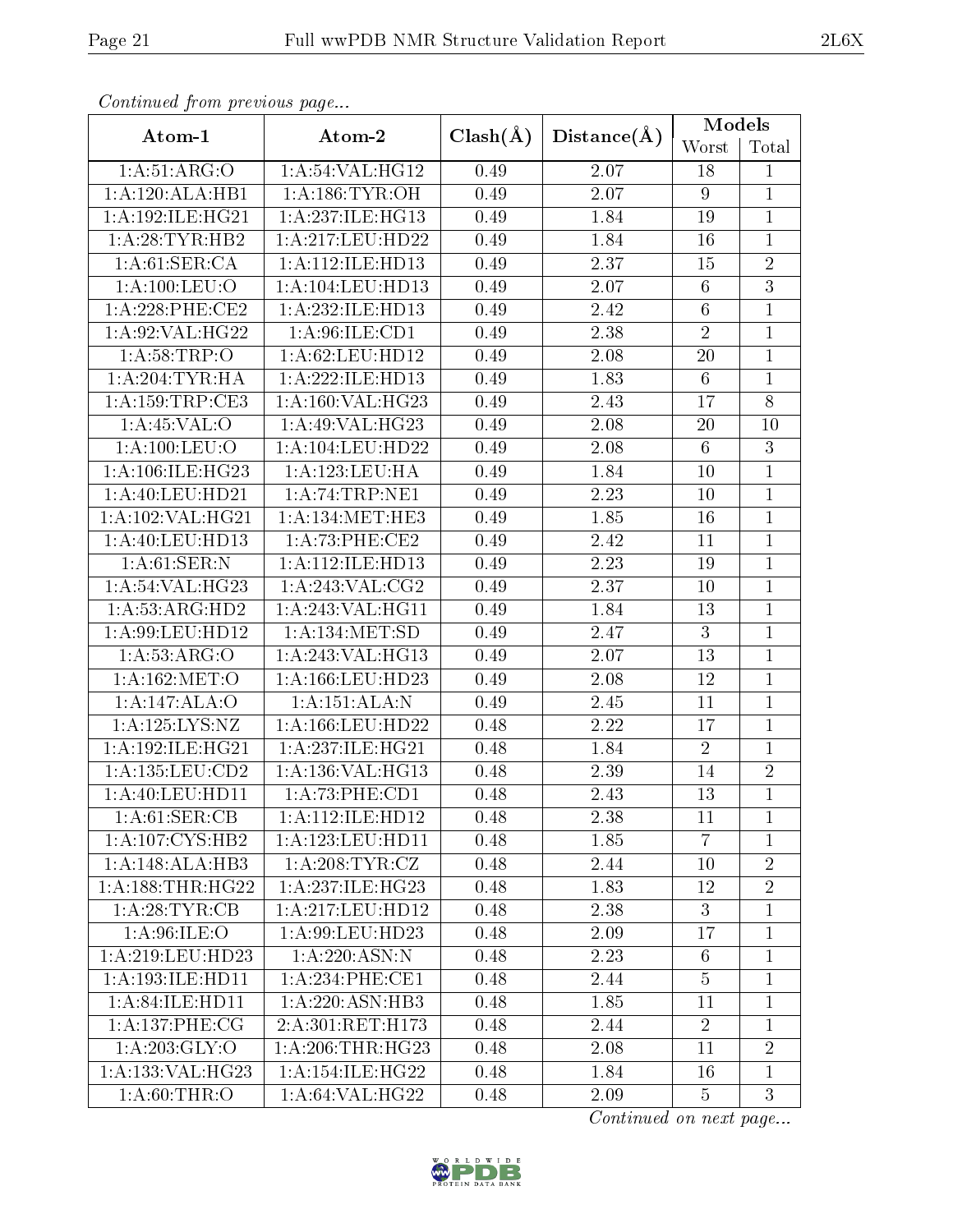| Conningea from previous page              |                      |              | Distance(A) | Models         |                  |  |
|-------------------------------------------|----------------------|--------------|-------------|----------------|------------------|--|
| Atom-1                                    | Atom-2               | $Clash(\AA)$ |             | Worst          | Total            |  |
| 1:A:143:ALA:CB                            | 1:A:145:ILE:HD12     | 0.48         | 2.27        | $\overline{7}$ | 1                |  |
| 1: A:234:PHE:CZ                           | 1:A:238:ILE:HD11     | 0.47         | 2.44        | $\overline{7}$ | $\overline{2}$   |  |
| 1: A:92: VAL: HG12                        | 1:A:96:ILE:HD12      | 0.47         | 1.84        | $\overline{7}$ | $\mathbf{1}$     |  |
| 1:A:106:ILE:HG13                          | 1:A:129:VAL:HG21     | 0.47         | 1.86        | 13             | $\mathbf{1}$     |  |
| 1: A:98:TRP:CE2                           | 2:A:301:RET:H202     | 0.47         | 2.44        | 16             | $\mathbf{1}$     |  |
| 1: A:32: SER:CB                           | 1:A:221:LEU:HD23     | 0.47         | 2.39        | 12             | $\mathbf{1}$     |  |
| 1:A:149:TRP:N                             | 1:A:150:PRO:CD       | 0.47         | 2.78        | 16             | $\overline{9}$   |  |
| 1:A:192:ILE:HD11                          | 1:A:237:ILE:HG21     | 0.47         | 1.86        | $6\,$          | $\mathbf{1}$     |  |
| 1:A:143:ALA:HB1                           | 1:A:145:ILE:CD1      | 0.47         | 2.27        | $\overline{7}$ | $\overline{1}$   |  |
| 1:A:147:ALA:HB1                           | 1: A: 150: PRO:HG2   | 0.47         | 1.87        | 15             | 1                |  |
| 1: A:63:THR:O                             | 1: A:67:LEU:HD13     | 0.47         | $2.10\,$    | 17             | $\overline{2}$   |  |
| 1: A:239:TRP:NE1                          | 1: A:243: VAL:HG21   | 0.47         | 2.25        | $8\,$          | $\boldsymbol{9}$ |  |
| $1: A: 188 \cdot \overline{\text{THR}:O}$ | 1:A:192:ILE:HG22     | 0.47         | 2.09        | 13             | $\mathbf{1}$     |  |
| 1:A:199:ILE:O                             | 1: A:200:TYR:C       | 0.47         | 2.53        | 16             | $\mathbf{1}$     |  |
| 1:A:105:LEU:HD12                          | 1:A:106:ILE:N        | 0.47         | $2.25\,$    | $\overline{4}$ | $\mathbf{1}$     |  |
| 1: A:110: TYR: HB3                        | 1:A:120:ALA:HB3      | 0.47         | 1.85        | $\,1\,$        | $\mathbf{1}$     |  |
| 1: A:32: SER: HB2                         | 1:A:221:LEU:HD23     | 0.47         | 1.87        | $\mathbf{1}$   | $\mathbf{1}$     |  |
| 1:A:116:ALA:CB                            | 1:A:182:VAL:HG21     | 0.47         | 2.40        | $\sqrt{2}$     | $\overline{3}$   |  |
| 1:A:84:ILE:HD12                           | 1:A:220:ASN:HB2      | 0.47         | 1.86        | 12             | 1                |  |
| 1: A:162:MET:O                            | 1: A: 166: LEU: HD13 | 0.47         | 2.09        | $\overline{4}$ | $\overline{2}$   |  |
| 1: A:146:MET:HE2                          | 1:A:147:ALA:HB3      | 0.47         | 1.86        | 15             | $\mathbf{1}$     |  |
| 1:A:64:VAL:HG23                           | 1: A:65:SER:N        | 0.47         | 2.25        | $\overline{3}$ | 17               |  |
| 1:A:113:LEU:HD12                          | 1:A:182:VAL:HG12     | 0.46         | 1.86        | 13             | $\mathbf{1}$     |  |
| 1: A: 188: THR: OG1                       | 1:A:241:VAL:HG21     | 0.46         | 2.11        | $8\,$          | $\mathbf{1}$     |  |
| 1: A:37:THR:O                             | 1:A:41:LEU:HD13      | 0.46         | 2.09        | 12             | $\mathbf{1}$     |  |
| 1:A:136:VAL:HG21                          | 1: A:154: ILE: HD13  | 0.46         | 1.85        | $\sqrt{2}$     | $\mathbf{1}$     |  |
| 1:A:98:TRP:CZ2                            | 2:A:301:RET:H202     | 0.46         | 2.45        | $\sqrt{2}$     | $\mathbf 1$      |  |
| 1:A:110:TYR:O                             | 1:A:120:ALA:HB2      | 0.46         | 2.09        | $\overline{3}$ | $\overline{1}$   |  |
| 1:A:113:LEU:HD12                          | 1:A:119:VAL:HG23     | 0.46         | 1.86        | 14             | 1                |  |
| 1:A:47:PHE:CE2                            | 1: A:62:LEU:HD12     | 0.46         | 2.45        | 19             | $\mathbf 1$      |  |
| 1:A:135:LEU:HD23                          | 1: A: 136: VAL: CG1  | 0.46         | 2.40        | $\overline{5}$ | $\overline{2}$   |  |
| 1: A: 162: MET: SD                        | 1: A: 166: LEU: HD22 | 0.46         | 2.50        | 16             | $\mathbf{1}$     |  |
| 1: A: 100: LEU: O                         | 1: A: 104: LEU: HD23 | 0.46         | 2.11        | 11             | $\overline{2}$   |  |
| 1:A:102:VAL:N                             | 1: A: 103: PRO:CD    | 0.46         | 2.79        | $\overline{5}$ | $\overline{3}$   |  |
| 1:A:155:GLY:HA3                           | 2:A:301:RET:H182     | 0.46         | 1.87        | 10             | $\mathbf 1$      |  |
| 1: A:162:MET:HE3                          | 1: A: 193: ILE: CG2  | 0.46         | 2.40        | 16             | $\mathbf{1}$     |  |
| 1: A: 102: VAL: O                         | 1: A:106: ILE: HG22  | 0.46         | 2.09        | 6              | $\overline{2}$   |  |
| 1: A: 159: TRP: NE1                       | 1: A:194: ILE: HG23  | 0.46         | 2.25        | $\overline{4}$ | $\overline{7}$   |  |
| 1: A: 166: LEU: HD13                      | 1: A:190:MET:HG3     | 0.46         | 1.85        | 20             | $\mathbf 1$      |  |
| 1: A:67: LEU:O                            | 1: A:71: ILE: HG22   | 0.46         | 2.10        | 14             | $\mathbf{1}$     |  |
| 1: A:203: GLY:HA3                         | 1:A:222:ILE:HD12     | 0.46         | 1.87        | 10             | $\mathbf{1}$     |  |

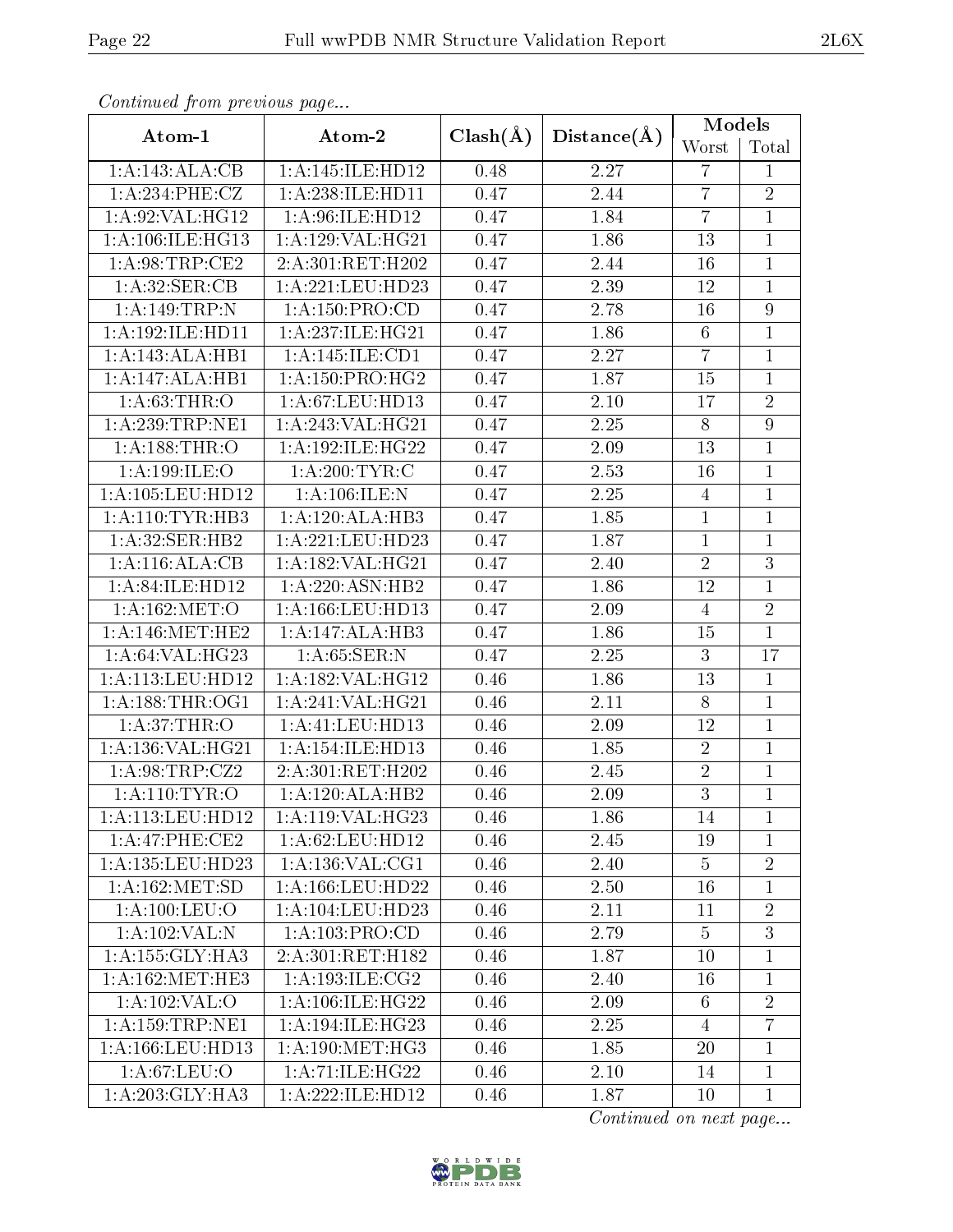| Conventata prome providas pago |                        |              | Distance(A) | <b>Models</b>   |                |  |
|--------------------------------|------------------------|--------------|-------------|-----------------|----------------|--|
| Atom-1                         | Atom-2                 | $Clash(\AA)$ |             | Worst           | Total          |  |
| 1: A:40:LEU:HD12               | 1:A:40:LEU:O           | 0.46         | 2.11        | 9               | $\mathbf{1}$   |  |
| 1: A: 159: TRP: HE1            | 1: A: 163: ILE: HD11   | 0.46         | 1.71        | 14              | $\overline{2}$ |  |
| 1: A:200:TYR:CB                | 1:A:201:PRO:CD         | 0.46         | 2.93        | 11              | 8              |  |
| 1: A: 102: VAL: HG21           | 1: A:134: MET:HE2      | 0.46         | 1.88        | $\overline{7}$  | $\mathbf{1}$   |  |
| 1: A:40: LEU:HD12              | 1: A:73:PHE: CZ        | 0.45         | 2.46        | 17              | $\overline{3}$ |  |
| 1: A:200:TYR:N                 | 1:A:201:PRO:CD         | 0.45         | 2.79        | 19              | 12             |  |
| 1:A:150:PRO:HA                 | 1:A:153:ILE:HD13       | 0.45         | 1.87        | 14              | $\mathbf{1}$   |  |
| 1:A:149:TRP:HB2                | 1:A:150:PRO:HD3        | 0.45         | 1.88        | 20              | $\overline{2}$ |  |
| 1:A:141:GLY:O                  | 1:A:142:GLU:C          | 0.45         | 2.55        | $6\phantom{.}6$ | $\overline{2}$ |  |
| 1:A:147:ALA:HB3                | 1: A: 150: PRO:CD      | 0.45         | 2.41        | $14\,$          | $\overline{1}$ |  |
| 1:A:221:LEU:HD13               | 1:A:222:ILE:N          | 0.45         | 2.26        | 14              | $\overline{3}$ |  |
| 1:A:225:LEU:O                  | 1: A:229: VAL:HG12     | 0.45         | 2.11        | $\overline{4}$  | $\overline{2}$ |  |
| 1:A:151:ALA:HB1                | 1: A:200:TYR:HE1       | 0.45         | 1.72        | $\overline{4}$  | $\mathbf{1}$   |  |
| 1: A:61: SER:HB3               | 1: A:112: ILE: HG21    | 0.45         | 1.89        | 3               | $\overline{1}$ |  |
| 1:A:25:ALA:HA                  | 1:A:217:LEU:HD22       | 0.45         | 1.89        | 18              | $\overline{2}$ |  |
| 1: A: 197: TRP: CD1            | 2:A:301:RET:H191       | 0.45         | 2.47        | 11              | $\overline{1}$ |  |
| 1: A:23: LEU:HD23              | 1:A:27:ASP:HB3         | 0.45         | 1.88        | $\overline{4}$  | $\mathbf{1}$   |  |
| 1: A:54:VAL:HG12               | 1:A:243:VAL:HG21       | 0.45         | 1.89        | 15              | $\mathbf{1}$   |  |
| 1: A:192: ILE: HG21            | 1:A:237:ILE:CG1        | 0.45         | 2.42        | 19              | $\mathbf{1}$   |  |
| 1:A:113:LEU:O                  | 1:A:113:LEU:HD23       | 0.45         | $2.11\,$    | $\bf 5$         | $\mathbf{1}$   |  |
| 1: A: 133: VAL: CG1            | 2:A:301:RET:H163       | 0.45         | 2.42        | $\overline{2}$  | $\mathbf{1}$   |  |
| 1: A:208:TYR:CD1               | 1:A:222:ILE:HD12       | 0.45         | 2.47        | 3               | $\mathbf{1}$   |  |
| 1:A:68:VAL:HG13                | 1: A:69:THR:N          | 0.45         | 2.27        | $\overline{2}$  | $\overline{8}$ |  |
| 1:A:105:LEU:HD11               | 1:A:234:PHE:CE2        | 0.45         | 2.47        | $\overline{7}$  | $\overline{1}$ |  |
| 1:A:132:LEU:O                  | 1:A:136:VAL:HG23       | 0.45         | 2.11        | $\overline{4}$  | $\mathbf{1}$   |  |
| 1:A:133:VAL:HG12               | 2:A:301:RET:H163       | 0.45         | 1.87        | $\sqrt{2}$      | $\overline{1}$ |  |
| 1:A:102:VAL:O                  | 1: A: 106: ILE: HD13   | 0.45         | 2.12        | 14              | 1              |  |
| 1: A:100:LEU:HD23              | 1: A: 100: LEU: O      | 0.45         | 2.12        | 19              | $\overline{1}$ |  |
| 1: A:239:TRP:CE2               | 1: A:243: VAL:HG21     | 0.45         | 2.46        | 8               | $\overline{4}$ |  |
| 1: A: 111: LEU: O              | 1:A:115:ALA:HB2        | 0.45         | 2.12        | 16              | $\mathbf{1}$   |  |
| 1: A: 166: LEU: HD23           | 1: A:190:MET:HB3       | 0.45         | 1.89        | 16              | $\mathbf{1}$   |  |
| 1:A:102:VAL:CB                 | 1: A: 103: PRO:CD      | 0.44         | 2.95        | 19              | 13             |  |
| 1:A:25:ALA:HA                  | 1:A:217:LEU:HD11       | 0.44         | 1.88        | 19              | 1              |  |
| 1:A:25:ALA:HB1                 | 1:A:217:LEU:CD1        | 0.44         | 2.42        | 10              | $\mathbf 1$    |  |
| 1: A:113: LEU: CD2             | 1: A: 182: VAL: HG13   | 0.44         | 2.43        | 6               | $\overline{2}$ |  |
| 1:A:129:VAL:HG12               | 1: A: 162:MET:HG2      | 0.44         | 1.88        | 18              | 1              |  |
| 1: A: 136: VAL: HG12           | 1: A:140:MET:HE3       | 0.44         | 1.89        | 16              | 1              |  |
| 1: A:29:THR:OG1                | 1: A:217:LEU:HD11      | 0.44         | 2.11        | 9               | $\mathbf{1}$   |  |
| 1:A:36:VAL:HG23                | $1: A:228:$ PHE: $CD2$ | 0.44         | 2.47        | $\overline{4}$  | $\mathbf{1}$   |  |
| 1: A:190:MET:O                 | 1:A:194:ILE:HG23       | 0.44         | 2.11        | 20              | $\mathbf{1}$   |  |
| 1:A:149:TRP:CE3                | 1: A:149:TRP:HA        | 0.44         | 2.47        | 14              | $\overline{2}$ |  |

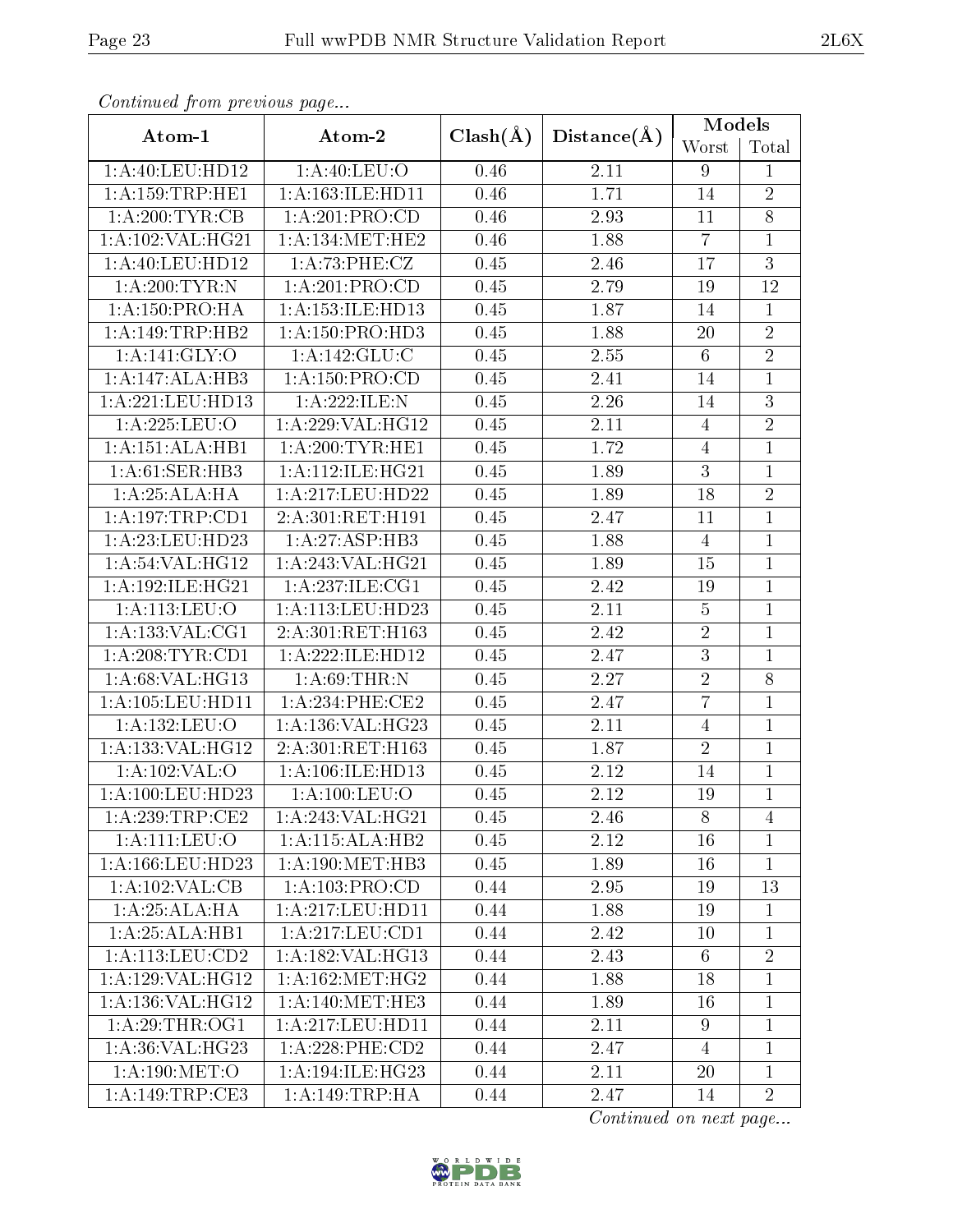|                                    | continuou provis us pago             |              |             | <b>Models</b>  |                |  |
|------------------------------------|--------------------------------------|--------------|-------------|----------------|----------------|--|
| Atom-1                             | Atom-2                               | $Clash(\AA)$ | Distance(A) | Worst          | Total          |  |
| 1:A:201:PRO:O                      | 1:A:202:VAL:CC                       | 0.44         | 2.55        | 12             | $\overline{2}$ |  |
| 1:A:116:ALA:HB1                    | 1:A:182:VAL:HG21                     | 0.44         | 1.88        | $\overline{5}$ | $\mathbf{1}$   |  |
| 1:A:117:THR:O                      | 1:A:118:ASN:CB                       | 0.44         | 2.65        | 15             | $\overline{3}$ |  |
| 1: A:64:VAL:HG21                   | 1:A:112:ILE:HD11                     | 0.44         | 1.90        | $\sqrt{3}$     | $\mathbf{1}$   |  |
| 1:A:149:TRP:HA                     | 1: A:149:TRP:CE3                     | 0.44         | 2.48        | $\overline{4}$ | $\overline{2}$ |  |
| 1:A:185:ALA:HA                     | 1:A:241:VAL:HG21                     | 0.44         | 1.88        | $\overline{4}$ | $\overline{3}$ |  |
| $1: A:228:$ PHE:CG                 | 1:A:232:ILE:HD13                     | 0.44         | 2.47        | $8\,$          | $\overline{1}$ |  |
| 1:A:146:MET:O                      | 1:A:147:ALA:CB                       | 0.44         | 2.66        | 18             | $\overline{3}$ |  |
| 1: A:62:LEU:HD12                   | 1:A:239:TRP:CZ3                      | 0.44         | 2.48        | 13             | $\overline{1}$ |  |
| 1: A:92: VAL:O                     | 1:A:96:ILE:HG23                      | 0.44         | 2.13        | $\,6\,$        | $\mathbf{1}$   |  |
| 1:A:221:LEU:HD22                   | 1:A:221:LEU:O                        | 0.44         | 2.13        | 11             | $\overline{3}$ |  |
| 1:A:41:LEU:O                       | 1: A:45: VAL:HG22                    | 0.43         | 2.13        | 11             | $\mathbf{1}$   |  |
| 1: A:61:SER:HB2                    | 1: A:112: ILE: HD12                  | 0.43         | 1.90        | 11             | $\mathbf{1}$   |  |
| 1:A:39:ALA:HB1                     | $1: A:228:$ PHE:CZ                   | 0.43         | 2.48        | $\overline{2}$ | $\overline{2}$ |  |
| 1:A:125:LYS:O                      | 1:A:129:VAL:HG13                     | 0.43         | 2.13        | 18             | $\mathbf{1}$   |  |
| 1:A:84:ILE:HD13                    | 1:A:220:ASN:CB                       | 0.43         | 2.43        | 15             | $\overline{1}$ |  |
| 1: A:127: LEU: HD12                | 1:A:127:LEU:O                        | 0.43         | 2.13        | 12             | $\mathbf{1}$   |  |
| 1:A:200:TYR:HB3                    | 1:A:201:PRO:HD3                      | 0.43         | 1.90        | 17             | $\overline{2}$ |  |
| 2:A:301:RET:H181                   | $2:A:301:\overline{\mathrm{RET:H7}}$ | 0.43         | 1.43        | $6\,$          | $\overline{4}$ |  |
| 1: A:58:TRP:HB3                    | 1:A:62:LEU:HD23                      | 0.43         | 1.90        | 18             | $\mathbf{1}$   |  |
| 1: A: 166: LEU: HD23               | 1: A: 186: TYR: CZ                   | 0.43         | 2.49        | $20\,$         | $\mathbf{1}$   |  |
| 1:A:68:VAL:HG13                    | 1: A: 104: LEU: HB3                  | 0.43         | 1.89        | 11             | $\overline{1}$ |  |
| 1:A:71:ILE:HD13                    | 1: A:71: ILE: O                      | 0.43         | 2.14        | $20\,$         | $\overline{1}$ |  |
| 1: A:64:VAL: CG2                   | 1:A:112:ILE:HD11                     | 0.43         | 2.43        | $\sqrt{3}$     | $\overline{1}$ |  |
| 1:A:147:ALA:HA                     | 1: A: 150: PRO:HG2                   | 0.43         | 1.90        | $\mathbf{1}$   | $\mathbf{1}$   |  |
| 1: A: 105: LEU: O                  | 1:A:105:LEU:HD22                     | 0.43         | 2.14        | $\overline{7}$ | $\mathbf{1}$   |  |
| 1:A:149:TRP:HB3                    | 1: A: 150: PRO:CD                    | 0.43         | 2.43        | $\mathbf{1}$   | $\mathbf{1}$   |  |
| 1:A:184:SER:C                      | 1:A:241:VAL:HG21                     | 0.43         | 2.33        | $\overline{4}$ | $\overline{1}$ |  |
| 1: A:28:TYR:CG                     | 1:A:217:LEU:HD13                     | 0.43         | 2.48        | 6              | 1              |  |
| 1:A:221:LEU:O                      | 1:A:221:LEU:HD22                     | 0.43         | 2.14        | $\overline{4}$ | 1              |  |
| 1: A: 101:THR:O                    | 1: A: 105: LEU: HD23                 | 0.43         | 2.14        | $\mathbf{1}$   | $\mathbf 1$    |  |
| 1: A: 135: LEU: HD23               | 1: A:136: VAL:CG2                    | 0.43         | 2.44        | $\overline{7}$ | 3              |  |
| 1: A:40:LEU:O                      | 1:A:40:LEU:HD12                      | 0.43         | 2.14        | 11             | 1              |  |
| 1: A: 188: THR: CG2                | 1:A:237:ILE:HG23                     | 0.43         | 2.44        | 4              | 1              |  |
| 1: A:43: SER:HB3                   | 1:A:232:ILE:HD12                     | 0.42         | 1.91        | $\overline{7}$ | $\mathbf 1$    |  |
| $1:A:84:\overline{\text{ILE:CD1}}$ | 1:A:216:ALA:HB1                      | 0.42         | 2.44        | 3              | $\mathbf 1$    |  |
| 2:A:301:RET:H7                     | 2:A:301:RET:H181                     | 0.42         | 1.43        | 11             | $\overline{5}$ |  |
| 1:A:28:TYR:CB                      | 1:A:217:LEU:HD22                     | 0.42         | 2.43        | 16             | $\overline{2}$ |  |
| 1: A: 100: LEU: O                  | 1:A:100:LEU:HD23                     | 0.42         | 2.14        | 15             | $\overline{1}$ |  |
| 1:A:151:ALA:HB1                    | 1: A:200:TYR:CE2                     | 0.42         | 2.49        | 3              | $\mathbf{1}$   |  |
| 1: A:40: LEU: C                    | 1:A:40:LEU:HD13                      | 0.42         | 2.34        | 19             | $\overline{2}$ |  |

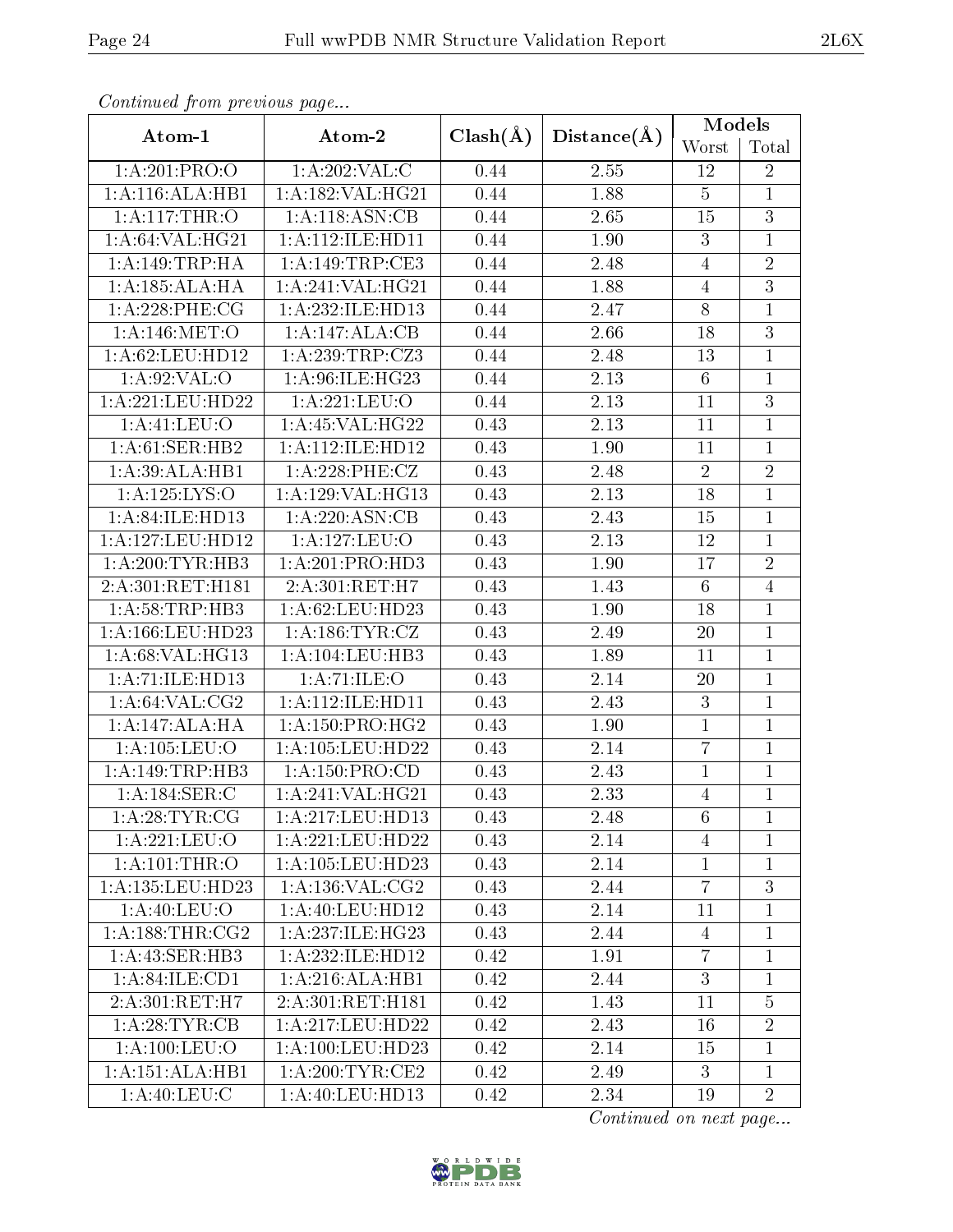| Conventaca prome providuo pago        |                      |              |             | Models           |                |  |
|---------------------------------------|----------------------|--------------|-------------|------------------|----------------|--|
| Atom-1                                | Atom-2               | $Clash(\AA)$ | Distance(A) | Worst            | Total          |  |
| 1:A:29:THR:HG23                       | 1: A:84: ILE:CG1     | 0.42         | 2.44        | 8                | $\mathbf{1}$   |  |
| 1: A:40: LEU:HD12                     | 1:A:232:ILE:HD11     | 0.42         | 1.90        | $13\,$           | $\mathbf{1}$   |  |
| 1:A:105:LEU:HD13                      | 1: A: 105: LEU: C    | 0.42         | 2.35        | 11               | $\mathbf{1}$   |  |
| 1: A:99: LEU: HD23                    | 1: A:134:MET:HE2     | 0.42         | 1.90        | 11               | $\mathbf{1}$   |  |
| $1:$ A:102:VAL:HG12                   | 1:A:103:PRO:N        | 0.42         | 2.29        | 18               | $\overline{7}$ |  |
| 1:A:80:ARG:NH2                        | 1: A:84: ILE: HD11   | 0.42         | 2.29        | 16               | $\mathbf{1}$   |  |
| 1:A:221:LEU:HD13                      | 1:A:221:LEU:C        | 0.42         | 2.35        | 18               | $\overline{4}$ |  |
| $1:$ A:125:LYS: $\overline{\text{O}}$ | 1:A:129:VAL:HG23     | 0.42         | $2.15\,$    | 15               | $\overline{4}$ |  |
| 1: A:45:VAL:O                         | 1: A:49: VAL:HG12    | 0.42         | 2.14        | 15               | $\overline{1}$ |  |
| 1:A:163:ILE:HD12                      | 1:A:163:ILE:N        | 0.42         | 2.29        | $\mathbf{1}$     | $\mathbf{1}$   |  |
| 1: A:163: ILE: HG12                   | 1:A:194:ILE:HD11     | 0.42         | 1.91        | 17               | $\overline{1}$ |  |
| 1:A:192:ILE:HG23                      | 1:A:193:ILE:N        | 0.42         | 2.30        | 13               | $\mathbf{1}$   |  |
| 1: A:23: LEU: HD12                    | 1: A:28:TYR:CE2      | 0.42         | 2.49        | 16               | $\mathbf{1}$   |  |
| 1: A:113: LEU: HD13                   | 1: A: 113: LEU: C    | 0.42         | 2.35        | 18               | $\mathbf{1}$   |  |
| 1: A: 188: THR: OG1                   | 1:A:237:ILE:HD12     | 0.42         | 2.14        | 3                | $\mathbf{1}$   |  |
| 1: A:208:TYR:CE1                      | 1: A:219:LEU:HD22    | 0.42         | 2.49        | $\overline{3}$   | $\mathbf{1}$   |  |
| 1: A:84: ILE: HD12                    | 1: A:87: GLY:O       | 0.42         | $2.14\,$    | 10               | $\mathbf{1}$   |  |
| 1: A:221:LEU: C                       | 1:A:221:LEU:HD13     | 0.42         | 2.34        | 16               | $\overline{3}$ |  |
| 1: A: 159: TRP: HE1                   | 1:A:194:ILE:HG23     | 0.41         | 1.75        | 10               | $\overline{2}$ |  |
| 1:A:143:ALA:O                         | 1:A:145:ILE:HG23     | 0.41         | $2.15\,$    | 10               | $\mathbf{1}$   |  |
| 1:A:25:ALA:HB1                        | 1:A:217:LEU:HD21     | 0.41         | 1.91        | 13               | $\mathbf{1}$   |  |
| 1:A:241:VAL:HG13                      | 1:A:242:ALA:N        | 0.41         | 2.30        | 16               | $\overline{2}$ |  |
| 1: A:99: LEU: HD23                    | 1: A:100: LEU: N     | 0.41         | 2.29        | 17               | $\mathbf{1}$   |  |
| 1: A:98:TRP:CE2                       | 1:A:102:VAL:HG21     | 0.41         | 2.49        | $\overline{5}$   | $\overline{1}$ |  |
| 1:A:148:ALA:HB1                       | 1:A:204:TYR:HE1      | 0.41         | 1.70        | $\overline{4}$   | $\mathbf{1}$   |  |
| 1:A:64:VAL:HG23                       | 1: A:65:SER:H        | 0.41         | 1.76        | $\boldsymbol{3}$ | $\mathbf{1}$   |  |
| 1: A: 127: LEU: C                     | 1:A:127:LEU:HD13     | 0.41         | 2.35        | $\overline{7}$   | $\mathbf 1$    |  |
| 1: A: 136: VAL: CG2                   | 1: A:154: ILE: HD13  | 0.41         | 2.45        | $\overline{2}$   | $\overline{1}$ |  |
| 1: A:113: LEU: HD13                   | 1: A:113: LEU:O      | 0.41         | 2.14        | <b>20</b>        | $\mathbf{1}$   |  |
| 1:A:71:ILE:CG2                        | 1:A:72:ALA:N         | 0.41         | 2.83        | 20               | $\mathbf{1}$   |  |
| 1:A:163:ILE:HG21                      | 1:A:194:ILE:HD11     | 0.41         | 1.91        | 15               | $\mathbf{1}$   |  |
| 1:A:120:ALA:O                         | 1:A:123:LEU:HD22     | 0.41         | 2.15        | 9                | $\mathbf{1}$   |  |
| 1: A:106: ILE: HG23                   | 1: A: 107: CYS:N     | 0.41         | 2.30        | $\overline{4}$   | $\mathbf{1}$   |  |
| 1:A:92:VAL:HG23                       | 1:A:93:PHE:N         | 0.41         | 2.31        | 19               | $\mathbf{1}$   |  |
| 1: A:99: LEU: HD12                    | 1: A:99: LEU:O       | 0.41         | 2.15        | 12               | $\mathbf{1}$   |  |
| 1:A:149:TRP:CB                        | 1: A: 150: PRO: HD3  | 0.41         | 2.45        | 11               | 1              |  |
| 1:A:148:ALA:O                         | 1:A:151:ALA:HB3      | 0.41         | 2.15        | 15               | $\mathbf 1$    |  |
| 1: A: 105: LEU: C                     | 1: A: 105: LEU: HD13 | 0.41         | 2.36        | 10               | $\mathbf{1}$   |  |
| 1:A:148:ALA:HB1                       | 1: A:208:TYR:HD2     | 0.41         | 1.72        | 20               | $\mathbf{1}$   |  |
| 1: A:61:SER:HA                        | 1:A:112:ILE:HD13     | 0.41         | 1.91        | 15               | $\mathbf{1}$   |  |
| 1: A:92: VAL: HG12                    | 1: A:96: ILE: CD1    | 0.41         | 2.45        | 3                | $\mathbf{1}$   |  |

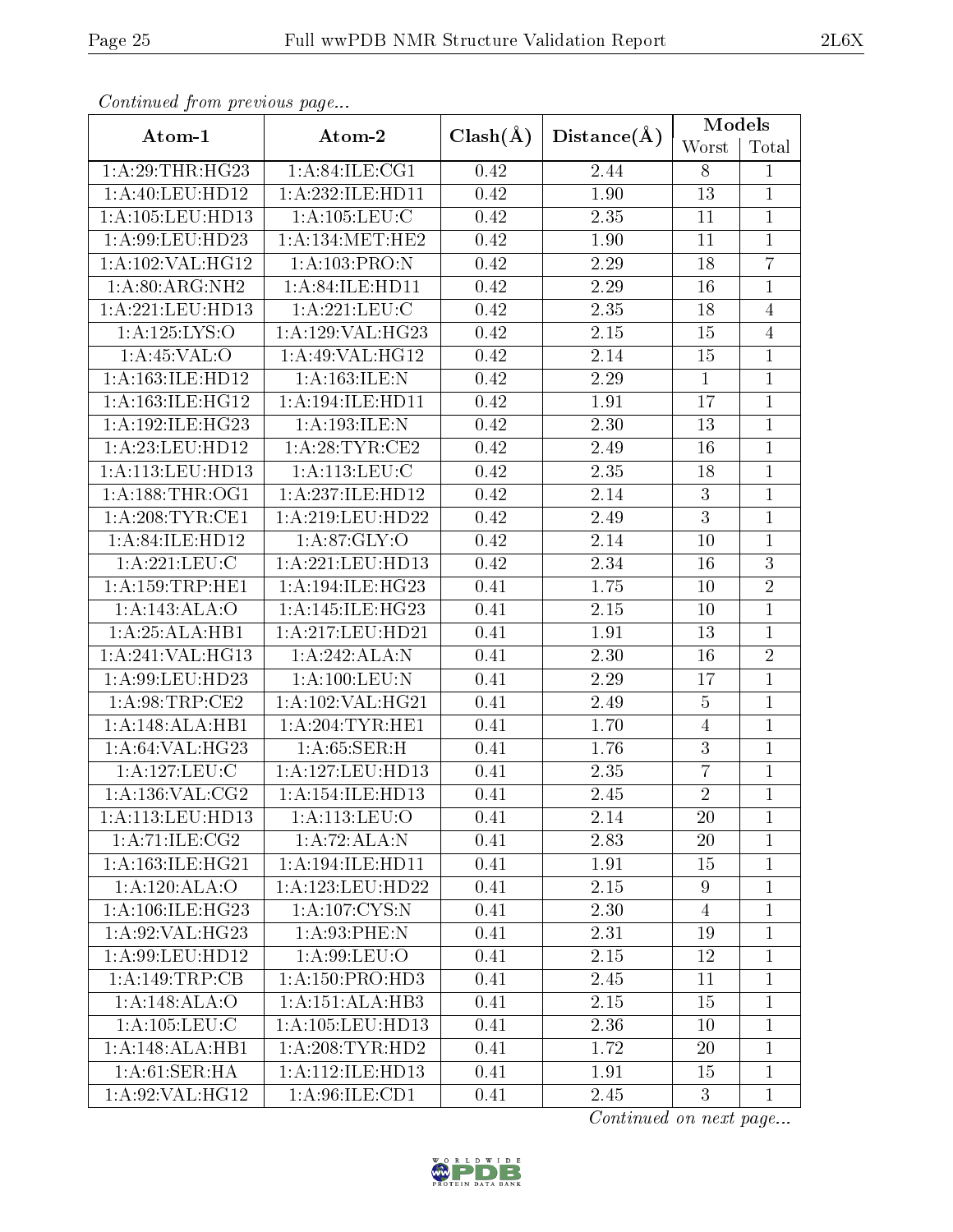| Atom-1                          | Atom-2                              | $Clash(\AA)$ |                   | Models         |                |  |
|---------------------------------|-------------------------------------|--------------|-------------------|----------------|----------------|--|
|                                 |                                     |              | Distance(A)       | Worst          | Total          |  |
| 1:A:102:VAL:HB                  | 1:A:103:PRO:HD3                     | 0.41         | 1.92              | 19             | 1              |  |
| 1: A:65:SER:O                   | 1: A:69:THR:HG23                    | 0.41         | 2.16              | 16             | $\mathbf{1}$   |  |
| 1: A: 40: LEU: HD23             | 1: A:73:PHE:CZ                      | 0.41         | 2.51              | 6              | $\mathbf{1}$   |  |
| 1: A: 135: LEU: HD23            | 1:A:136:VAL:HG23                    | 0.41         | 1.92              | 12             | $\overline{1}$ |  |
| 1: A:99: LEU: HD13              | 1: A:134:MET:HE2                    | 0.41         | 1.93              | 12             | $\overline{1}$ |  |
| 1:A:92:VAL:HG22                 | 1: A:96: ILE: HD12                  | 0.41         | 1.92              | $\overline{2}$ | $\mathbf{1}$   |  |
| 1: A:58:TRP:O                   | 1:A:62:LEU:HD23                     | 0.41         | 2.15              | $\overline{3}$ | $\mathbf{1}$   |  |
| 1: A: 193: ILE: HG23            | 1:A:194:ILE:N                       | 0.41         | 2.31              | 14             | $\overline{1}$ |  |
| 1: A:84: ILE:HD13               | 1: A:84: ILE:O                      | 0.41         | 2.16              | 14             | $\mathbf{1}$   |  |
| $1:A:147:ALA:\overline{O}$      | 1:A:151:ALA:CB                      | 0.41         | 2.68              | 11             | $\mathbf{1}$   |  |
| $1:A:\overline{51:ARG:CG}$      | 1: A:62:LEU:HD22                    | 0.41         | 2.46              | 20             | $\overline{1}$ |  |
| 1:A:185:ALA:N                   | 1: A:241: VAL:HGI1                  | 0.40         | 2.31              | 8              | $\overline{1}$ |  |
| 1:A:92:VAL:HG13                 | 1: A:93:PHE:N                       | 0.40         | 2.32              | 10             | $\mathbf{1}$   |  |
| $1: A:113:$ LEU:C               | 1: A:113: LEU: HD13                 | 0.40         | 2.36              | 6              | $\mathbf{1}$   |  |
| $1: A:125: LYS: H\overline{G2}$ | 1:A:166:LEU:HD13                    | 0.40         | 1.92              | 18             | $\mathbf 1$    |  |
| 1: A: 43: SER: HB2              | 1:A:232:ILE:HG23                    | 0.40         | 1.93              | 20             | $\overline{1}$ |  |
| 1:A:192:ILE:HD12                | 1: A: 233: LEU: HD12                | 0.40         | 1.93              | $\overline{5}$ | $\mathbf{1}$   |  |
| 1:A:163:ILE:HG23                | 1: A:190:MET:SD                     | 0.40         | 2.56              | 17             | $\mathbf{1}$   |  |
| 1:A:163:ILE:HD13                | $1:A:194:\overline{\text{ILE}:CG1}$ | 0.40         | $2.46\,$          | 13             | $\overline{1}$ |  |
| 1: A:113: LEU: HD13             | 1:A:182:VAL:CG1                     | 0.40         | 2.47              | 4              | $\overline{1}$ |  |
| 1:A:133:VAL:HG12                | 2:A:301:RET:C16                     | 0.40         | 2.46              | $\overline{2}$ | $\mathbf{1}$   |  |
| 1: A:28:TYR:HB2                 | 1:A:217:LEU:HD23                    | 0.40         | 1.93              | $\mathbf{1}$   | $\mathbf{1}$   |  |
| 1:A:25:ALA:O                    | 1: A:217:LEU:HD21                   | 0.40         | $\overline{2}.16$ | 19             | $\mathbf 1$    |  |
| 1:A:28:TYR:CB                   | 1:A:217:LEU:HD23                    | 0.40         | 2.47              | $\mathbf{1}$   | $\overline{1}$ |  |

### 6.3 Torsion angles (i)

#### 6.3.1 Protein backbone (i)

In the following table, the Percentiles column shows the percent Ramachandran outliers of the chain as a percentile score with respect to all PDB entries followed by that with respect to all NMR entries. The Analysed column shows the number of residues for which the backbone conformation was analysed and the total number of residues.

| Mol | Chain | Analysed           | Favoured                   | Allowed           | Outliers                      | Percentiles |  |
|-----|-------|--------------------|----------------------------|-------------------|-------------------------------|-------------|--|
|     |       | $211/243$ (87\%)   | 195 $\pm$ 3 (92 $\pm$ 1\%) | $13\pm2(6\pm1\%)$ | $ \frac{3 \pm 1}{1 \pm 1\%} $ | 15          |  |
| All |       | $4220/4860$ (87\%) | 3896 (92%)                 | 265 $(6%)$        | 59 $(1\%)$                    | 15          |  |

All 13 unique Ramachandran outliers are listed below. They are sorted by the frequency of occurrence in the ensemble.

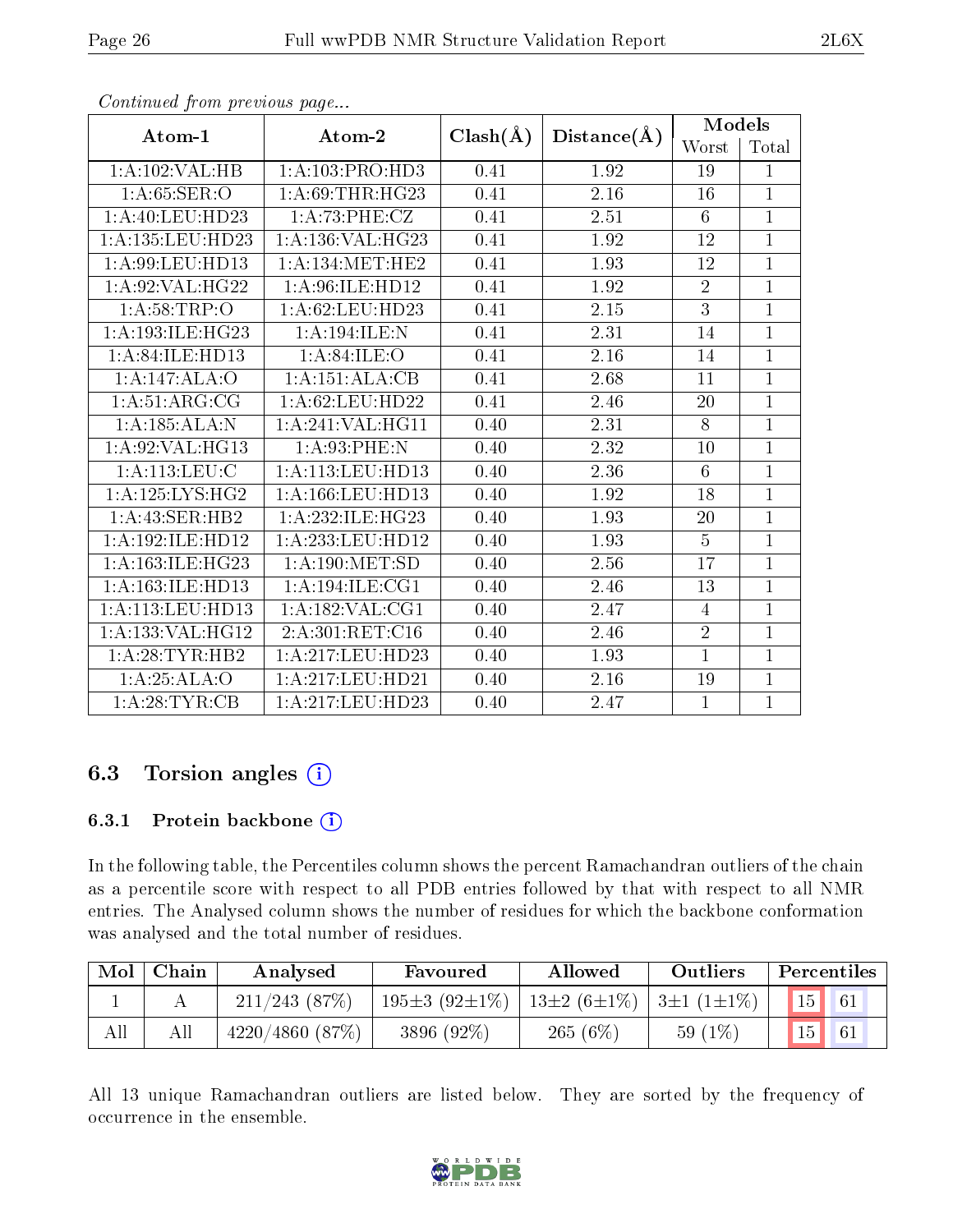| Mol | Chain | Res | <b>Type</b> | Models (Total) |
|-----|-------|-----|-------------|----------------|
| 1   | Α     | 118 | <b>ASN</b>  | $17\,$         |
| 1   | А     | 178 | ALA         | 13             |
| 1   | Α     | 147 | ALA         | 10             |
| 1   | А     | 207 | <b>GLY</b>  | 4              |
| 1   | А     | 247 | <b>SER</b>  | 4              |
| 1   | А     | 119 | VAL         | $\overline{2}$ |
| 1   | А     | 201 | PRO         | $\overline{2}$ |
| 1   | А     | 117 | THR         | $\overline{2}$ |
| 1   | Α     | 25  | ALA         | 1              |
| 1   | А     | 202 | VAL         | 1              |
| 1   | А     | 169 | <b>GLY</b>  | 1              |
| 1   | Α     | 23  | LEU         | 1              |
|     | А     | 87  | GLY         | 1              |

#### 6.3.2 Protein sidechains  $(i)$

In the following table, the Percentiles column shows the percent sidechain outliers of the chain as a percentile score with respect to all PDB entries followed by that with respect to all NMR entries. The Analysed column shows the number of residues for which the sidechain conformation was analysed and the total number of residues.

| Mol | Chain | Analysed          | Rotameric           | Outliers                |                | Percentiles |  |
|-----|-------|-------------------|---------------------|-------------------------|----------------|-------------|--|
|     |       | $172/192(90\%)$   | $131\pm4(76\pm2\%)$ | $41\pm4$ (24 $\pm2\%$ ) | $\overline{2}$ | $\sqrt{26}$ |  |
| All |       | $3440/3840(90\%)$ | $2614(76\%)$        | 826 (24\%)              | $\overline{2}$ | 26          |  |

All 121 unique residues with a non-rotameric sidechain are listed below. They are sorted by the frequency of occurrence in the ensemble.

| Mol | Chain | Res | <b>Type</b> | Models (Total) |
|-----|-------|-----|-------------|----------------|
| 1   | Α     | 179 | <b>SER</b>  | 20             |
| 1   | А     | 146 | MET         | 17             |
| 1   | А     | 135 | LEU         | 16             |
| 1   | А     | 28  | <b>TYR</b>  | 16             |
| 1   | А     | 233 | LEU         | 15             |
| 1   | Α     | 189 | MET         | 15             |
| 1   | А     | 57  | <b>LYS</b>  | 15             |
| 1   | А     | 24  | ${\rm ASP}$ | 15             |
| 1   | А     | 89  | SER         | 14             |
| 1   | А     | 34  | TRP         | 14             |
| 1   | А     | 80  | $\rm{ARG}$  | 13             |
| 1   | А     | 55  | SER         | 13             |
|     | А     | 126 | LYS         | 13             |

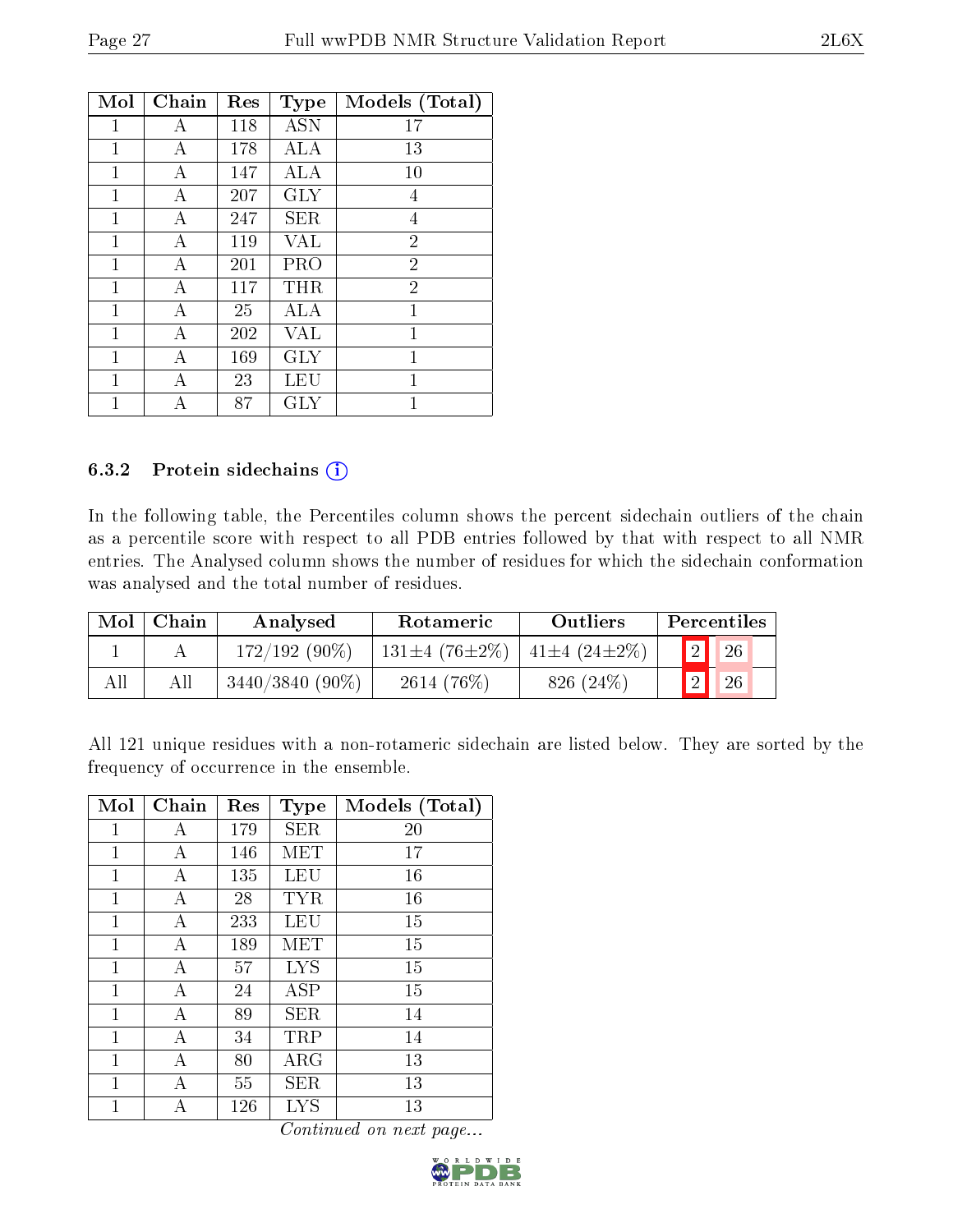| Mol            | Chain              | Res             | Type                    | Models (Total)  |  |
|----------------|--------------------|-----------------|-------------------------|-----------------|--|
| $\mathbf{1}$   | $\overline{A}$     | 132             | <b>LEU</b>              | 12              |  |
| $\overline{1}$ | $\overline{A}$     | 117             | <b>THR</b>              | 12              |  |
| $\overline{1}$ | $\overline{\rm A}$ | 167             | <b>TRP</b>              | $\overline{12}$ |  |
| $\mathbf{1}$   | $\rm A$            | 215             | SER                     | $12\,$          |  |
| $\overline{1}$ | $\overline{A}$     | 134             | <b>MET</b>              | $\overline{12}$ |  |
| $\mathbf{1}$   | A                  | 108             | <b>GLU</b>              | 12              |  |
| $\overline{1}$ | A                  | $\overline{97}$ | $\overline{\rm ASP}$    | 11              |  |
| $\mathbf{1}$   | А                  | $26\,$          | SER                     | 11              |  |
| $\mathbf{1}$   | A                  | 191             | <b>TYR</b>              | 11              |  |
| $\mathbf{1}$   | А                  | 124             | PHE                     | 10              |  |
| $\overline{1}$ | A                  | 60              | <b>THR</b>              | 10              |  |
| $\overline{1}$ | $\overline{A}$     | 157             | <b>LEU</b>              | 10              |  |
| $\mathbf{1}$   | А                  | $27\,$          | $\overline{\text{ASP}}$ | 10              |  |
| $\mathbf{1}$   | А                  | 53              | $\rm{ARG}$              | 10              |  |
| $\mathbf{1}$   | $\overline{A}$     | 219             | LEU                     | 10              |  |
| $\mathbf{1}$   | $\rm A$            | 77              | MET                     | 10              |  |
| $\mathbf{1}$   | $\overline{A}$     | 247             | SER                     | 10              |  |
| $\mathbf{1}$   | $\mathbf{A}$       | 149             | TRP                     | 10              |  |
| $\mathbf{1}$   | $\overline{A}$     | 195             | PHE                     | 9               |  |
| $\overline{1}$ | $\overline{\rm A}$ | 76              | <b>TYR</b>              | 9               |  |
| $\mathbf{1}$   | $\overline{A}$     | 125             | $LYS$                   | 9               |  |
| $\overline{1}$ | $\overline{A}$     | 162             | <b>MET</b>              | $\overline{9}$  |  |
| $\mathbf{1}$   | $\boldsymbol{A}$   | 225             | <b>LEU</b>              | 9               |  |
| $\overline{1}$ | $\overline{\rm A}$ | 123             | <b>LEU</b>              | 9               |  |
| $\mathbf{1}$   | А                  | 35              | <b>LEU</b>              | 9               |  |
| $\overline{1}$ | A                  | 208             | <b>TYR</b>              | 8               |  |
| $\overline{1}$ | A                  | 59              | $\overline{\text{LYS}}$ | 8               |  |
| $\overline{1}$ | А                  | 61              | <b>SER</b>              | 8               |  |
| $\mathbf{1}$   | A                  | 236             | LEU                     | 8               |  |
| 1              | А                  | 105             | LEU                     | 8               |  |
| $\mathbf{1}$   | А                  | 79              | $ME\overline{T}$        | 8               |  |
| $\mathbf 1$    | А                  | $51\,$          | $\rm{ARG}$              | 8               |  |
| $\mathbf 1$    | А                  | 159             | TRP                     | 7               |  |
| $\mathbf{1}$   | А                  | 205             | PHE                     | $\overline{7}$  |  |
| $\mathbf{1}$   | А                  | 63              | <b>THR</b>              | $\overline{7}$  |  |
| $\mathbf{1}$   | A                  | 93              | $\overline{\rm{PHE}}$   | $\overline{7}$  |  |
| $\mathbf{1}$   | А                  | 85              | GLU                     | $\overline{7}$  |  |
| $\mathbf{1}$   | А                  | 111             | <b>LEU</b>              | 7               |  |
| $\mathbf{1}$   | А                  | 204             | $\overline{TYR}$        | 7               |  |
| $\mathbf{1}$   | A                  | 192             | ILE                     | 7               |  |
| $\overline{1}$ | A                  | 74              | <b>TRP</b>              | $\overline{7}$  |  |
| $\mathbf 1$    | А                  | 161             | <b>TYR</b>              | 7               |  |

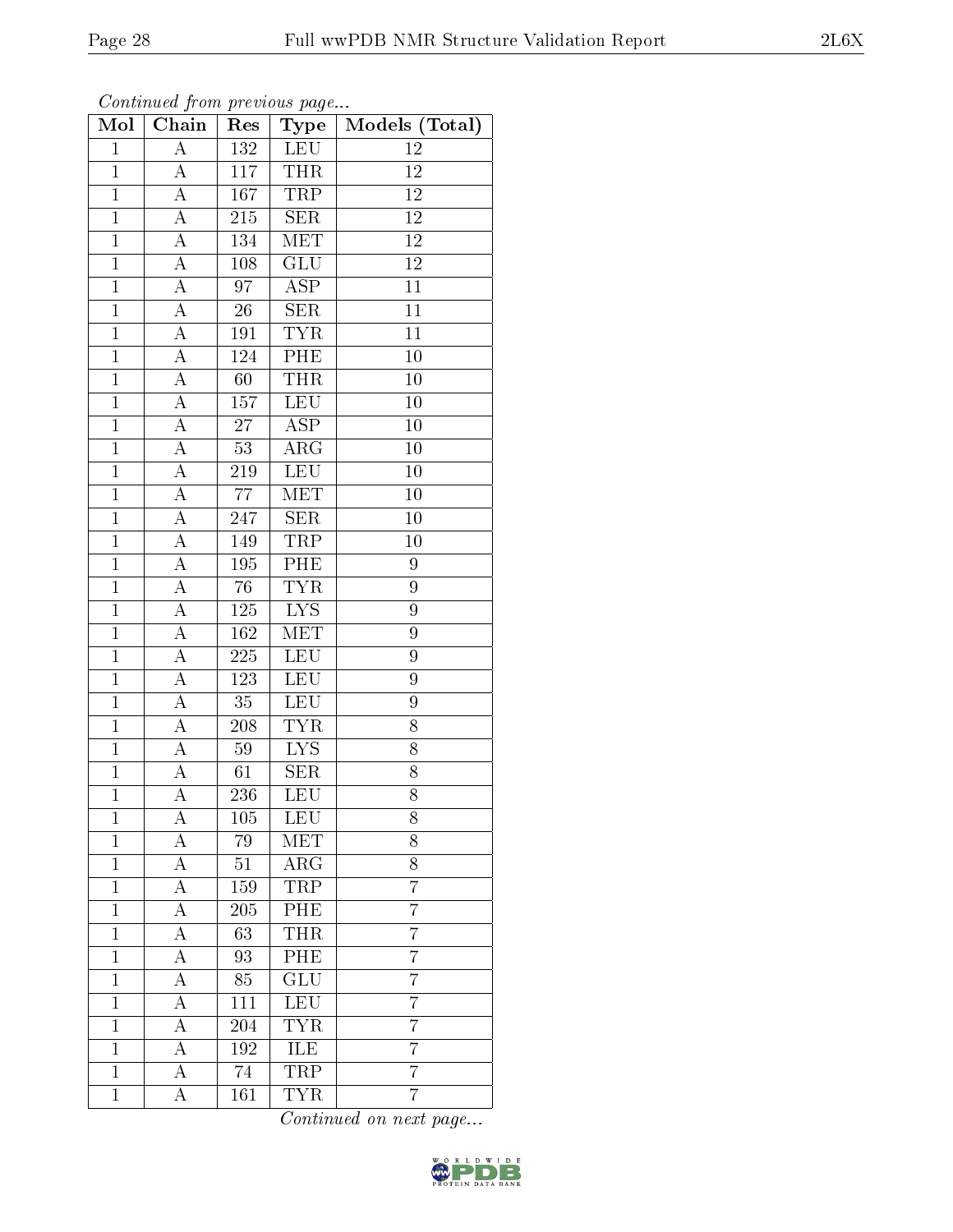| Chain<br>Mol   |                    | Res              | Type                      | Models (Total)   |  |  |
|----------------|--------------------|------------------|---------------------------|------------------|--|--|
| $\mathbf{1}$   | A                  | 217              | <b>LEU</b>                | 7                |  |  |
| $\mathbf{1}$   | $\boldsymbol{A}$   | 190              | MET                       | 6                |  |  |
| $\overline{1}$ | $\overline{\rm A}$ | $\overline{94}$  | $\overline{\text{ARG}}$   | $\overline{6}$   |  |  |
| $\mathbf{1}$   | $\boldsymbol{A}$   | 164              | <b>TYR</b>                | $\boldsymbol{6}$ |  |  |
| $\overline{1}$ | A                  | $\overline{52}$  | $\overline{\text{ASP}}$   | 6                |  |  |
| $\mathbf{1}$   | A                  | 140              | <b>MET</b>                | 6                |  |  |
| $\mathbf{1}$   | $\boldsymbol{A}$   | 113              | <b>LEU</b>                | $\overline{6}$   |  |  |
| $\mathbf{1}$   | $\boldsymbol{A}$   | 186              | <b>TYR</b>                | $\sqrt{6}$       |  |  |
| $\mathbf{1}$   | A                  | 206              | <b>THR</b>                | $\overline{6}$   |  |  |
| $\mathbf{1}$   | A                  | 187              | $\overline{\text{ASN}}$   | $\sqrt{6}$       |  |  |
| $\mathbf{1}$   | А                  | 122              | <b>SER</b>                | 6                |  |  |
| $\mathbf{1}$   | $\overline{\rm A}$ | 128              | <b>LEU</b>                | $\overline{6}$   |  |  |
| $\mathbf{1}$   | $\overline{\rm A}$ | 183              | $\overline{\text{GLN}}$   | 6                |  |  |
| $\overline{1}$ | $\overline{A}$     | $118\,$          | $\overline{\mathrm{ASN}}$ | $\boldsymbol{6}$ |  |  |
| $\mathbf{1}$   | $\overline{A}$     | 99               | <b>LEU</b>                | $\boldsymbol{6}$ |  |  |
| $\mathbf{1}$   | $\boldsymbol{A}$   | 139              | <b>TYR</b>                | $\boldsymbol{6}$ |  |  |
| $\mathbf{1}$   | $\overline{\rm A}$ | 62               | <b>LEU</b>                | 6                |  |  |
| $\mathbf{1}$   | $\boldsymbol{A}$   | 78               | <b>TYR</b>                | $\overline{5}$   |  |  |
| $\overline{1}$ | $\overline{A}$     | 23               | <b>LEU</b>                | $\overline{5}$   |  |  |
| $\overline{1}$ | $\overline{\rm A}$ | 227              | $\overline{\text{ASP}}$   | $\overline{5}$   |  |  |
| $\mathbf{1}$   | A                  | 234              | PHE                       | $\bf 5$          |  |  |
| $\mathbf{1}$   | $\overline{\rm A}$ | $\overline{200}$ | <b>TYR</b>                | $\overline{5}$   |  |  |
| $\mathbf{1}$   | A                  | 110              | <b>TYR</b>                | $\overline{5}$   |  |  |
| $\overline{1}$ | A                  | 224              | $\overline{\mathrm{ASN}}$ | $\overline{5}$   |  |  |
| $\mathbf{1}$   | A                  | 71               | ILE                       | $\overline{5}$   |  |  |
| $\mathbf{1}$   | A                  | 88               | $\overline{\text{ASP}}$   | $\overline{4}$   |  |  |
| $\mathbf{1}$   | А                  | 166              | <b>LEU</b>                | $\overline{4}$   |  |  |
| $\overline{1}$ | А                  | 43               | <b>SER</b>                | $\overline{4}$   |  |  |
| $\overline{1}$ | A                  | 112              | <b>ILE</b>                | $\overline{4}$   |  |  |
| 1              | А                  | 245              | GLU                       | $\overline{4}$   |  |  |
| $\mathbf{1}$   | А                  | 165              | GLU                       | $\overline{4}$   |  |  |
| $\mathbf{1}$   | A                  | 223              | TYR                       | $\overline{4}$   |  |  |
| $\mathbf{1}$   | A                  | 218              | $\operatorname{ASN}$      | $\overline{4}$   |  |  |
| $\mathbf{1}$   | A                  | 95               | $\overline{\text{TYR}}$   | $\overline{4}$   |  |  |
| $\mathbf{1}$   | $\boldsymbol{A}$   | 244              | ${\rm LYS}$               | $\overline{4}$   |  |  |
| $\mathbf 1$    | A                  | 32               | <b>SER</b>                | $\overline{4}$   |  |  |
| $\mathbf{1}$   | $\boldsymbol{A}$   | 41               | <b>LEU</b>                | $\overline{3}$   |  |  |
| $\mathbf{1}$   | $\boldsymbol{A}$   | 154              | ILE                       | $\overline{3}$   |  |  |
| $\overline{1}$ | A                  | 127              | <b>LEU</b>                | $\overline{3}$   |  |  |
| 1              | А                  | 91               | THR                       | 3                |  |  |
| $\mathbf{1}$   | A                  | 142              | $\overline{\text{GLU}}$   | $\overline{3}$   |  |  |
| $\mathbf{1}$   | А                  | 98               | TRP                       | 3                |  |  |

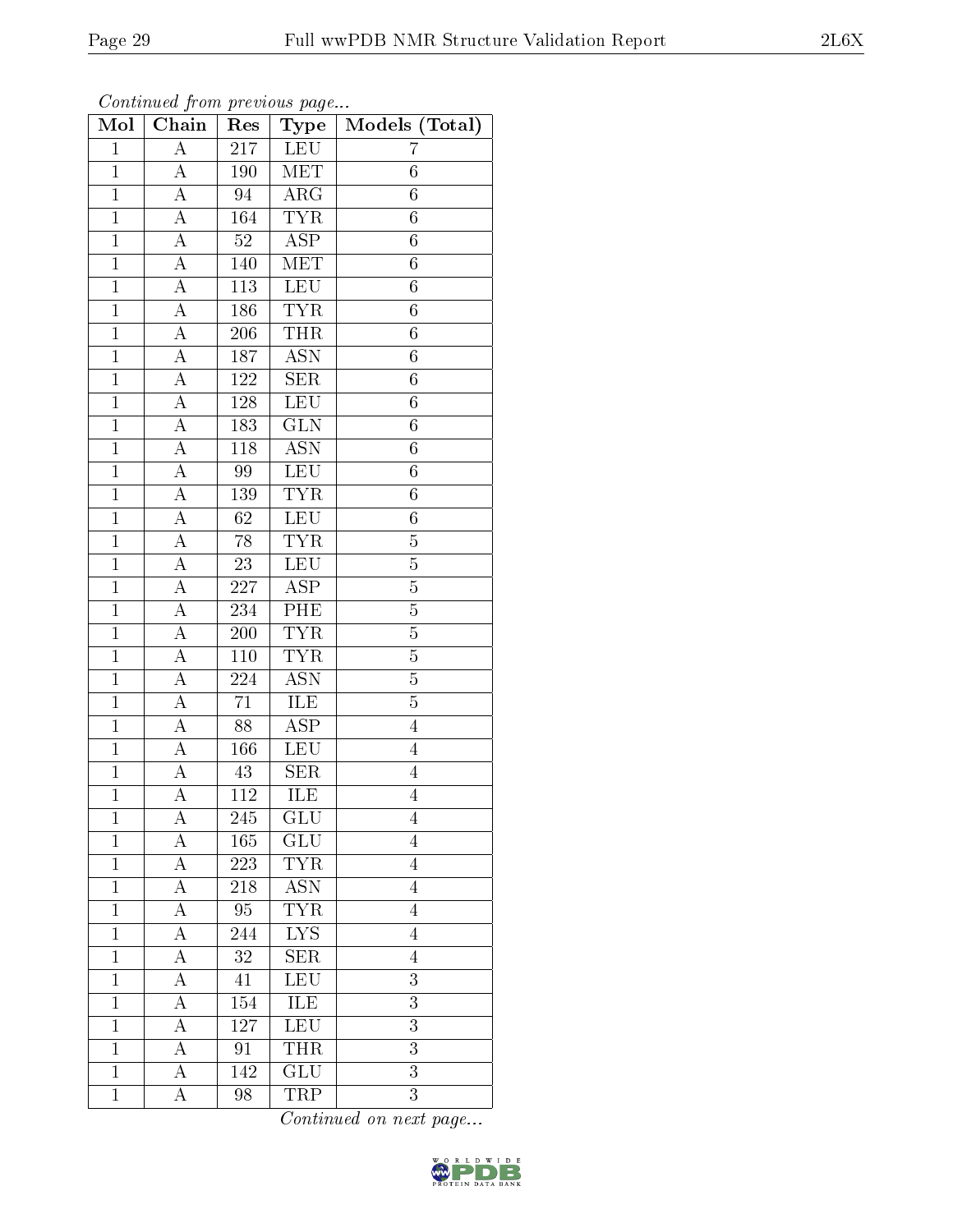| Mol            | Chain              | Res             | Type                    | Models (Total) |
|----------------|--------------------|-----------------|-------------------------|----------------|
| $\mathbf{1}$   | $\boldsymbol{A}$   | 83              | TRP                     | 3              |
| $\overline{1}$ | $\overline{\rm A}$ | 131             | SER                     | 3              |
| $\overline{1}$ | $\overline{A}$     | 40              | <b>LEU</b>              | $\overline{3}$ |
| $\overline{1}$ | $\overline{\rm A}$ | 84              | <b>ILE</b>              | 3              |
| $\mathbf{1}$   | $\overline{\rm A}$ | 152             | <b>PHE</b>              | $\overline{2}$ |
| $\overline{1}$ | $\overline{\rm A}$ | 230             | <b>ASN</b>              | $\overline{2}$ |
| $\overline{1}$ | $\overline{\rm A}$ | 86              | <b>THR</b>              | $\overline{2}$ |
| $\overline{1}$ | $\overline{A}$     | 119             | VAL                     | $\overline{2}$ |
| $\mathbf{1}$   | $\overline{A}$     | 44              | <b>THR</b>              | $\overline{2}$ |
| $\overline{1}$ | $\overline{\rm A}$ | 145             | <b>ILE</b>              | $\overline{2}$ |
| $\mathbf{1}$   | $\boldsymbol{A}$   | 237             | ILE                     | $\overline{2}$ |
| $\overline{1}$ | $\overline{\rm A}$ | 220             | <b>ASN</b>              | $\overline{2}$ |
| $\overline{1}$ | A                  | 65              | <b>SER</b>              | $\overline{2}$ |
| $\overline{1}$ | $\overline{\rm A}$ | 246             | <b>SER</b>              | $\overline{1}$ |
| $\overline{1}$ | $\boldsymbol{A}$   | 188             | <b>THR</b>              | $\overline{1}$ |
| $\overline{1}$ | $\overline{A}$     | $\overline{7}3$ | PHE                     | $\overline{1}$ |
| $\overline{1}$ | A                  | 231             | $\overline{\text{LYS}}$ | $\mathbf{1}$   |
| $\mathbf{1}$   | А                  | 184             | <b>SER</b>              | $\mathbf{1}$   |
| $\mathbf{1}$   | А                  | 54              | <b>VAL</b>              | $\mathbf{1}$   |
| $\overline{1}$ | $\overline{A}$     | 104             | <b>LEU</b>              | $\overline{1}$ |
| $\overline{1}$ | $\boldsymbol{A}$   | 240             | <b>ASN</b>              | $\mathbf{1}$   |
| $\mathbf{1}$   | $\overline{A}$     | 222             | ILE                     | $\mathbf{1}$   |
| $\mathbf{1}$   | A                  | 221             | <b>LEU</b>              | $\mathbf{1}$   |
| $\overline{1}$ | А                  | 137             | PHE                     | $\overline{1}$ |

Continued from previous page...

#### 6.3.3 RNA [O](https://www.wwpdb.org/validation/2017/NMRValidationReportHelp#rna)i

There are no RNA molecules in this entry.

#### 6.4 Non-standard residues in protein, DNA, RNA chains (i)

There are no non-standard protein/DNA/RNA residues in this entry.

#### 6.5 Carbohydrates  $(i)$

There are no carbohydrates in this entry.

#### 6.6 Ligand geometry  $(i)$

1 ligand is modelled in this entry.

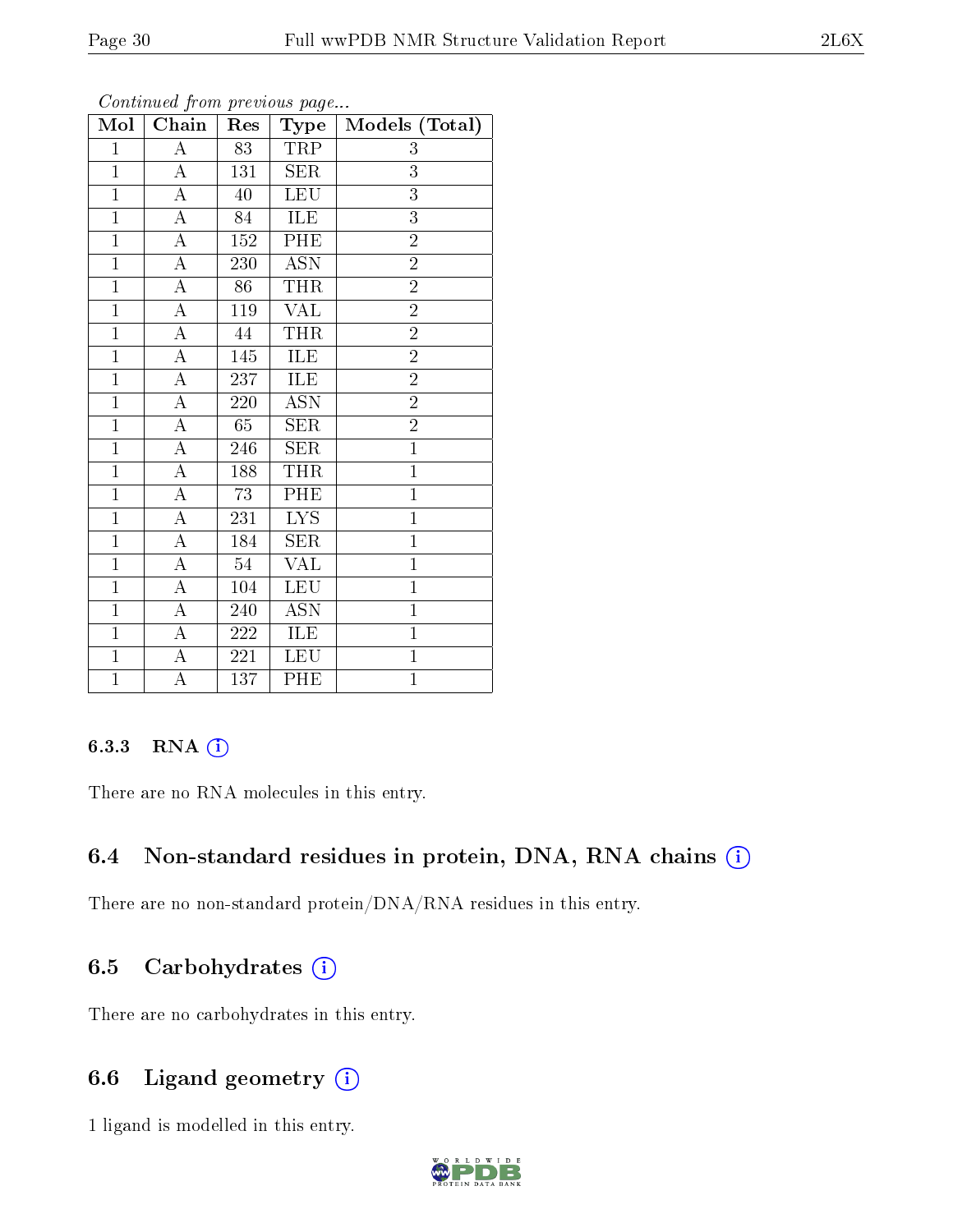In the following table, the Counts columns list the number of bonds for which Mogul statistics could be retrieved, the number of bonds that are observed in the model and the number of bonds that are defined in the chemical component dictionary. The Link column lists molecule types, if any, to which the group is linked. The Z score for a bond length is the number of standard deviations the observed value is removed from the expected value. A bond length with  $|Z| > 2$  is considered an outlier worth inspection. RMSZ is the average root-mean-square of all Z scores of the bond lengths.

| Mol |                      | $\vert$ Type $\vert$ Chain $\vert$ Res $\vert$ Link $\vert$ |  |            | Bond lengths |                         |
|-----|----------------------|-------------------------------------------------------------|--|------------|--------------|-------------------------|
|     |                      |                                                             |  | Counts     | RMSZ         |                         |
|     | $\operatorname{RET}$ | 301                                                         |  | 20, 20, 21 |              | $1\pm 0$ (5 $\pm 0\%$ ) |

In the following table, the Counts columns list the number of angles for which Mogul statistics could be retrieved, the number of angles that are observed in the model and the number of angles that are defined in the chemical component dictionary. The Link column lists molecule types, if any, to which the group is linked. The Z score for a bond angle is the number of standard deviations the observed value is removed from the expected value. A bond angle with  $|Z| > 2$  is considered an outlier worth inspection. RMSZ is the average root-mean-square of all Z scores of the bond angles.

|   |     | $\text{Mol}$   Type   Chain   Res   Link |     |            | Bond angles       |                          |
|---|-----|------------------------------------------|-----|------------|-------------------|--------------------------|
|   |     |                                          |     | Counts     | RMSZ              | $\#Z>2$                  |
| ↵ | RET |                                          | 301 | 27, 27, 28 | $(2.83 \pm 0.00)$ | $3\pm 0$ (11 $\pm 0\%$ ) |

In the following table, the Chirals column lists the number of chiral outliers, the number of chiral centers analysed, the number of these observed in the model and the number defined in the chemical component dictionary. Similar counts are reported in the Torsion and Rings columns. '-' means no outliers of that kind were identified.

|     |     | Mol   Type   Chain   Res   Link   Chirals <sup> </sup> | <b>Torsions</b>                                  | Rings |
|-----|-----|--------------------------------------------------------|--------------------------------------------------|-------|
| RET | 301 |                                                        | $\perp 0 \pm 0.13, 30, 31 \perp 0 \pm 0.1, 1, 1$ |       |

All unique bond outliers are listed below.

|  |     |     |         |      |                                                                                                                            |      | Models                                            |    |
|--|-----|-----|---------|------|----------------------------------------------------------------------------------------------------------------------------|------|---------------------------------------------------|----|
|  |     |     |         |      | $\mid$ Mol $\mid$ Chain $\mid$ Res $\mid$ Type $\mid$ Atoms $\mid$ $\mid$ $\mid$ $\mid$ Observed(Å) $\mid$ Ideal(Å) $\mid$ |      | $\sqrt{\frac{1}{10}}$ Worst $\sqrt{\frac{1}{10}}$ |    |
|  | 301 | RET | $C2-C3$ | 6.06 |                                                                                                                            | 1.52 |                                                   | 20 |

All unique angle outliers are listed below. They are sorted according to the Z-score of the worst occurrence in the ensemble.

| Mol | Chain | $\operatorname{Res}$ | Type | Atoms       |      | $\dot{ }$ Observed( $^o$ ) $_+$ | Ideal $(°)$ | Models<br>Worst | Tota. |
|-----|-------|----------------------|------|-------------|------|---------------------------------|-------------|-----------------|-------|
| ∸   |       | 301                  | RET  | $C17-C1-C6$ | 7.15 | .89<br>  91.                    | 110.30      |                 | 20    |

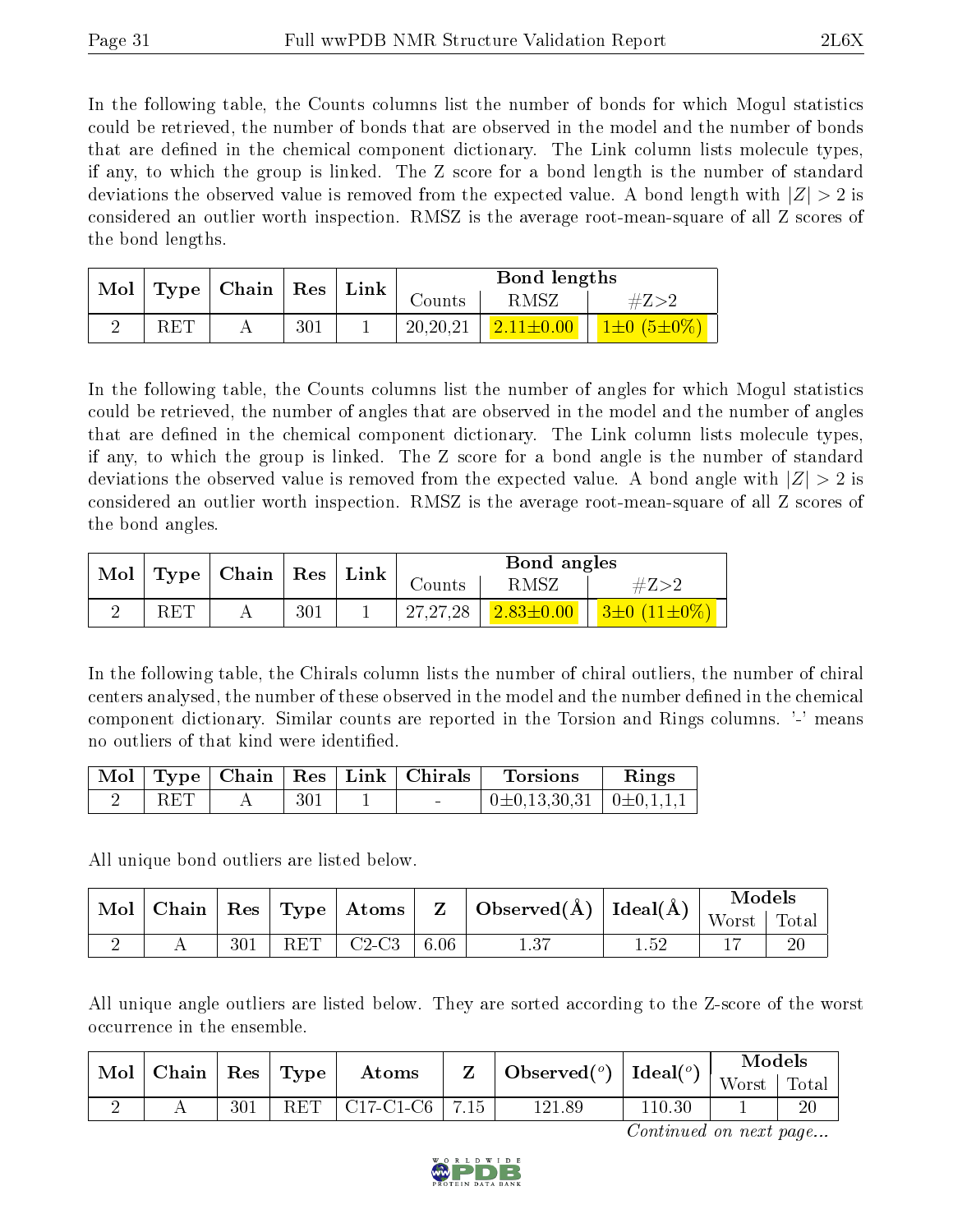| $\text{Mol}$ | $\mid$ Chain $\mid$ Res $\mid$ Type |                      | Atoms       |      | $\perp$ Observed( <sup>o</sup> ) $\perp$ | $\text{Ideal}({}^o)$ | Models |       |
|--------------|-------------------------------------|----------------------|-------------|------|------------------------------------------|----------------------|--------|-------|
|              |                                     |                      |             |      |                                          |                      | Worst  | Total |
|              | 301                                 | $\operatorname{RET}$ | $C18-C5-C6$ | 5.89 | 117.91                                   | 124.53               | 10     | 20    |
|              | 301                                 | $\operatorname{RET}$ | $C1-C6-C5$  | 5.19 | 115.30                                   | 122.61               |        | 20    |

There are no chirality outliers.

There are no torsion outliers.

There are no ring outliers.

The following is a two-dimensional graphical depiction of Mogul quality analysis of bond lengths, bond angles, torsion angles, and ring geometry for all instances of the Ligand of Interest. In addition, ligands with molecular weight > 250 and outliers as shown on the validation Tables will also be included. For torsion angles, if less then 5% of the Mogul distribution of torsion angles is within 10 degrees of the torsion angle in question, then that torsion angle is considered an outlier. Any bond that is central to one or more torsion angles identified as an outlier by Mogul will be highlighted in the graph. For rings, the root-mean-square deviation (RMSD) between the ring in question and similar rings identified by Mogul is calculated over all ring torsion angles. If the average RMSD is greater than 60 degrees and the minimal RMSD between the ring in question and any Mogul-identified rings is also greater than 60 degrees, then that ring is considered an outlier. The outliers are highlighted in purple. The color gray indicates Mogul did not find sufficient equivalents in the CSD to analyse the geometry.



#### 6.7 [O](https://www.wwpdb.org/validation/2017/NMRValidationReportHelp#nonstandard_residues_and_ligands)ther polymers  $(i)$

There are no such molecules in this entry.

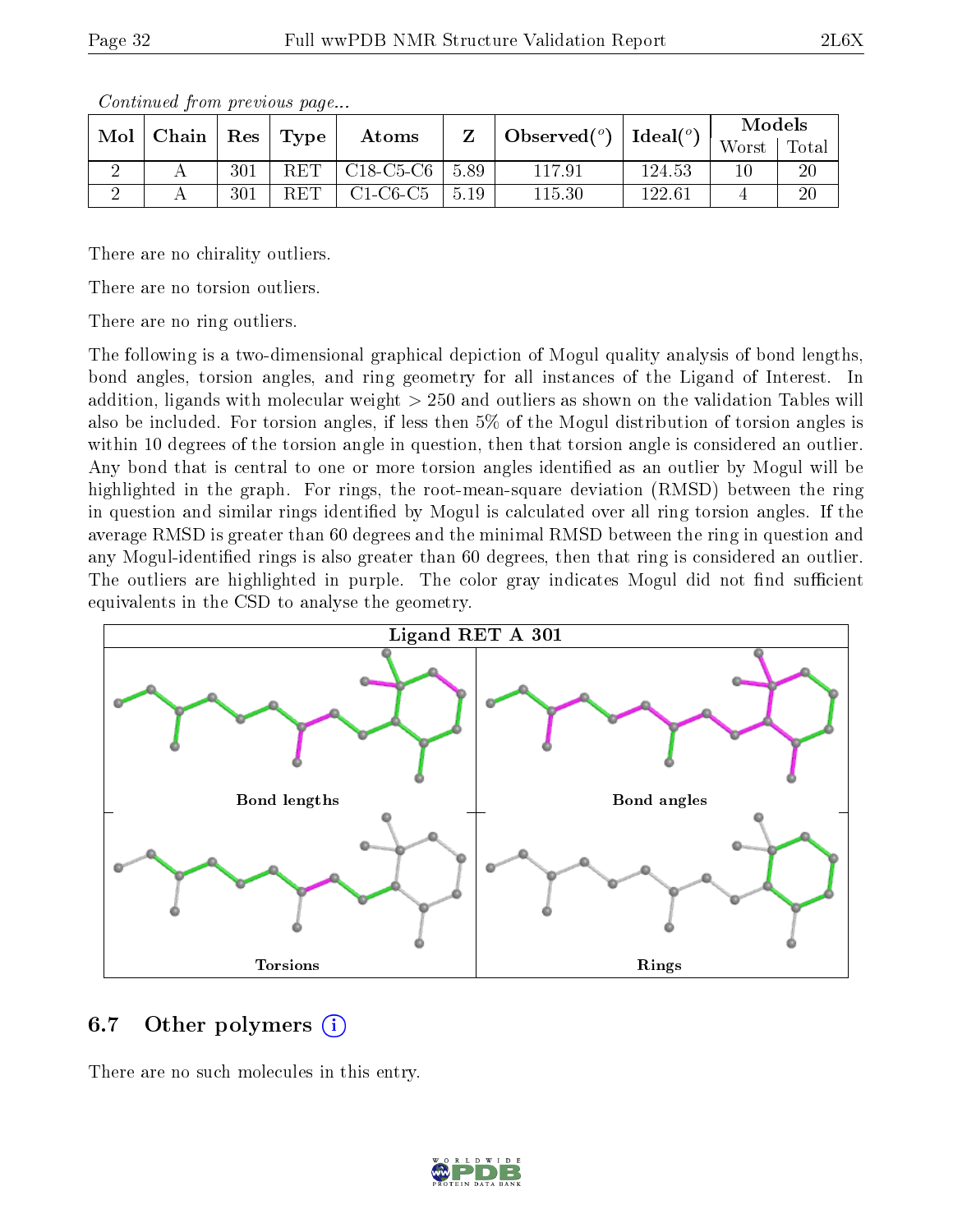## 6.8 Polymer linkage issues (i)

There are no chain breaks in this entry.

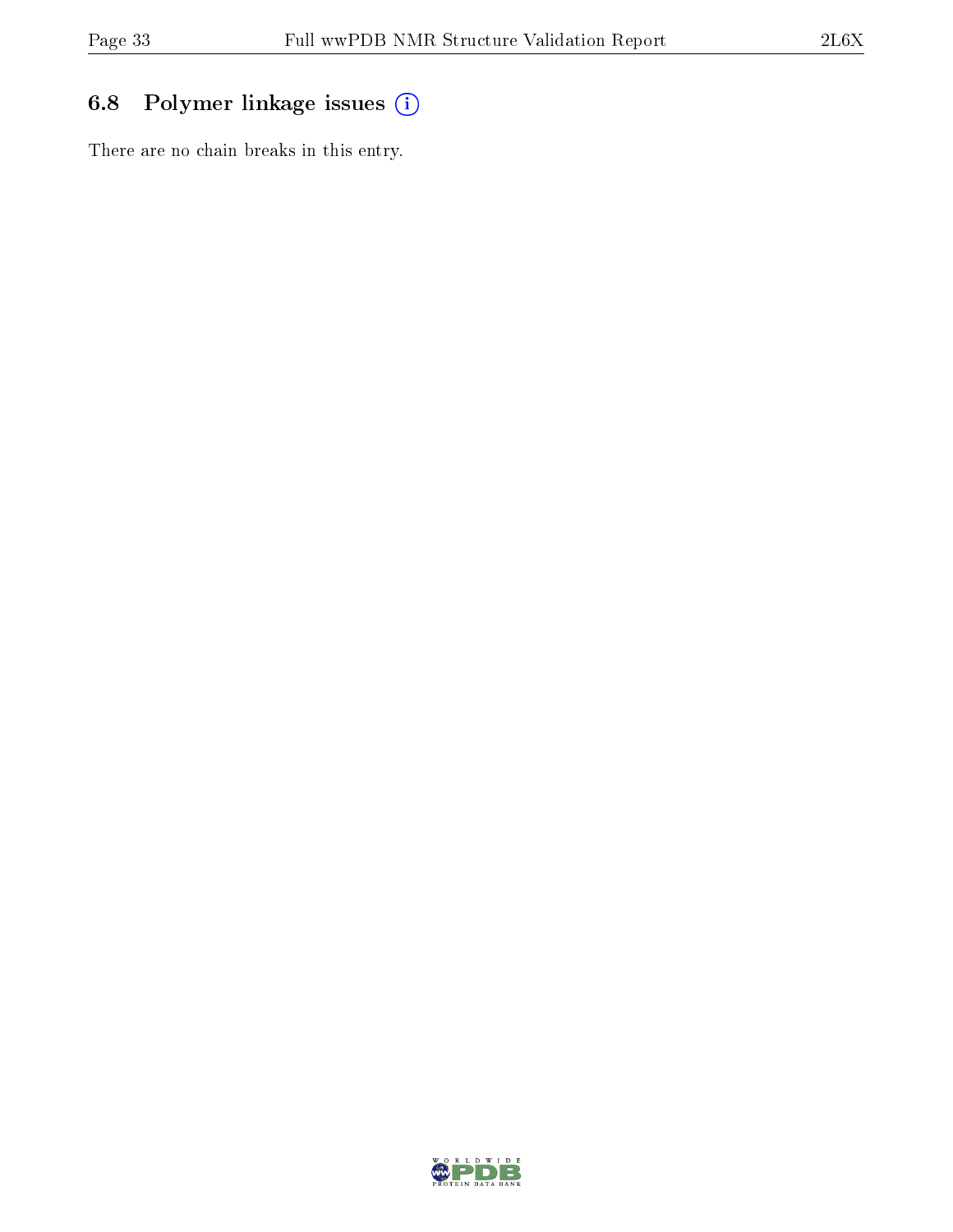# <span id="page-33-0"></span>7 Chemical shift validation  $(i)$

The completeness of assignment taking into account all chemical shift lists is 61% for the welldefined parts and  $62\%$  for the entire structure.

#### 7.1 Chemical shift list 1

File name: input\_cs.cif

Chemical shift list name: assigned chem shift list 1

#### 7.1.1 Bookkeeping (i)

The following table shows the results of parsing the chemical shift list and reports the number of nuclei with statistically unusual chemical shifts.

| Total number of shifts                  | 2004 |
|-----------------------------------------|------|
| Number of shifts mapped to atoms        | 1998 |
| Number of unparsed shifts               |      |
| Number of shifts with mapping errors    |      |
| Number of shifts with mapping warnings  |      |
| Number of shift outliers (ShiftChecker) |      |

The following assigned chemical shifts were not mapped to the molecules present in the coordinate file.

Residue not found in structure. All 6 occurences are reported below.

| Chain | Res | <b>Type</b> | Atom          | <b>Shift Data</b> |             |           |  |
|-------|-----|-------------|---------------|-------------------|-------------|-----------|--|
|       |     |             |               | Value             | Uncertainty | Ambiguity |  |
|       | 214 | LYR.        | Η             | 8.335             | 0.02        |           |  |
|       | 214 | <b>LYR</b>  | Ν             | 113.027           | 0.4         |           |  |
| А     | 214 | <b>LYR</b>  | CB            | 34.757            | 0.4         |           |  |
| А     | 214 | <b>LYR</b>  | $\mathcal{C}$ | 177.081           | 0.4         |           |  |
| А     | 214 | LYR.        | CA            | 58.884            | 0.4         |           |  |
|       | 214 | LYR.        | HА            | 4.815             | 0.02        |           |  |

#### 7.1.2 Chemical shift referencing  $(i)$

The following table shows the suggested chemical shift referencing corrections.

| Nucleus            |     | $\vert \#$ values $\vert$ Correction $\pm$ precision, ppm | Suggested action        |
|--------------------|-----|-----------------------------------------------------------|-------------------------|
| $^{13}C_{\alpha}$  | 223 | $-0.98 \pm 0.11$                                          | Should be applied       |
| ${}^{13}C_{\beta}$ | 176 | $0.09 \pm 0.09$                                           | None needed $(0.5 ppm)$ |

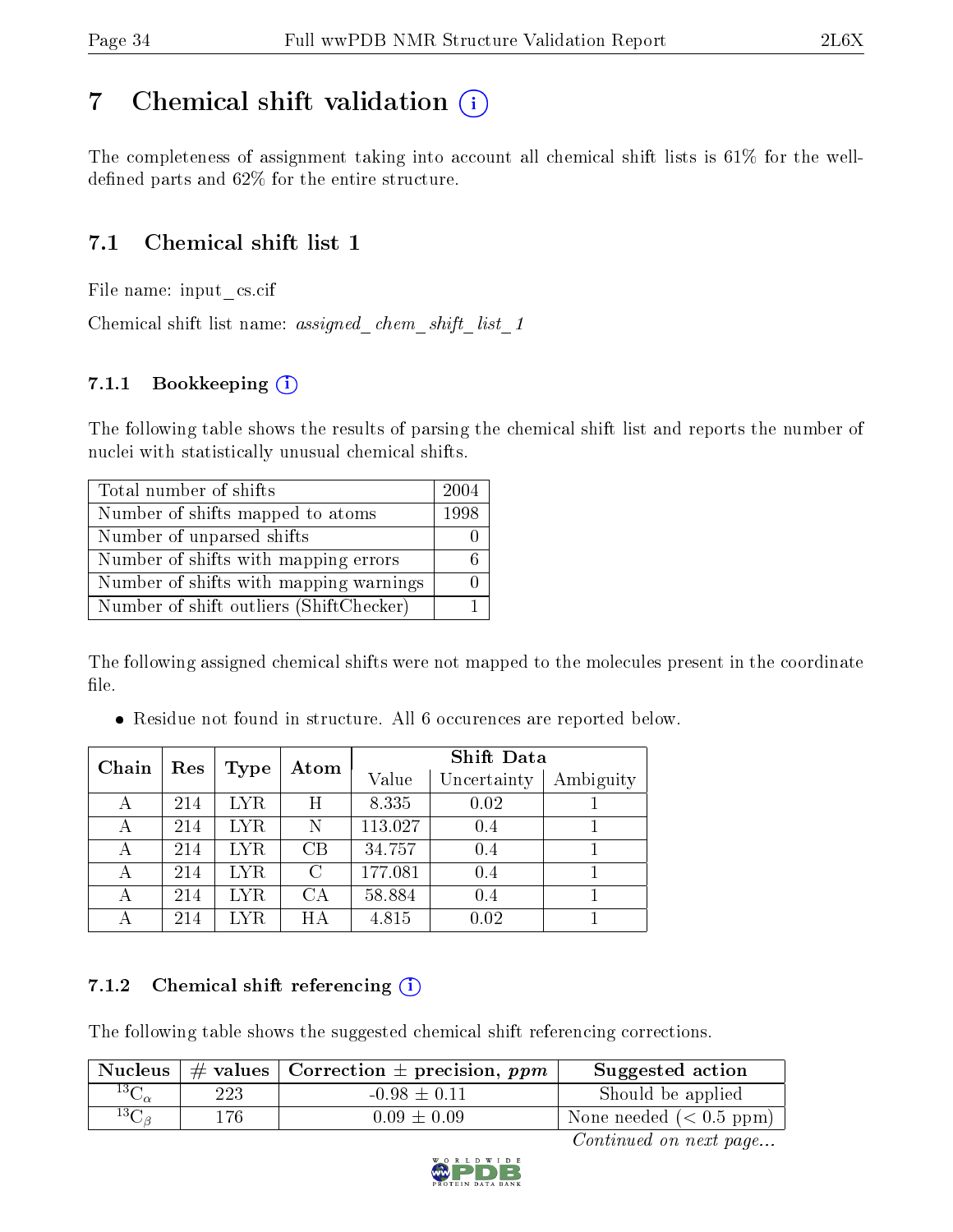|                | conveniu ou province providential |                                                                   |                         |
|----------------|-----------------------------------|-------------------------------------------------------------------|-------------------------|
|                |                                   | Nucleus $\vert \#$ values $\vert$ Correction $\pm$ precision, ppm | Suggested action        |
| $13\text{C}$   | 214                               | $-0.20 \pm 0.09$                                                  | None needed $(0.5 ppm)$ |
| $^{15}{\rm N}$ | 215                               | $1.20 \pm 0.35$                                                   | Should be applied       |

#### 7.1.3 Completeness of resonance assignments  $(i)$

The following table shows the completeness of the chemical shift assignments for the well-defined regions of the structure. The overall completeness is 61%, i.e. 1568 atoms were assigned a chemical shift out of a possible 2552. 32 out of 45 assigned methyl groups (LEU and VAL) were assigned stereospecifically.

|           | Total             | $\rm ^{1}H$       | $^{13}C$         | 15N             |
|-----------|-------------------|-------------------|------------------|-----------------|
| Backbone  | $948/1045(91\%)$  | $360/417(86\%)$   | $394/422(93\%)$  | $194/206(94\%)$ |
| Sidechain | 534/1141(47%)     | 256/659(39%)      | $278/456(61\%)$  | $0/26(0\%)$     |
| Aromatic  | $86/366$ $(23\%)$ | 39/190(21%)       | 39/164(24%)      | 8/12(67%)       |
| Overall   | $1568/2552(61\%)$ | $655/1266$ (52\%) | $711/1042(68\%)$ | 202/244(83%)    |

The following table shows the completeness of the chemical shift assignments for the full structure. The overall completeness is 62%, i.e. 1699 atoms were assigned a chemical shift out of a possible 2760. 33 out of 46 assigned methyl groups (LEU and VAL) were assigned stereospecifically.

|           | Total             | $\mathbf{H}^1$ | $13\Omega$       | 15 <sub>N</sub>  |
|-----------|-------------------|----------------|------------------|------------------|
| Backbone  | $1043/1163(90\%)$ | 394/464(85%)   | $435/470(93\%)$  | $214/229$ (93\%) |
| Sidechain | $570/1231(46\%)$  | 276/712(39%)   | $294/490(60\%)$  | $0/29(0\%)$      |
| Aromatic  | $86/366$ $(23\%)$ | 39/190(21%)    | 39/164(24%)      | 8/12(67%)        |
| Overall   | 1699/2760(62%)    | 709/1366(52%)  | $768/1124(68\%)$ | 222/270(82%)     |

#### 7.1.4 Statistically unusual chemical shifts  $(i)$

The following table lists the statistically unusual chemical shifts. These are statistical measures, and large deviations from the mean do not necessarily imply incorrect assignments. Molecules containing paramagnetic centres or hemes are expected to give rise to anomalous chemical shifts.

| Mol | Chain |         |     |       | Res   Type   Atom   Shift, $ppm$   Expected range, $ppm$   Z-score |  |
|-----|-------|---------|-----|-------|--------------------------------------------------------------------|--|
|     |       | $201\,$ | PRO | 37.86 | $37.79 - 25.89$                                                    |  |

#### 7.1.5 Random Coil Index  $(RCI)$  plots  $(i)$

The image below reports *random coil index* values for the protein chains in the structure. The height of each bar gives a probability of a given residue to be disordered, as predicted from the available chemical shifts and the amino acid sequence. A value above 0.2 is an indication of signicant predicted disorder. The colour of the bar shows whether the residue is in the well-